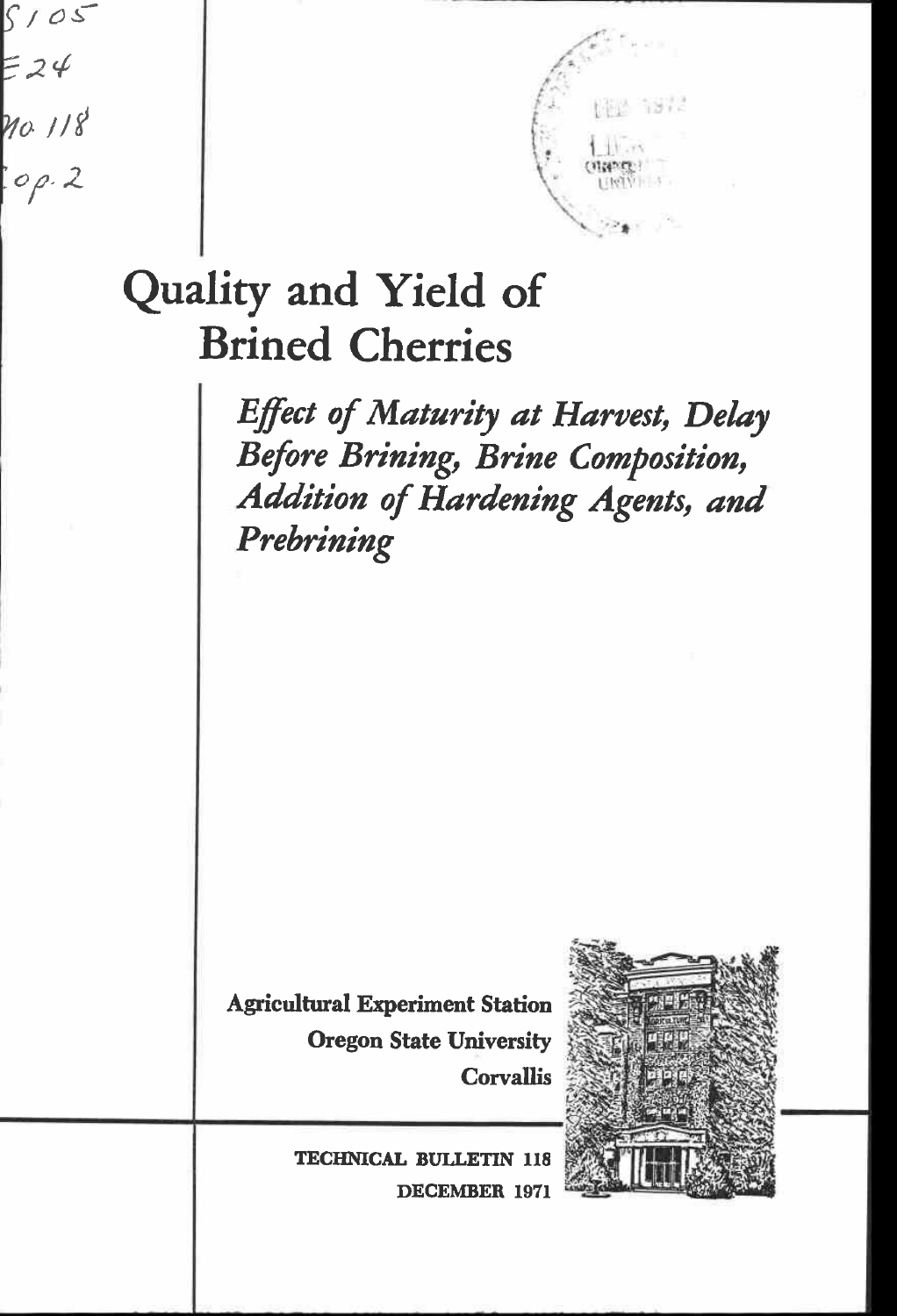# **CONTENTS**

AUTHORS: Darrell V. Beavers is Assistant Professor of Food Science and Technology, Oregon State University; Carl H. Payne, former Assistant in Food Science, Department of Food Science and Technology, Oregon State University, is Director of Research and Control, Willamette Cherry Growers Inc., 1520 Woodrow NE, Salem, Oregon; R. F. Cain is Professor of Food Science and Technology, Oregon State University.

ACKNOWLEDGMENTS: The authors wish to acknowledge the financial support and cooperation of the Northwest Cherry Briners Association who sponsored the research, in part, through the Oregon Agricultural Research Foundation, and the assistance of Willamette Cherry Growers Incorporated and The Dalles Cherry Growers Incorporated.

 $\overline{2}$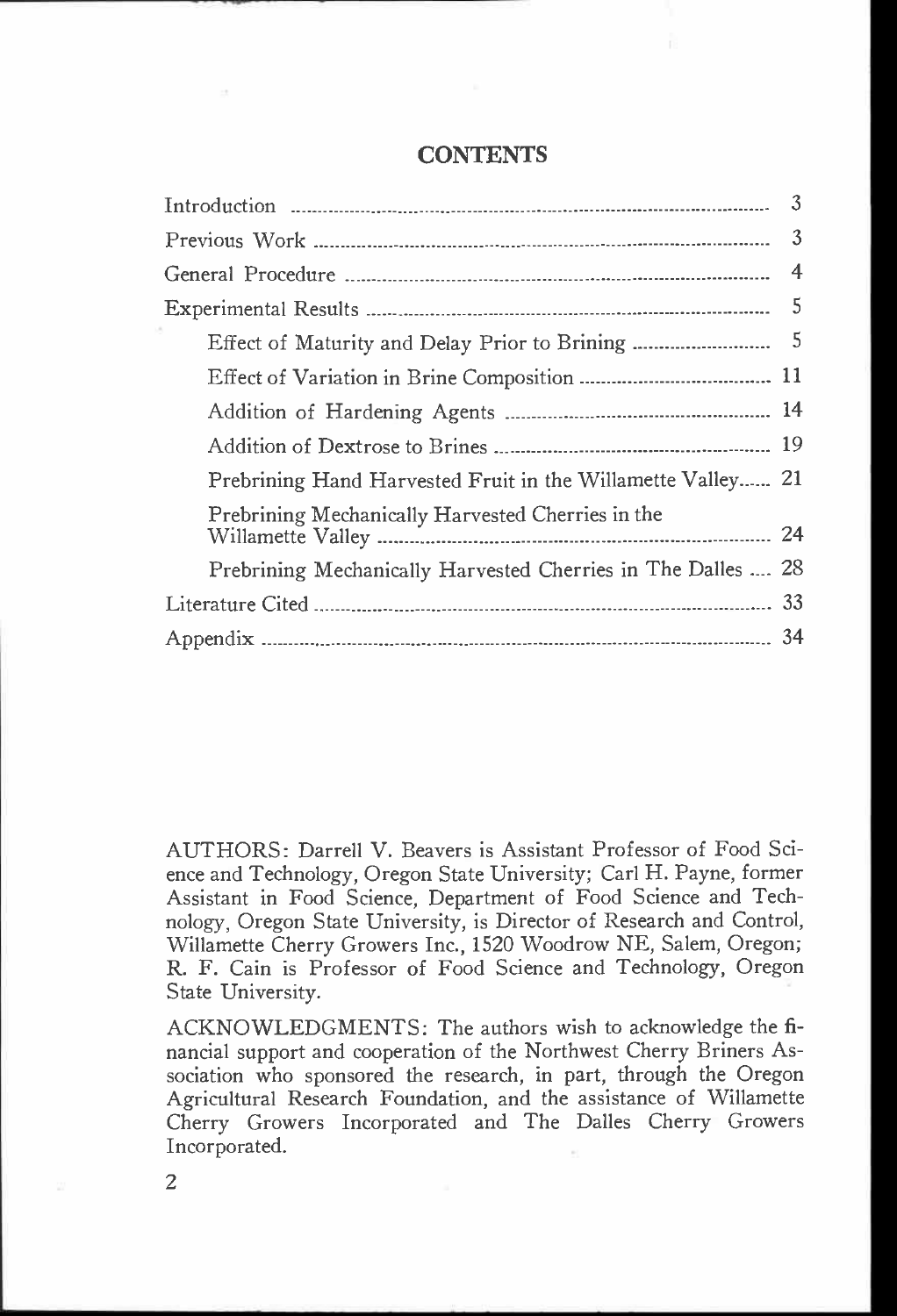# Quality and Yield of Brined Cherries

Effect of Maturity at Harvest, Delay Before Brining, Brine Composition, Addition of Hardening Agents, and Prebrining

DARRELL V. BEAVERS, CARL H. PAYNE, and R. F. CAIN

# INTRODUCTION

This bulletin reports on an extensive study during the 1968 and 1969 seasons of various factors that affect yield and quality of brined Royal Anne cherries. The following factors were investigated: maturity at time of harvest, length of delay between harvest and brining, composition of the brine, use of various additives and hardening agents in the brine, and the practice of prebrining hand harvested and mechanically harvested cherries in The Dalles and the Willamette Valley areas.

# PREVIOUS WORK

Among the many factors affecting the quality of brined cherries is a condition known as solution pockets. A solution pocket is defined as an internal rupture of the flesh, normally extending from the pit to the skin of the cherry. The waxy skin of the fruit is not broken as in the defect known as "brine crack." The internal fracture is filled with brine and can be easily seen through the clear waxy skin as a translucent area. Solution pockets vary in size from very small to large; in the latter case, the pocket may extend from the cavity to the distal end of the fruit and may be up to 3 or 4 mm at its widest part. Initially such fruit is quite turgid. The stem end is no longer concave but is convex, so that the stem attachment appears as if it were pushed from the cherry. After equilibration, the only evidence of solution pockets is the translucent area under the skin. In most cases, the small  $(1 \times 2 \text{ mm})$ solution pockets do not affect the quality or yield of the brined cherry. Large solution pockets may affect these factors, depending upon the entrance and exit points of the pitting needle. This quality factor has been under investigation for a number of years.

Cameron (1966) and Cameron and Westwood (1968) examined a number of factors related to solution pockets. They found no correlation between the incidence of solution pockets and either topo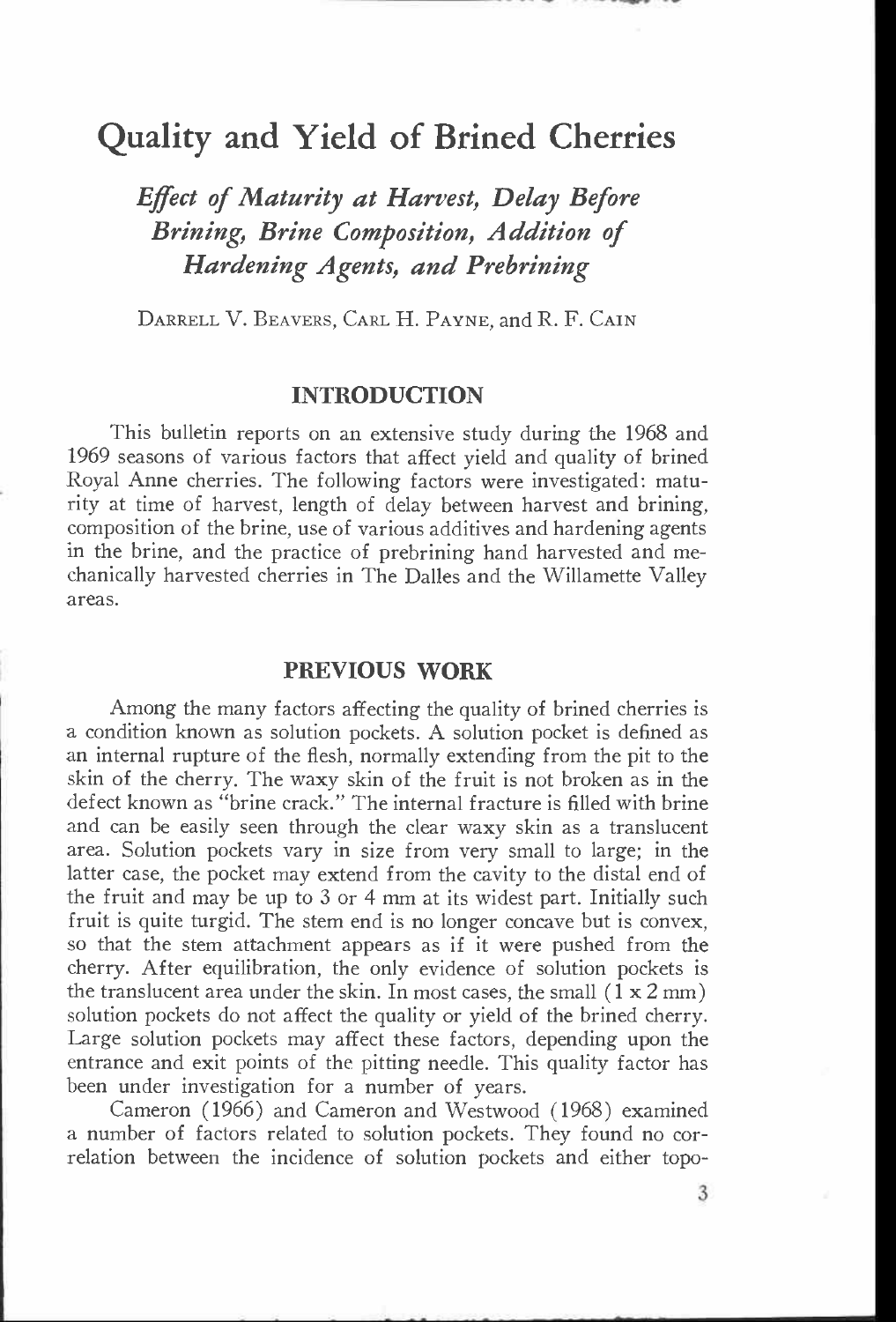graphic location or soil type. Nitrogen, applied at the rate of 3 pounds per tree, did not affect the degree of solution pockets.

between solution pockets and the maturity of the fruit. In all cases, the degree of solution pockets increased with maturity. A second, and important, correlation was related to air temperature; i.e., the cooler the air temperature at harvest, the higher the incidence of solution pockets. In regard to the turgidity of the fruit, they reported that with fruit containing more than 18% soluble solids, the percentage of solu-The work of Cameron and Westwood shows a positive correlation tion pockets was less if the fruit was picked later in the day. However, in cases where it rained, the fruit did not lose turgor and the incidence of solution pockets did not decrease.

Cameron and Westwood also reported that "prebrining" with sugar solution or alcohol to draw water from the fruit decreased solution pockets markedly. They noted that procedures to reduce the water content of the fruit before brining (picking late in the day or allowing the fruit to desiccate prior to brining) would help to alleviate solution pockets.

mediately into SO<sub>2</sub> (sulfur dioxide) brine increased solution pockets. Cain and Smith ( 1968) studied the effect of advance in maturity (as defined by soluble solids) and holding prior to brining on the solution pockets in Royal Anne cherries grown in The Dalles, Oregon. They reported a positive correlation of incidence of solution pockets with increase in soluble solids and showed that as the fruit began to dry Stebbins, Cain, and Watters (1967) determined that brining imand "mummify" on the tree, the percentage of solution pockets decreased. They further showed that a delay of 12 hours prior to brining reduced the incidence of solution pockets.

In an attempt to circumvent the effect of turgor pressure on solution pockets, Cain and Smith (1968) resorted to the immediate brining of cherries in hypertonic or near-hypertonic solutions of sodium chloride. Accordingly, they utilized solutions of  $1\frac{1}{2}$ , 3, 5, and 7% salt solutions. The  $1\frac{1}{3}$  and  $3\%$  salt solutions did not prevent the formation of solution pockets or protect against fermentation during a 24-hour holding period. The 5 and 7% salt solutions increased the drained weight (which presumably represents an intake of water). However. in spite of the weight increase, the formation of solution pockets decreased as the length of time in the salt "prebrine" increased. Solution pocket formation also decreased with increase in salt concentration.

#### GENERAL PROCEDURE

The texture and firmness of the cherry were measured by the Hunter Texture Instrument, as modified by Beavers, Payne, Soderquist, Hildrum, and Cain (1970). This instrument gives the force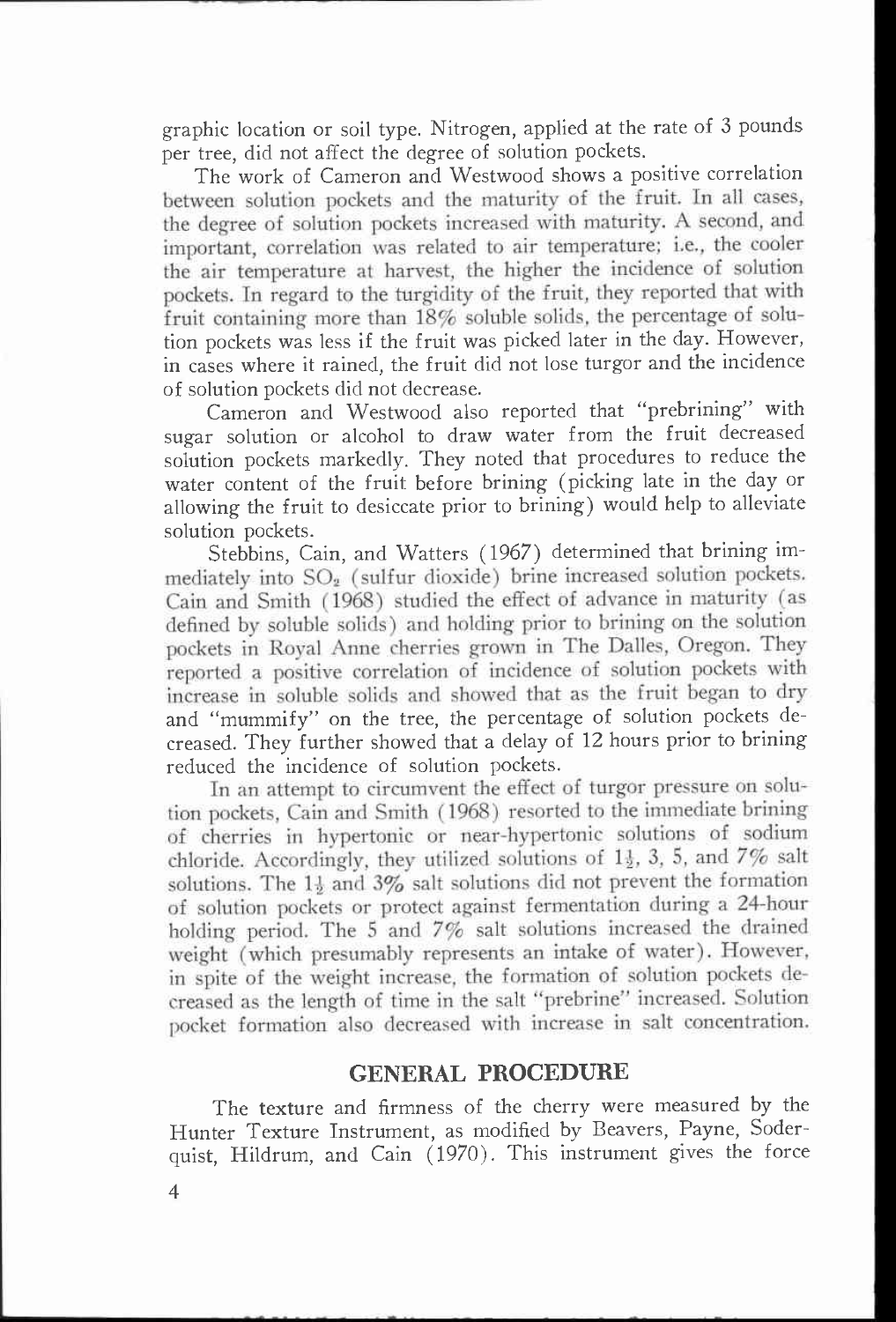(in grams) required to compress the fruit  $3/16$  inch with a  $7/16$  inch disc. The reported texture values are the means of 40 cherries.

Solution pockets were classified as large or small, with large being designated as greater than 2 mm in length, or severe enough to cause weakening of the tissue support and softening.

The cherries were weighed, pitted on a Dunkley SP pitter, and reweighed to determine pitting loss. The pits were weighed separately to determine the percent of pits. The total weight loss was calculated (on the fresh fruit basis) as the sum of the desiccation loss, brine shrink, and pitting loss.

Calcium and  $SO<sub>2</sub>$  determinations were made in accordance with methods outlined by Payne, Beavers, and Cain (1969).

Defects determined by visual inspection were solution pockets, skin cracks, splits, torn pitter holes, unpitted fruit, soft fruit, and mechanical damage. Commercial quality grades (Nos. 1, 2, and 3), a combination of grades 1 and 2, and an unclassified grade (No. 4) were determined according to the Oregon Grade Standards for Sulfured Cherries issued by the Oregon State Department of Agriculture (1954).

#### EXPERIMENTAL RESULTS

#### Effect of Maturity and Delay Prior to Brining

One early-maturing and one late-maturing orchard of Royal Anne cherries were located near Salem, Oregon. Three uniform trees were selected in each orchard to provide the raw material for several of the 1968 studies reported herein. On June 19, 21, 25, and 28, fruit was randomly hand harvested in the morning from each of these trees. The fruit was brined after being sorted free of rotten, rain-cracked, bird-pecked, and stemless cherries. At each location and at each time of harvest, both mature and immature fruit were selected on the basis of degree of coloration and were brined separately. Maturity differences were confirmed later by the percent of soluble solids (as determined by the refractometer). Percent acid (calculated as malic) and pH also were determined on a representative ground sample. Brining was accomplished in one-pint glass jars on the basis of a 1:1 (brine: fruit) ratio. At each harvest date, fruit of each maturity was brined immediately and after holding at room temperature (75 $\degree$  F) for 6, 12, and 24 hours to permit loss of turgor. A standard  $1.5\%$  SO<sub>2</sub>-Ca (OH)<sub>2</sub> brine at pH 2.7 was used throughout the study. Exact weights were determined for both fruit and brine. After four months of curing, the fruit was removed from the brine, wiped dry, and weighed. The percent brine shrink was calculated on the fresh fruit basis. Then the individual cherries were examined for solution pockets, skin cracking, and splitting.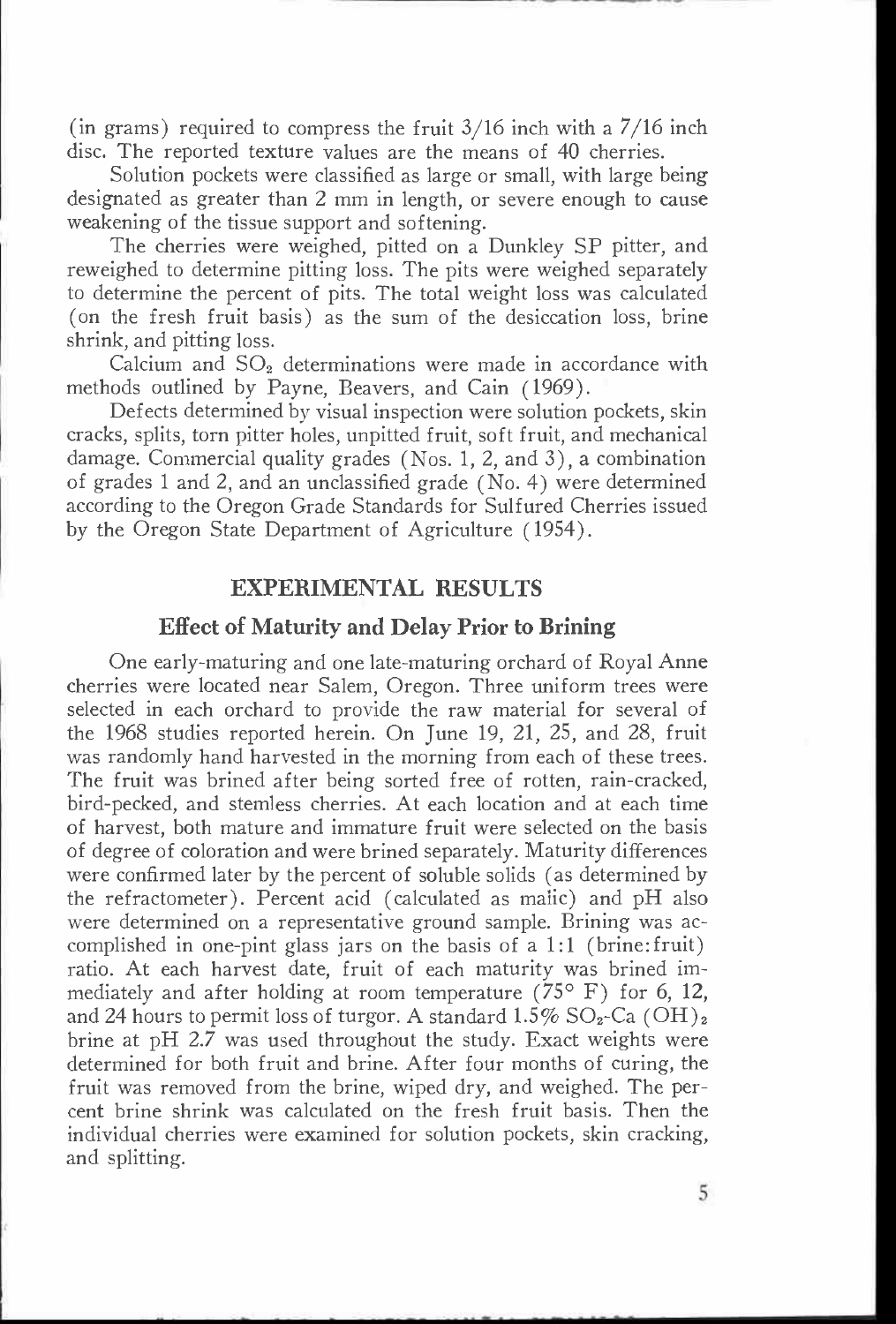The data were subjected to analysis of variance, where appropriate, to determine significant effects and the least significant differences. The statistical design was based on three replications, four dates of harvest, two maturities, and four delay-in-brining variables.

#### Results and discussion

The relationship of maturity to brining quality was examined over the entire harvest period and within individual harvest dates. At each date, mature and immature fruit were segregated on the basis of color, and the maturity was confirmed by the percent of soluble solids (Table 1).

Solution pockets. Effects of date of harvest, maturity, and delay in brining upon formation of solution pockets were highly significant at the one percent level (Table 2). The immature fruit (Table 1) did not exhibit solution pocketing until the fourth date of harvest when soluble solids of the cherries increased to  $15.7\%$ . In contrast,  $10.8\%$ of the mature cherries had solution pockets at the first harvest date, with a soluble solids content of 19.8% (Tables 1 and 2).

These results substantiated the earlier work of Cameron and Westwood (1968) and Cain and Smith (1968) indicating that advance in maturity, as expressed by the soluble solids, was associated with the degree of solution pockets and that the more mature cherries were more prone to exhibit this difficulty.

The effect of delay prior to brining upon the percent of solution pockets is shown in Table 3. The main effect occurred after a 12-hour delay; there was a  $9.1\%$  reduction in solution pockets during 12 hours holding, with only an additional 3.3% reduction in a 24-hour period.

During brining, the cherries absorb water until the tissue is killed by  $SO<sub>2</sub>$  and an osmotic equilibrium is reached. Desiccation during the delay prior to brining causes loss of water and turgor in the fruit. This permits the re-absorption of water into the tissue during brining without the development of solution pockets. The percent weight loss (desiccation) as a result of holding at  $75^{\circ}$  F for 24 hours is shown in Table 4.

Although each holding period resulted in a weight loss that was significantly different from the previous period, the effect on decreasing solution pocket development was not significant until the cherries had been held 12 hours (Table 3). The additional 3% weight loss during the 24-hour holding period (Table 4) gave a 3.3% decrease in solution pockets (Table 3). The critical period for significant reduction in solution pockets was the 12-hour holding period. Apparently, a definite amount of water must be lost before the formation of solution pockets is greatly decreased, and the subsequent losses of water do not bring about a proportional decrease in solution pockets.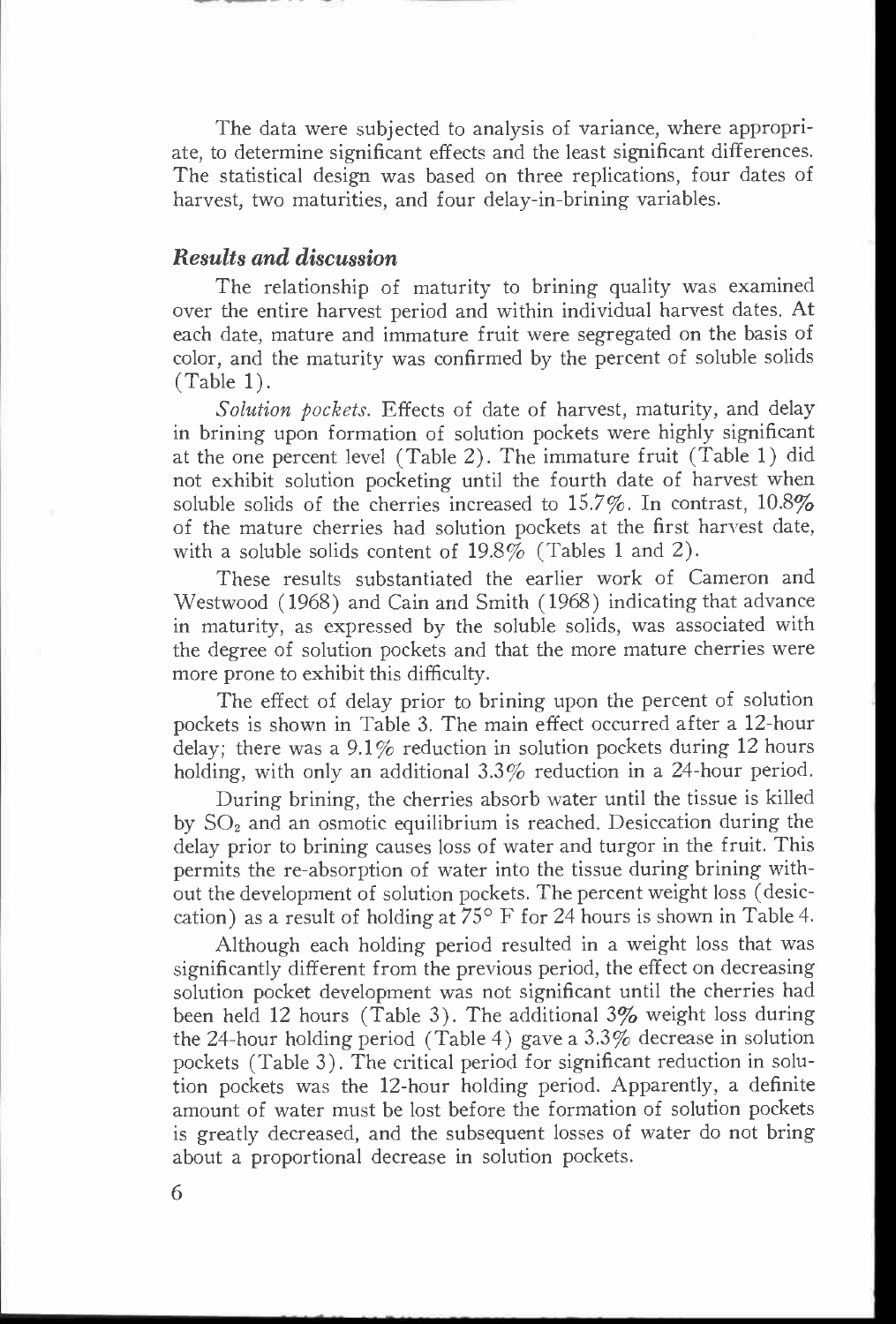|                                                             |             |                                                  |                                 | Harvest dates                                      |              |                           |               |                      |                |                      |
|-------------------------------------------------------------|-------------|--------------------------------------------------|---------------------------------|----------------------------------------------------|--------------|---------------------------|---------------|----------------------|----------------|----------------------|
|                                                             |             | June 19                                          |                                 | June 21                                            |              | June 25                   | June 28       |                      |                |                      |
| <br>Orchard temperature (°F)<br>Weather conditions          |             | prior to picking<br>96<br>Light rain 1 hr.<br>61 |                                 | Slightly<br>overcast<br>$\frac{8}{6}$<br>$\otimes$ |              | Clear and<br>$rac{3}{65}$ | Cloudy<br>256 |                      |                |                      |
| Picking time                                                |             | 10:30-11:30 a.m.                                 |                                 | $8-8:30$ a.m.                                      |              | 8-8:45 a.m.               | $8:30-9$ a.m. |                      |                |                      |
| <br>Maturity <sup>1</sup>                                   |             |                                                  |                                 |                                                    |              |                           |               |                      | MEAN           | Z                    |
| Acid (as malic), $\%$ $\rightarrow$<br>Soluble solids, %    | 0.70<br>141 | 0.65<br>19.8                                     | 0.63<br>3.59<br>$\overline{41}$ | $0.64$<br>3.61<br>20,0                             | 0.70<br>14.1 | $\frac{21.3}{0.66}$       | 0.68<br>3.57  | 22.8<br>0.71<br>3.62 | $\frac{45}{3}$ | 21.1<br>0.69<br>3.64 |
| $\delta H$ . The components of the components of $\delta H$ | 3.59        | 3.65                                             |                                 |                                                    | 3.57         |                           |               |                      | 3.58           |                      |

 $\overline{7}$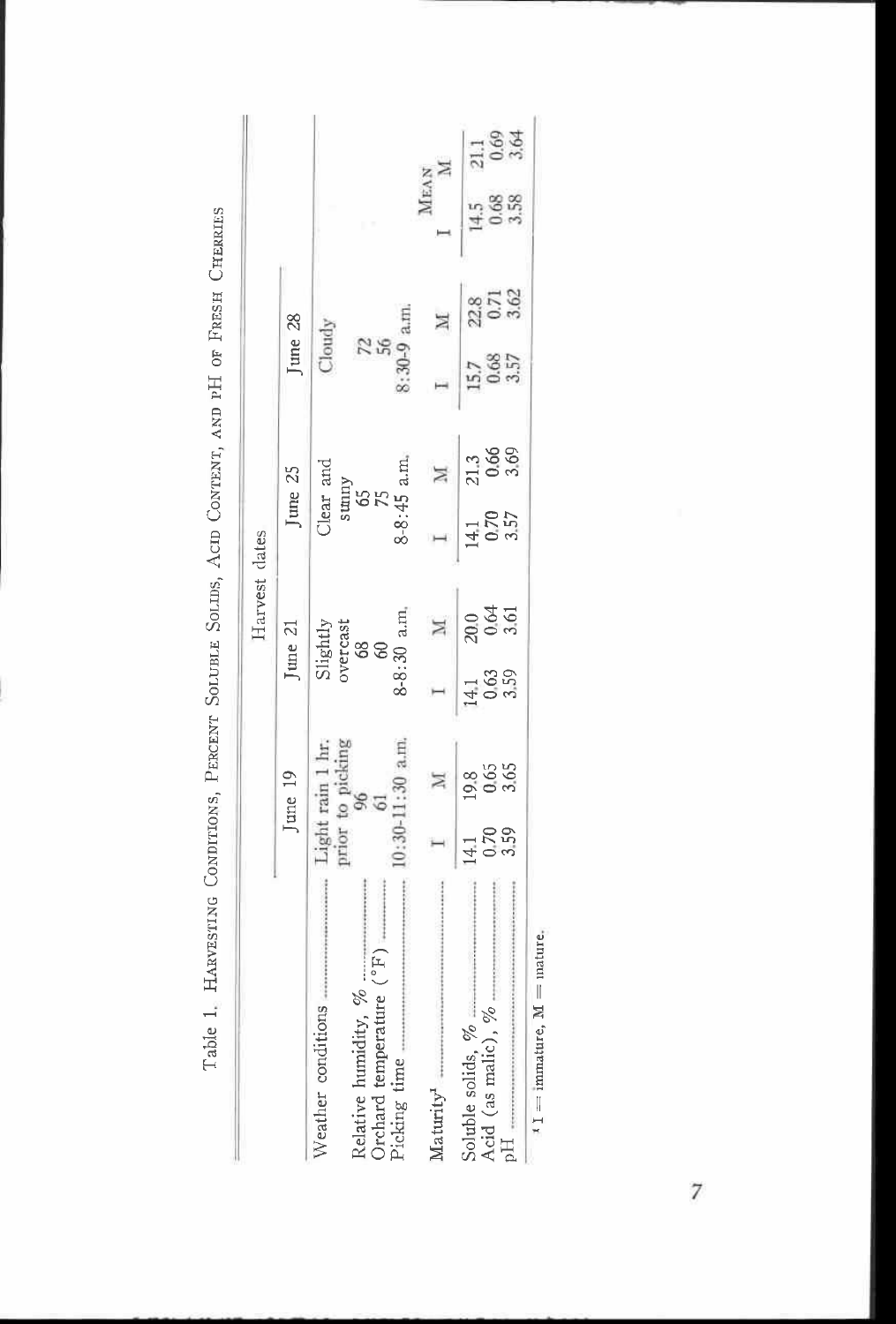|                              |      |      | Harvest dates <sup>1</sup>              |      | Maturity |
|------------------------------|------|------|-----------------------------------------|------|----------|
|                              |      |      | Tune $19$ Tune $21$ Tune $25$ Tune $28$ |      | mean     |
| Immature, %                  |      |      |                                         |      |          |
| Mature, %                    | 10.8 | 10.2 | 23.8                                    | 47.9 | 23.2     |
| Date mean, $\%$ <sup>1</sup> | 54   |      | 127                                     | 28.1 | ******   |

#### Table 2. PERCENT SOLUTION POCKETS AS AFFECTED BY HARVEST DATE AND MATURITY

<sup>1</sup> Least significant difference at the  $1\%$  level = 9.0.

Table 3. EFFECT OF DELAY PRIOR TO BRINING ON SOLUTION POCKETS, BRINE SHRINK, AND TEXTURE OF BRINED CHERRIES

|                         |      | Hours holding time prior to brining |      |      | <b>LSD</b> | LSD             |
|-------------------------|------|-------------------------------------|------|------|------------|-----------------|
|                         |      |                                     |      | 24   | 051        | 01 <sup>2</sup> |
| Solution pockets, %     | 19.5 | 14.4                                | 10.4 | 7.1  |            | 9.0             |
| Brine shrink, $\%$ 13.1 |      | 12.7                                | 13.2 | 14.3 | 0.9        |                 |
| Texture, gms, comp.     |      |                                     |      |      |            |                 |
|                         | 643  | 654                                 | 665  |      |            |                 |

<sup>1</sup> Least significant difference at the  $5\%$  level.

<sup>2</sup> Least significant difference at the 1% level.

|                                                                                                                                        |                                 | Harvest dates |  |  |                   |  |
|----------------------------------------------------------------------------------------------------------------------------------------|---------------------------------|---------------|--|--|-------------------|--|
|                                                                                                                                        | June 19 June 21 June 25 June 28 |               |  |  | Mean <sup>1</sup> |  |
|                                                                                                                                        |                                 |               |  |  |                   |  |
| Zero hours holding time                                                                                                                |                                 |               |  |  |                   |  |
|                                                                                                                                        |                                 |               |  |  |                   |  |
| 6 hours holding time, %  0.8 1.3 2.9 2.8 2.7 2.5 1.7 1.7 2.0 2.1                                                                       |                                 |               |  |  |                   |  |
| 12 hours holding time, %  2.9 2.7 4.6 4.6 4.2 4.4 3.3 3.5 3.7 3.8<br>24 hours holding time, %  5.2 5.5 7.0 8.1 7.5 7.9 5.8 7.1 6.4 7.1 |                                 |               |  |  |                   |  |

<sup>1</sup> Least significant difference for time at the 1% level = 0.31. <sup>2</sup> I = immature, M = mature.

Correlation coefficients ( $n = 96$ ) were calculated between percent desiccation loss, delay in brining, and percent solution pockets.

#### Correlation Coefficients

These very high degrees of correlation indicate that solution pocket formation can be decreased by desiccation and by delay prior to brining.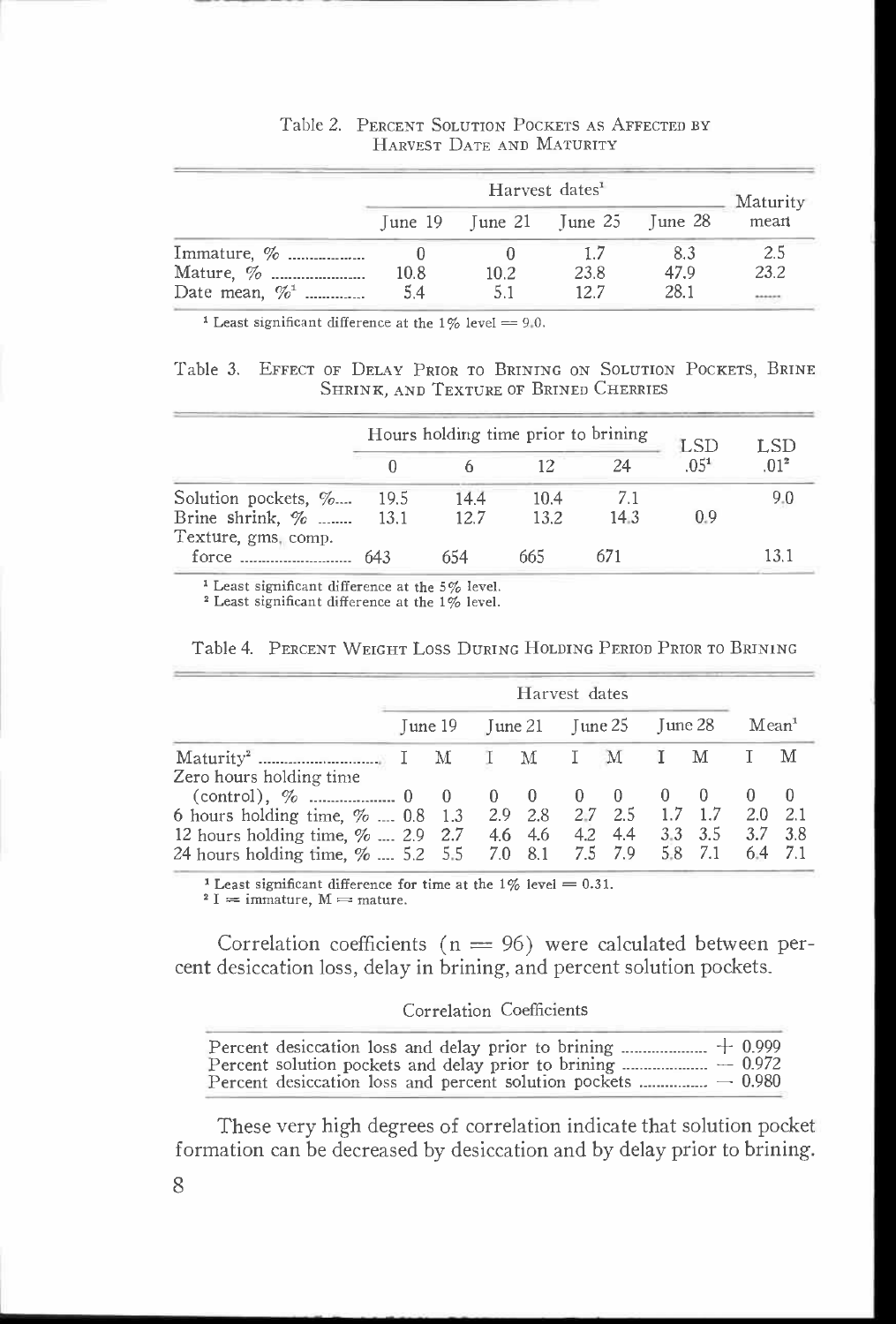Percent brine shrink. The percent brine shrink was not affected by a delay prior to brining until the 24-hour holding period, which showed an increase in brine shrink (Table 3). Apparently the effect of shriveling at the 24-hour holding period was so severe that the fruit did not entirely return to its original shape after brining.

As the harvest season progressed, there was a general reduction in brine shrink (Table 5). The brine shrink in the immature fruit was significantly less than in the mature fruit at the same harvest date.

|                    |                         | Harvest dates |                         |      | Maturity           |
|--------------------|-------------------------|---------------|-------------------------|------|--------------------|
|                    | $\lceil$ une $\lceil$ 9 |               | June 21 June 25 June 28 |      | means <sup>1</sup> |
| Immature, %        | 13.2                    | 13.9          | 12.8                    | 10.6 | 12.6               |
| Mature, %          | 15.9                    | 15.8          | 14.1                    | 10.2 | 14.0               |
| Date means, $\%^2$ | 14.6                    | 14.9          | 13.5                    | 10.4 | ******             |

Table 5. PERCENT BRINE SHRINK AS AFFECTED BY HARVEST DATES AND MATURITY

<sup>1</sup> Least significant difference at the 1% level = 0.6.

<sup>2</sup> Least significant difference at the  $1\%$  level = 0.9.

Interpretation of the data is rather enigmatic if one considers that harvest dates and maturity (as defined by percent soluble solids) are both indications of increasing maturity. The soluble solids content of the immature fruit is similar at each harvest date, and the soluble solids content of the mature fruit is also similar at each harvest date (Table 1), yet the brine shrink of both maturities progressively decreases at each harvest date. However, the percent of soluble solids may not give a true index of maturity. Evidence indicates that the percent of soluble solids reflects variations in climatic conditions such as sunshine, temperature, humidity, wind, and rain within a harvest season or between harvest years, rather than closely paralleling the actual fruit development.

Percent pitting loss. The percent pitting loss represents loss of liquid, flesh, and pit as a result of the pitting operation. This loss, as affected by harvest date and by maturity, is shown in Table 6.

Pitting loss progressively decreased as the harvesting season progressed and also decreased as the fruit matured. This decrease is probably due in part to the increase in ratio of flesh to pit size as maturity increases. These results are in agreement with the work of H. Y. Yang (1968).

Percent total loss. Percent total loss is defined as brine shrink plus pitting loss. The percent total loss progressively decreased throughout the harvest season (Table 6).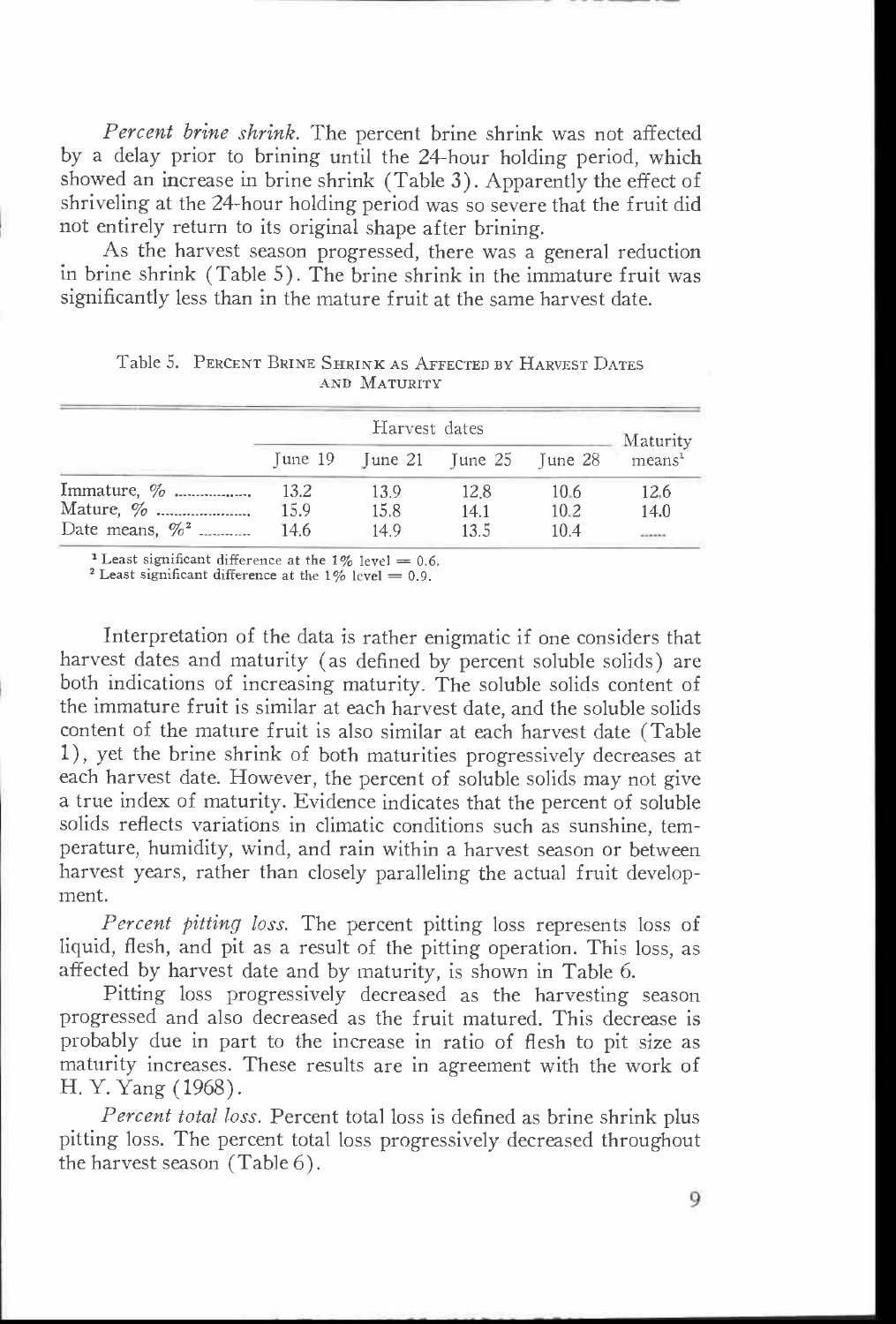|                           |                                 |               |      |      |           | Maturity |             |                  |  |
|---------------------------|---------------------------------|---------------|------|------|-----------|----------|-------------|------------------|--|
|                           |                                 | Harvest dates |      |      | LSD       | Imma-    |             | LSD              |  |
|                           | June 19 June 21 June 25 June 28 |               |      |      | $.01^{4}$ |          | ture Mature | .01 <sup>1</sup> |  |
| Pitting loss, $\%$ . 11.1 |                                 | 10.6          | 9.8  | 10.0 | 0.8       |          | 97          | 0.2              |  |
| Total loss, $\%$ 25.7     |                                 | 25.5          | 23.3 | 20.4 |           |          |             |                  |  |

Table 6. PERCENT Loss OF BRINED CHERRIES AS AFFECTED BY HARVEST DATE AND MATURITY

1 Least significant difference at the 1% level.

| Table 7. EFFECT OF HARVEST DATE AND MATURITY ON TEXTURE |
|---------------------------------------------------------|
| OF BRINED CHERRIES                                      |

|                           |         |                           | Harvest dates     |         | Maturity          |
|---------------------------|---------|---------------------------|-------------------|---------|-------------------|
|                           | June 19 | June 21                   | $\text{June } 25$ | June 28 | mean <sup>1</sup> |
|                           |         | (grams compression force) |                   |         |                   |
| Immature                  | 772     | 731                       | 684               | 648     | 709               |
| Mature                    | 636     | 649                       | 579               | 565     | 607               |
| Harvest mean <sup>2</sup> | 704     | 689                       | 631               | 607     |                   |

<sup>1</sup> Least significant difference at the 1% level = 8.6. <sup>2</sup> Least significant difference at the  $1\%$  level = 13.1.

Texture. As the season progressed, the fruit became less firm (Table 7). The more mature fruit was softer during the entire harvest season.

Texture increased slightly after a brining delay of 24 hours (Table 3), but the change was minor when compared to the effect of maturity and dates of harvest.

#### Summary

the maturity increases and as the harvest season progresses. This apparently is due to a swelling of the cherry as it picks up water during the initial stages of brining. The greater weight increase with cherries of high soluble solids may be due to the equilibrating effect of osmosis and the resultant increase in turgor. Conditions which decrease the It was confirmed that solution pockets occur more frequently as total water pick-up and decrease the turgor at equilibration should decrease the incidence of solution pockets. This was borne out by the beneficial effect of the desiccation of the cherries as a result of the holding time prior to brining.

The greatest effect upon decreasing solution pockets occurred at the 12-hour holding period. Increasing the holding time from 12 to 24 hours before brining had less effect upon decreasing solution pockets. Brine shrink, pitting loss, and total loss decreased as the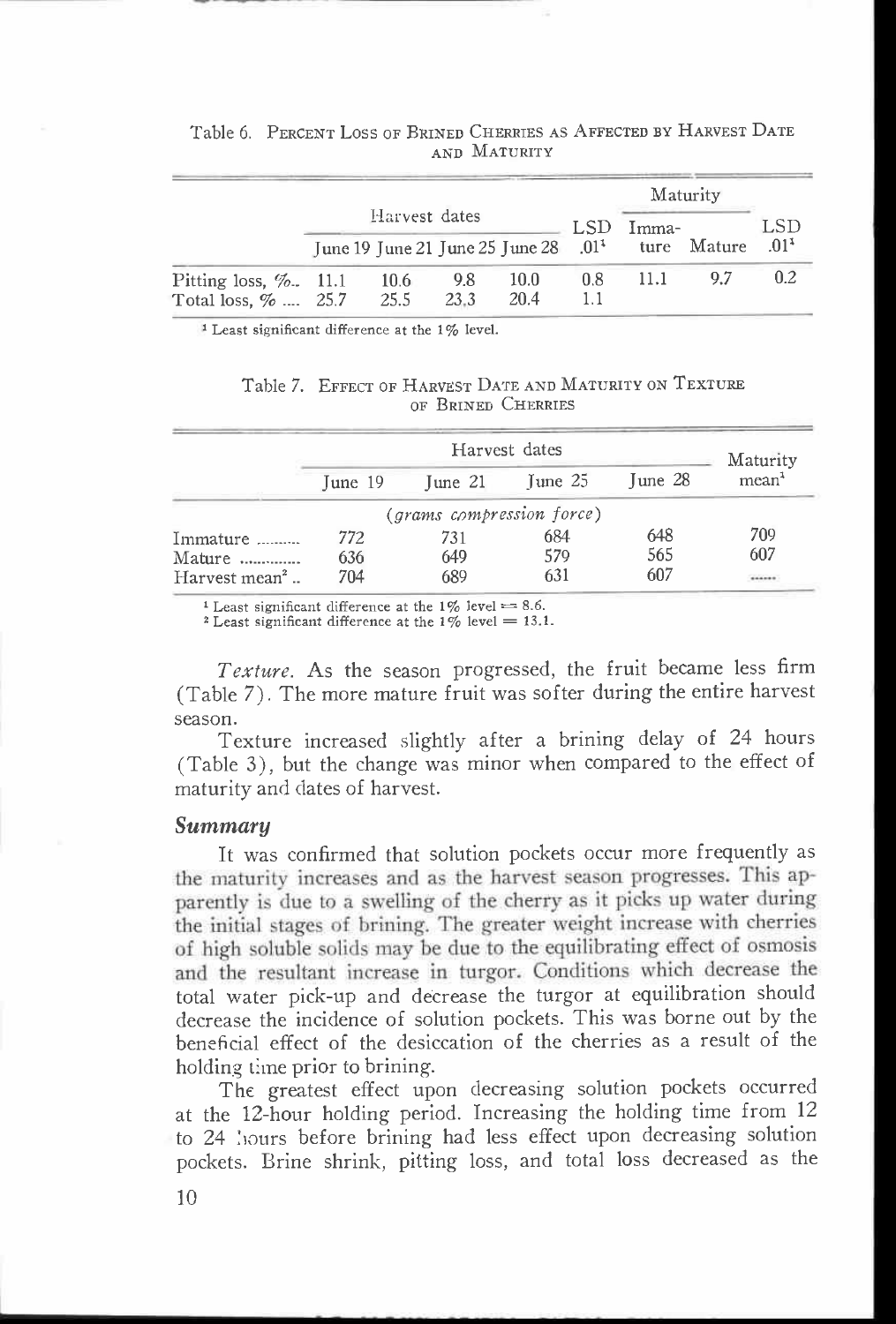harvest season progressed. Brine shrink increased slightly at the 24 hour holding period. Delay prior to brining had no effect upon pitting loss or total loss. Texture decreased as the harvest season progressed and as the fruit became more mature. Delay of 24 hours prior to processing resulted in a slight increase in texture.

# Effect of Variation in Brine Composition

Brining variables of  $pH$ ,  $SO<sub>2</sub>$  concentration, and neutralizing agents were investigated in 1968.

Three trees were selected in an orchard near Salem, Oregon, and cherries were harvested from 8 to 9:15 a.m, on June 27. Weather conditions were overcast and windy following two hot, sunnny days; relative humidity was 66% and orchard temperature was 65° F. The cherries were transported to Corvallis, and after six hours they were brined at a ratio of 1:1 (fruit:brine) on a weight basis. After curing for four months, they were carefully drained on a 1/8-inch mesh screen, wiped dry, and weighed. The loss in weight during brining (calculated on a fresh fruit basis) was designated as the brine shrink.

Variations in brine formulation and composition included pH ranges of 1.75, 2.00, 2.25, 2.50, 2.75, 3.00, 3.25, and 3.50, with SO<sub>2</sub> concentrations of 0.75, 1.00, 1.25, 1.50, and 2.00%. The brines were prepared with  $SO<sub>2</sub>$  gas and were partially neutralized to the various pH's with calcium hydroxide, calcium carbonate, magnesium hydroxide, or sodium hydroxide.

Fresh fruit analysis for percent soluble solids, acid content (calculated as malic), and pH are given in Table 8.

| Tree no. | Soluble solids | Acid (as malic) | υH   |  |
|----------|----------------|-----------------|------|--|
|          | %              | $\%$            |      |  |
|          | 22.7           | .696            | 3.74 |  |
|          | 22.0           | .671            | 3.65 |  |
|          | 22.1           | .715            | 3.80 |  |
| Mean     | 22.3           | .695            | っっっ  |  |

Table 8. PERCENT SOLUBLE SOLIDS, ACID CONTENT, AND PH OF FRESH CHERRIES

# Results and discussion

Fruit prepared with magnesium hydroxide brine was soft, cracked, split, and commercially unacceptable. Sodium hydroxide also produced soft, unacceptable fruit. Fruit processed in gaseous SO<sub>2</sub> brines below pH 2.25 and above 3.25 were seriously split and commercially unacceptable.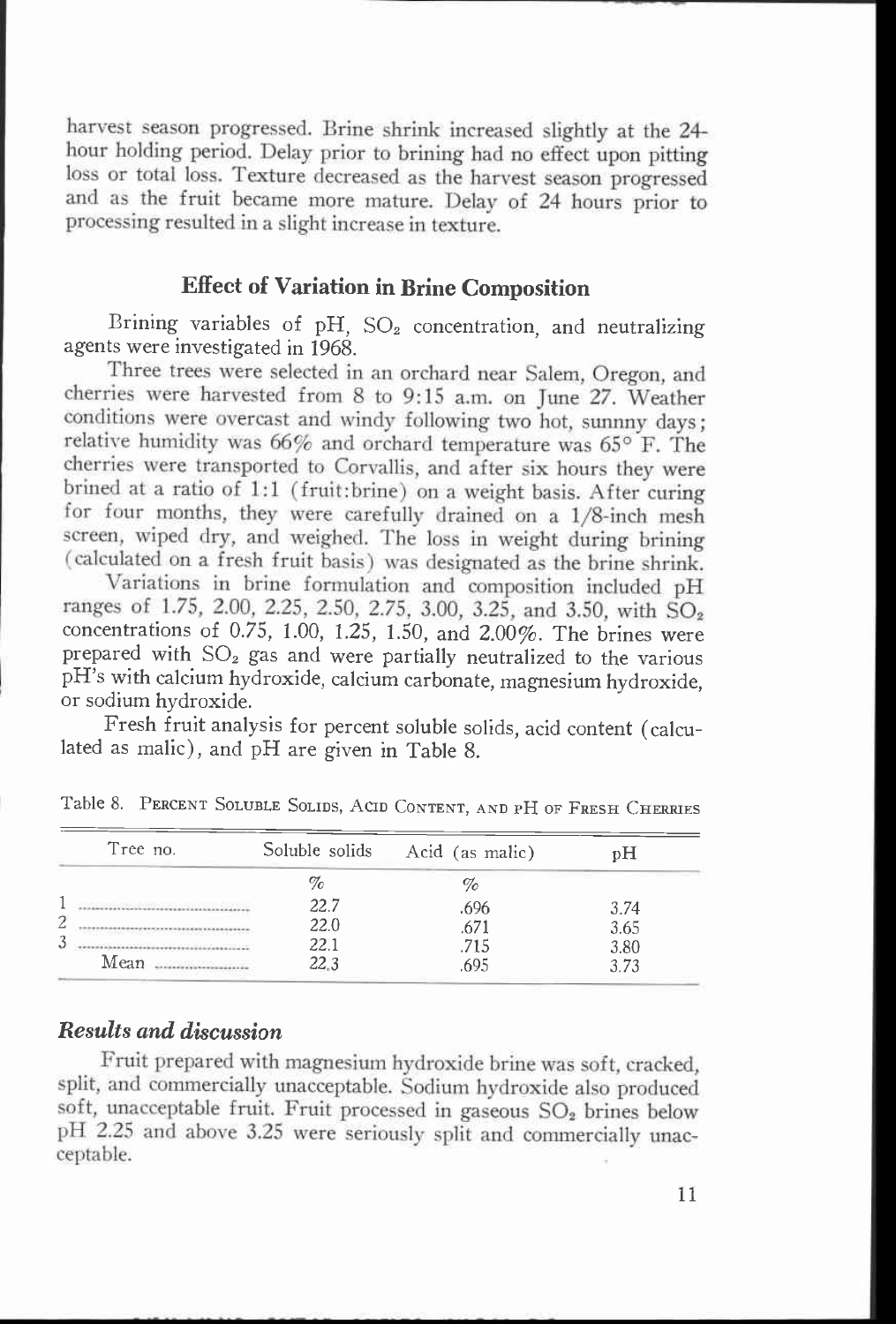The only commercially acceptable cherries were prepared with calcium carbonate or calcium hydroxide brines within the pH range of 2.25 to 3.25. The subsequent statistical evaluation of these cherries follows:

Solution pockets. Many investigators have suggested that pH plays an important role in solution pocket formation. In this study it was determined that none of the variations in brining treatments (including pH) had a significant effect upon the formation of solution pockets. Solution pockets ranged from 15 to 62%, with an average of  $45\%$ in SO2 brines containing calcium carbonate or calcium hydroxide. There was no change in solution pockets with change in  $pH$ ,  $SO<sub>2</sub>$  concentration, or the neutralizing agents.

Percent brine shrink. Increasing the sulfur dioxide concentration had a highly significant effect upon decreasing the percent of brine shrink (Table 9). Brine shrink in the calcium hydroxide brines (Table 10) was significantly lower than in the calcium carbonate brines. None of the other treatments had an effect upon brine shrink.

Table 9. BRINED CHERRIES AS AFFECTED BY SULFUR DIOXIDE CONCENTRATIONS OF THE BRINE

|                              |       |       | Percent sulfur dioxide |       |       | LSD              |  |  |
|------------------------------|-------|-------|------------------------|-------|-------|------------------|--|--|
|                              | 0.75  | 1.00  | 1.25                   | 1.50  | 2.00  | .01 <sup>1</sup> |  |  |
| Calcium in brine, ppm        | 1.147 | 1,421 | 1,735                  | 2.025 | 2.557 |                  |  |  |
| Brine shrink, $\%$           | 14.3  | 13.9  | 13.6                   | 13.2  | 11.8  | 1.5              |  |  |
| Total loss, $\%$             | 23.5  | 23.0  | 22.9                   | 22.4  | 21.1  | 1.4              |  |  |
| Texture, gms. comp.<br>force | 557   | 556   | 568                    | 567   |       | 26.2             |  |  |

<sup>1</sup> Least significant difference at the 1% level.

| Table 10. PERCENT BRINE SHRINK OF CHERRIES AS AFFECTED BY CALCIUM |
|-------------------------------------------------------------------|
| CARBONATE OR CALCIUM HYDROXIDE BRINES                             |

|       | Calcium carbonate Calcium hydroxide |
|-------|-------------------------------------|
| 13.7  | 13.1                                |
| 1.433 | 1.528                               |

<sup>1</sup> Least significant difference at the 5% level = 0.6.

Although the brine shrink decreased with an increase in sulfur dioxide, it should be noted that the calcium content also increased as the  $SO<sub>2</sub>$  increased (Table 9). The decrease in brine shrink probably was brought about by the secondary effect of the increased calcium which is needed to partially neutralize the additional  $SO_2$ , rather than by the actual increase in  $SO<sub>2</sub>$ .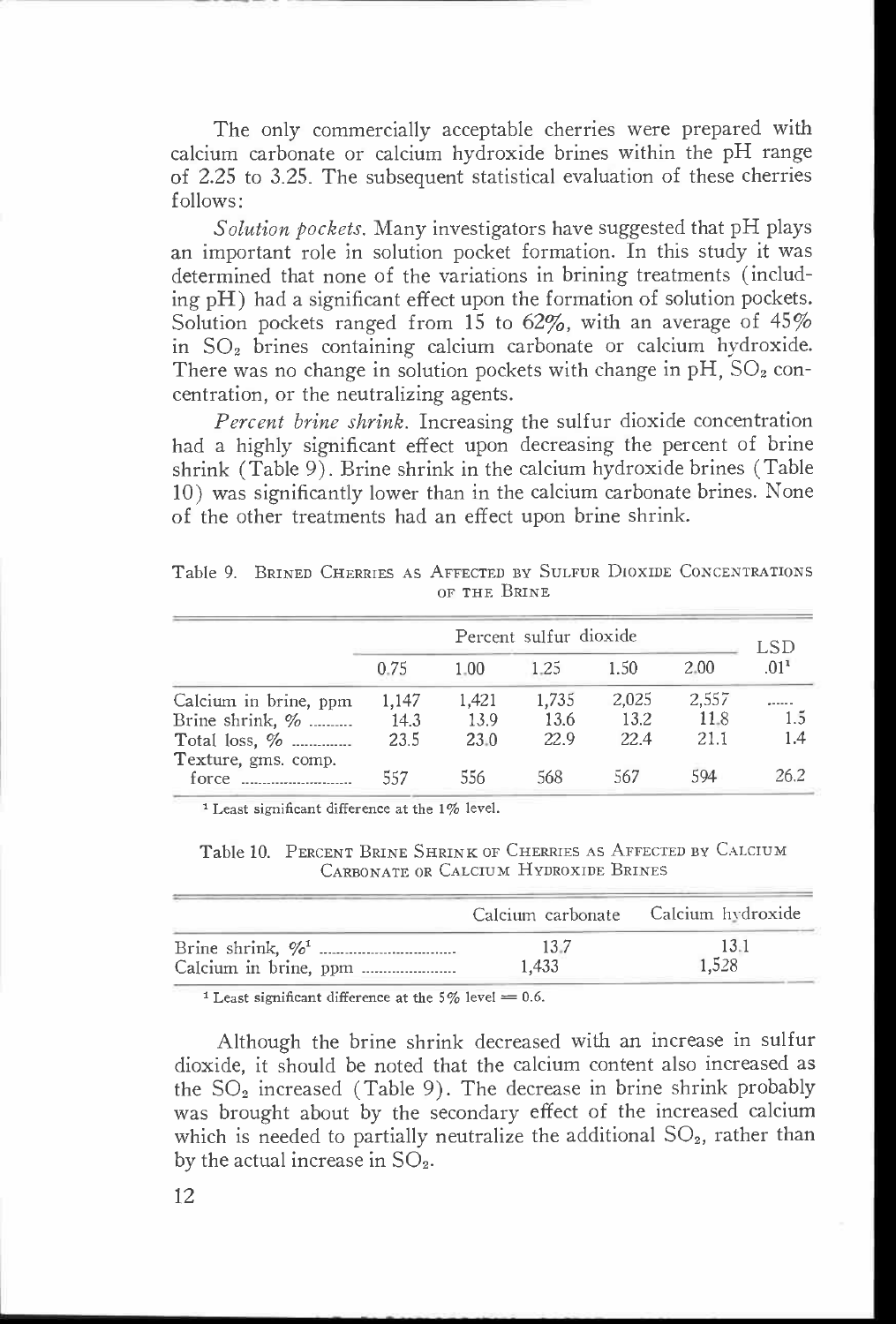The reason for the slightly lower brine shrink in the calcium hydroxide brines is not readily apparent, unless it can be accounted for by the slightly higher calcium content of the calcium hydroxide brines (Table 10).

Percent pitting loss. None of the brining treatments had a significant effect upon pitting loss. Pitting loss ranged from 8.8 to 9.6%, with an average of  $9.1\%$ .

Percent total loss. Increasing the sulfur dioxide concentration had a highly significant effect upon decreasing the percent total loss, probably as a result of its effect upon brine shrink (Table 9). Again, this effect may be due to the increase in calcium which is needed to partially neutralize the additional  $SO_2$ , rather than the actual increase in  $SO<sub>2</sub>$ .

None of the other treatments had any effect upon total loss.

Texture. Increasing the sulfur dioxide concentration had a highly significant effect upon increasing the texture (Table 9). This increase in hardening is probably due to the additional calcium present in the higher concentration brines rather than the direct effect of sulfur dioxide concentration. This additional calcium can combine with the pectin and cause the increased firming, as suggested by Doesburg (1965).

Raising the initial pH of the brines had a highly significant effect upon increasing the texture (Table 11). The increase in calcium content of the brine as a result of increasing the pH from 2.25 to 2.75 provides additional calcium which can react with the pectin and increase the firming, as mentioned above.

|                                        |      | Initial pH |  |
|----------------------------------------|------|------------|--|
|                                        | 2.25 |            |  |
| Texture, gms. comp. force <sup>1</sup> | 551  |            |  |
| Calcium in brine, ppm                  | .340 | 1.582      |  |

Table 11. TEXTURE OF BRINED CHERRIES AS AFFECTED BY THE INITIAL PH OF THE BRINE

<sup>1</sup> Least significant difference for texture at the  $1\%$  level = 19.3.

The slight decrease in calcium content between pH 2.75 and 3.25 is to be expected, due to the formation of insoluble calcium sulfite at this pH (Payne, Beavers, and Cain, 1969).

The increase in firming at the higher pH (in spite of the lower calcium content) is directly attributable to less interference by the hydrogen ion, which allows more complete calcium binding of the pectin (Doesburg, 1965). The effect of more available calcium and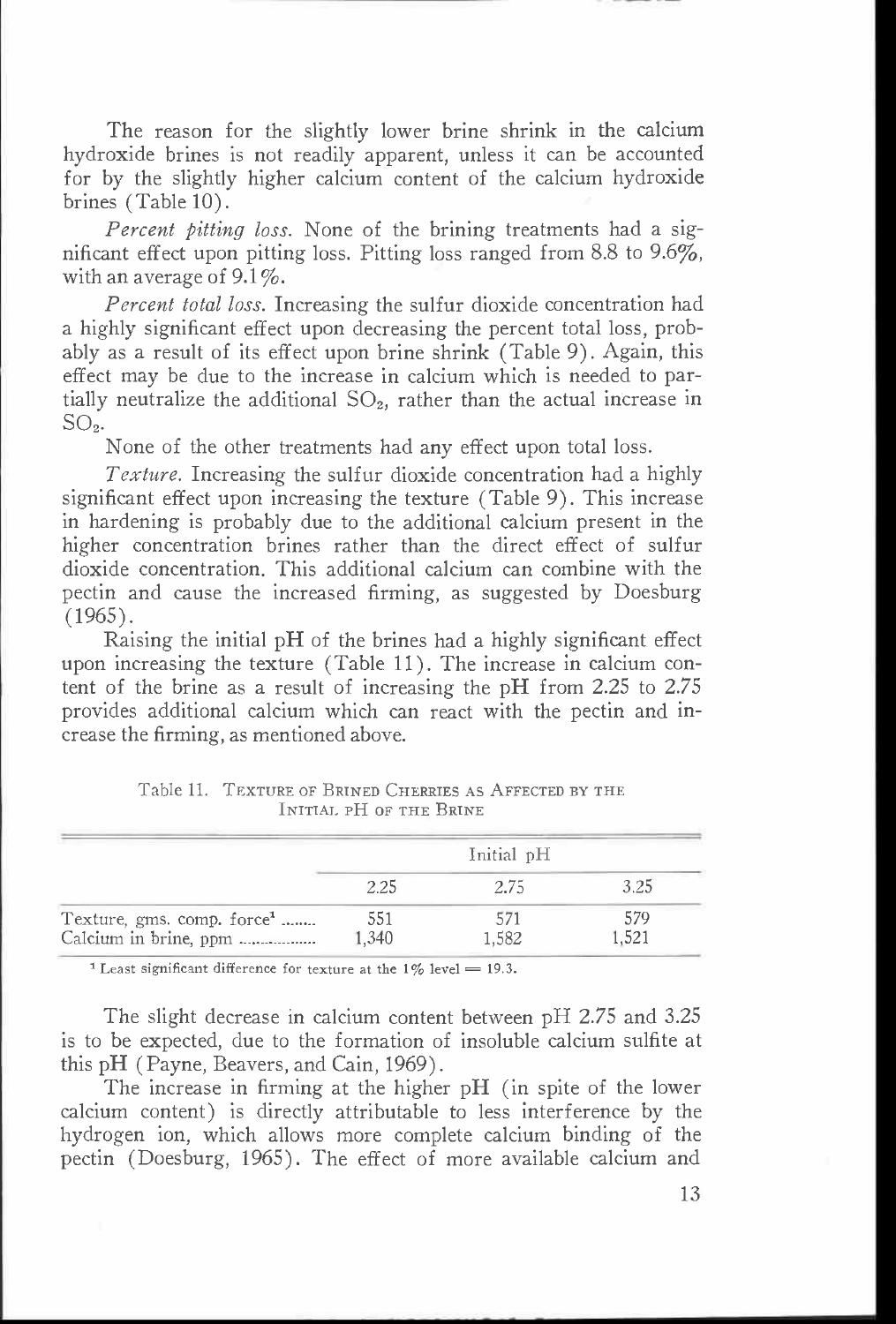more calcium binding with the pectin at the higher pH's accounts for the increase in texture.

#### Summary

Brining variables of  $pH$ ,  $SO<sub>2</sub>$  concentration, and neutralizing agents had no effect upon solution pocket formation or upon pitting loss. Brines neutralized with magnesium and sodium hydroxide did not produce commercially acceptable cherries. Brine shrink and total loss decreased and the texture became more firm as the  $SO<sub>2</sub>$  concentration increased. This was probably due to the secondary effect of increased calcium, rather than a direct result of  $SO<sub>2</sub>$  concentration. Later in this bulletin these same effects upon brine shrink, total loss, and texture are shown to occur as a result of added calcium from calcium chloride. Raising the initial pH of the brine caused an increased firming of the cherries. This was probably due to increased calcium content of the brine and more complete calcium binding of the pectin as a result of less interference by the hydrogen ion.

## Addition of Hardening Agents

Three trees were selected in an orchard near Salem, Oregon, and were hand harvested on July 3 and July 15, 1968. Three maturities were selected from the two dates of harvest. Maturity differences were later confirmed by percent soluble solids (as determined by refractometer) .

The cherries were transported to Corvallis, and six hours after picking they were placed in brines with added hardening agents as listed below. Fruit was brined at a ratio of 1:1 (brine:fruit) on a weight-to-weight basis. A series of brines was prepared by adding calcium chloride to a  $1.25\%$  SO<sub>2</sub> solution at levels of 0.5, 1.0, 1.5, 2.0, and 3.0%. Similar brine series were prepared using magnesium chloride and alum (potassium aluminum sulfate). After the hardening agents were added, these brines were adjusted to pH 2.75 with calcium hydroxide, calcium carbonate, and sodium hydroxide respectively.

Controls consisted of cherries brined in a  $1.25\%$  SO<sub>2</sub> brine which was adjusted to pH 2.75 with calcium hydroxide or calcium carbonate. No calcium chloride, magnesium chloride, or alum was added.

The experimental data on the calcium carbonate and calcium hydroxide neutralized brines were subjected to analysis of variance, and two least significant difference figures were calculated. "Control least significant difference" is used to determine significant differences between the control and treatments. "Treatment least significant difference" is used to determine significant differences between treatments only.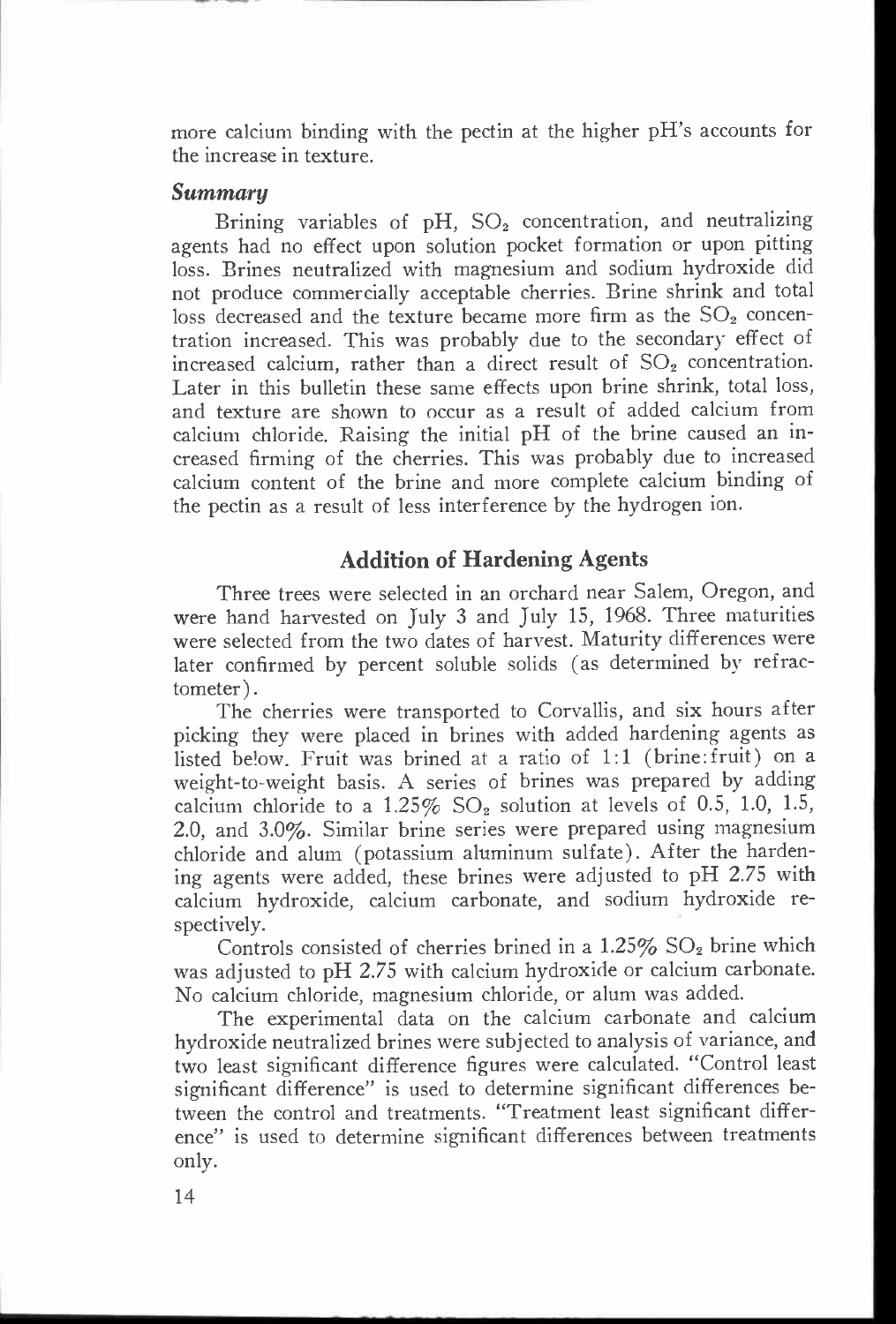|                                   |                                    | Harvest dates        |                                       |
|-----------------------------------|------------------------------------|----------------------|---------------------------------------|
|                                   | Tulv <sub>3</sub>                  |                      | $\lceil$ uly 15                       |
|                                   | Slightly cloudy                    |                      | Cloudy after<br>rain<br>previous day  |
| Orchard temperature $(^{\circ}F)$ | 76<br>67<br>$8:30$ to $10:50$ a.m. |                      | 75<br>62<br>$8:30$ to<br>$10:00$ a.m. |
|                                   | Immature                           | Mature               | Overmature                            |
| рH                                | 15.2<br>0.78<br>3.58               | 19.6<br>0.73<br>3.62 | 22.3<br>0.8<br>3.60                   |

Table 12. HARVESTING CONDITIONS, PERCENT SOLUBLE SOLIDS, ACID CONTENT, AND **DH** OF FRESH CHERRIES

Harvesting conditions and fresh fruit analyses for percent soluble solids, acid content (calculated as malic), and pH are given in Table 12.

# Results and discussion

All of the cherries processed with added magnesium chloride were cracked so severely that they were completely unacceptable for commercial usage.

The cherries processed in sodium hydroxide adjusted brines were generally soft. However, the sodium hydroxide brine with  $2\%$  added alum produced commercially acceptable cherries with a texture of 600 grams, a brine shrink of  $2.7\%$ , a pitting loss of  $9.1\%$ , and a total loss of 12.4%.

Solution pockets. As indicated in Table 13, solution pockets increase with maturity. The overmature fruit did not give a significant increase in solution pockets and this may be due to the fact that the

|                           | Immature | Mature | $Over-$<br>mature | LSD<br>.05 <sup>1</sup> | LSD.<br>$.01^2$ |
|---------------------------|----------|--------|-------------------|-------------------------|-----------------|
|                           | 15.2     | 19.6   | 22.3              |                         |                 |
| Solution pockets, $\%$    | 32.8     | 40.3   | 39.8              | 7.5                     |                 |
|                           | 9.4      | 9.4    | 8.3               |                         | 0.4             |
|                           | 17.8     | 18.3   | 16.5              |                         | 1.3             |
| Texture, gms. comp. force | - 629    | 616    | 504               |                         | 16.2            |
|                           |          |        |                   |                         |                 |

Table 13. BRINED CHERRIES AS AFFECTED BY MATURITY

<sup>1</sup> Least significant difference at the 5% level.

<sup>2</sup> Least significant difference at the 1% level.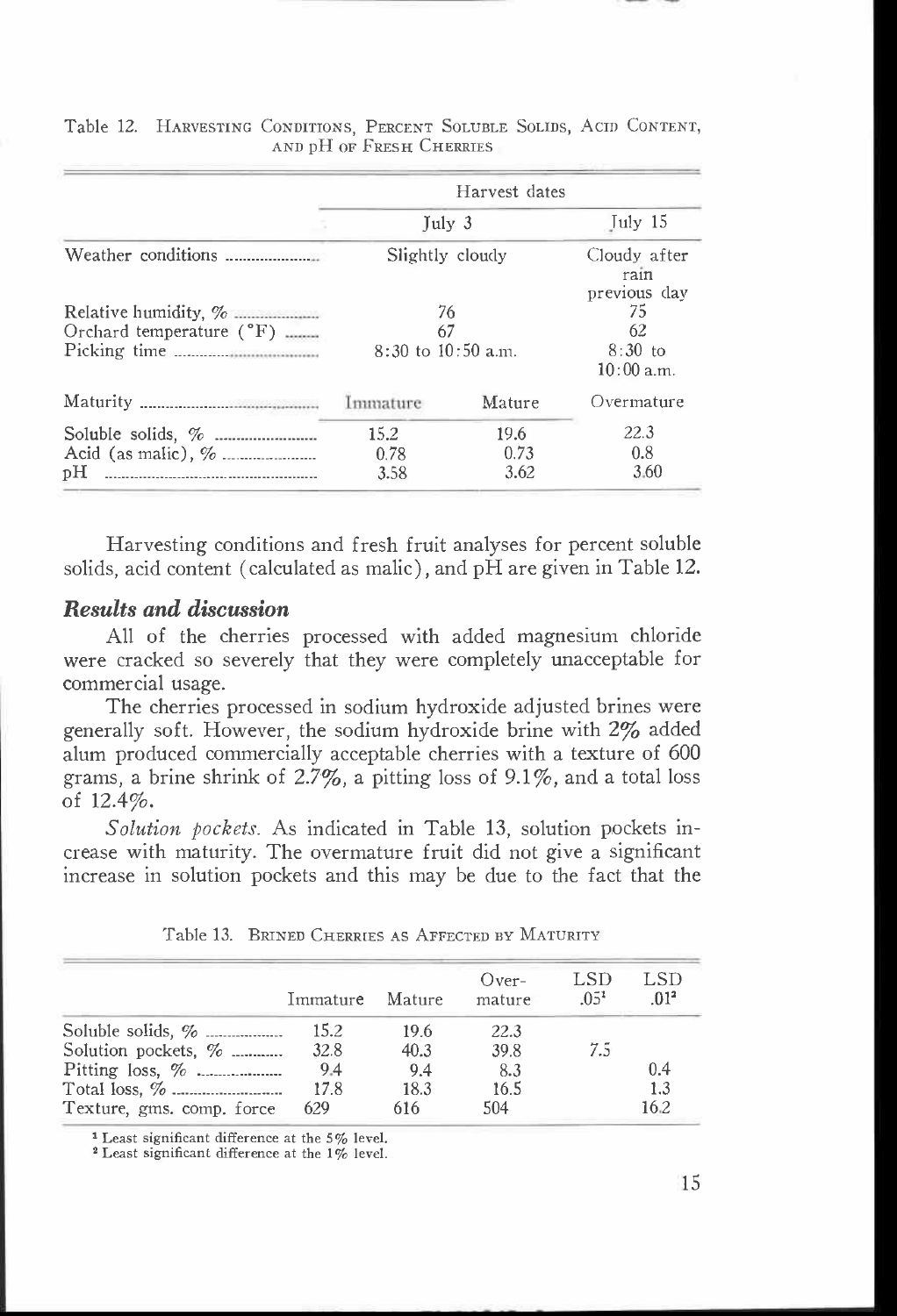fruit was slightly shriveled when picked and was flaccid rather than turgid.

Statistically there is a highly significant difference between the effect of adding calcium chloride or alum upon the formation of solution pockets in brined cherries (Table 14). Although calcium chloride decreased solution pockets slightly and alum increased solution pockets slightly, neither treatment was significantly different from the control. Therefore, it must be concluded that additions of calcium chloride or alum in concentrations of 0.5 to 3.0% do not affect solution pocket formation.

|                              |        | Treatments                  |      |                                | Control versus<br>treatments | Within<br>treatments |
|------------------------------|--------|-----------------------------|------|--------------------------------|------------------------------|----------------------|
|                              |        | Calcium<br>Control chloride | Alum | <b>LSD</b><br>.05 <sup>1</sup> | LSD<br>.01 <sup>2</sup>      | LSD<br>$.01^{1}$     |
| Solution pockets, %          | 39.5   | 31.7                        | 43.5 | 10.8                           |                              | 6.2                  |
| Brine shrink, $\%$           | 13.3   | 10.6                        | 6.5  |                                | 2.5                          | 1.1                  |
| Pitting loss, $\%$           | 9.5    | 9.2                         | 8.8  | 0.6                            |                              | 0.3                  |
| Total loss, $\%$             | - 22.8 | 19.9                        | 15.3 |                                | 2.5                          | 1.1                  |
| Texture, gms. comp.<br>force | 577    | 601                         | 565  | 21.8                           |                              | 12.5                 |

Table 14. BRINED CHERRIES AS AFFECTED BY ADDED CALCIUM CHLORIDE OR ALUM

 $1$  Least significant difference at the 5% level.

<sup>2</sup> Least significant difference at the 1% level.

The effect of maturity combined with added calcium chloride or alum and their concentrations was a slight increase in solution pocket formation with increasing maturity. However, the most important factor is the effect of maturity, and any other effects indicated statistically were only minor.

Percent brine shrink. There was a highly significant decrease in brine shrink as a result of added calcium chloride or added alum (Table 14). Increasing the concentrations caused a progressive decrease in brine shrink (Table 15). None of the other factors had an effect upon brine shrink.

Additions of both calcium chloride and of alum greatly reduced the brine shrink (Table 14). Calcium chloride gave a highly significant decrease from the control at the 1.5% concentration level and higher (Table 15). Alum gave a highly significant decrease from the control at the 0.5% concentration level and higher (Table 15).

Percent pitting loss. Calcium chloride treatment did not have a significant effect upon pitting loss (Table 14) nor did it show much difference at the three maturity levels (Table 16), although pitting loss decreased significantly in the overmature fruit (Table 13).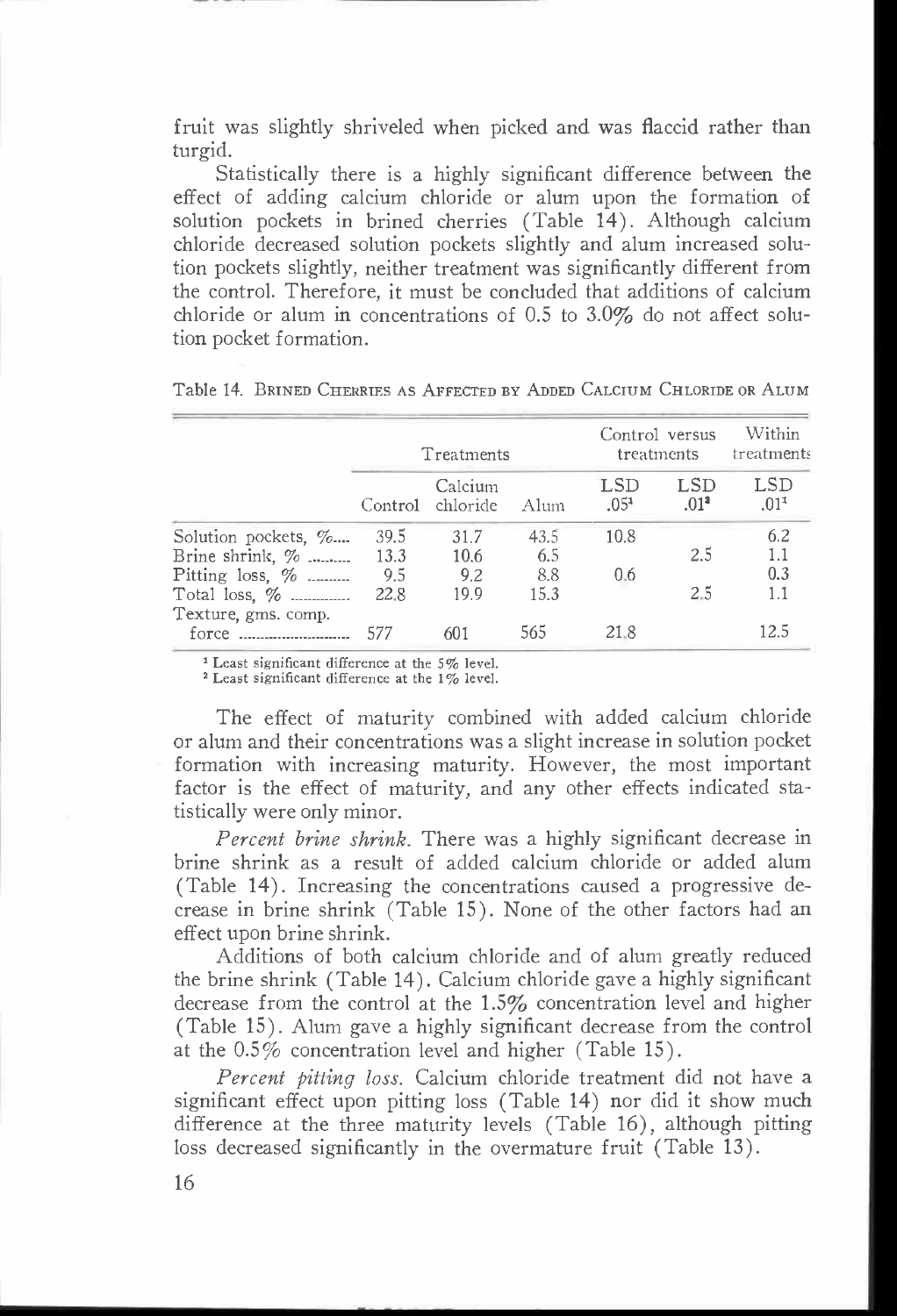| ì<br>l                                                                                                                                                                    |             |
|---------------------------------------------------------------------------------------------------------------------------------------------------------------------------|-------------|
| l<br>Ì<br>į                                                                                                                                                               | $\vdots$    |
| Ï<br>$\frac{1}{2}$<br>l                                                                                                                                                   |             |
| I                                                                                                                                                                         |             |
|                                                                                                                                                                           |             |
| ļ<br>l<br>l                                                                                                                                                               |             |
| i<br>١<br>l<br>ļ                                                                                                                                                          |             |
|                                                                                                                                                                           |             |
| ֕                                                                                                                                                                         | Í<br>ؚ<br>ا |
|                                                                                                                                                                           |             |
| ĺ<br>ı<br>I                                                                                                                                                               |             |
|                                                                                                                                                                           |             |
| ì                                                                                                                                                                         |             |
| ł                                                                                                                                                                         |             |
| l<br>$\frac{1}{2}$<br>$\frac{1}{2}$                                                                                                                                       |             |
| l<br>֧֧֧֧֧֧֧֧֧֧֧֧֧֪֧֧֧֧֪֧֧֧֧֧֚֚֚֚֚֚֚֚֚֚֚֚֚֚֚֚֚֚֚֚֚֚֚֚֚֝֝֓֝֬֝֬֝֓֝֬֝֓֝֬֝֬֝֬֝֬֝֬֝֬֝֬֝֬֝֬֝֬֝֬֝֬֝֬֝֬֝֬<br>i<br>֖֖֖֖֖֖֧֖֧֪ׅ֚֚֚֚֚֚֚֚֚֚֚֚֚֚֚֚֚֚֚֚֚֚֚֬֝֓֡֝֓֞֓֡֓֡֬<br>I             |             |
| $\frac{1}{2}$<br>$\begin{array}{c} \begin{array}{c} \begin{array}{c} \begin{array}{c} \end{array}\\ \end{array} \end{array} \end{array} \end{array}$<br>i<br><b>Table</b> |             |

|   |                                                |  | Con-                                     | trol With-       |                     |                     |                                       |               |            |                    | $Con-$                                                                 | trol With-                  |
|---|------------------------------------------------|--|------------------------------------------|------------------|---------------------|---------------------|---------------------------------------|---------------|------------|--------------------|------------------------------------------------------------------------|-----------------------------|
|   | of calcium chloride, %<br>Concentration levels |  | ments ments<br>treat-treat-<br>versus in |                  |                     |                     | Concentration levels<br>of alum, $\%$ |               |            |                    | versus in                                                              | ments ments<br>treat-treat- |
| ő | $0.5$ 1.0 1.5 2.0 3.0                          |  | LSD LSD<br>$.01^{2}$ .                   | .01 <sup>2</sup> | C <sub>1</sub>      |                     | $0.5$ 1.0 1.5 2.0                     |               |            | 3.0                | $\begin{array}{cc} \text{LSD} & \text{LSD} \\ 01^2 & 01^2 \end{array}$ |                             |
|   |                                                |  | $\frac{25}{29.5}$                        | 2340<br>238      | $\frac{13.3}{22.8}$ | $\frac{10.1}{19.3}$ | 780.5                                 | $6.4$<br>15.1 | 514<br>144 | $\frac{4.5}{13.3}$ | 2.6<br>2.7                                                             | $2, 3$<br>$2, 4$            |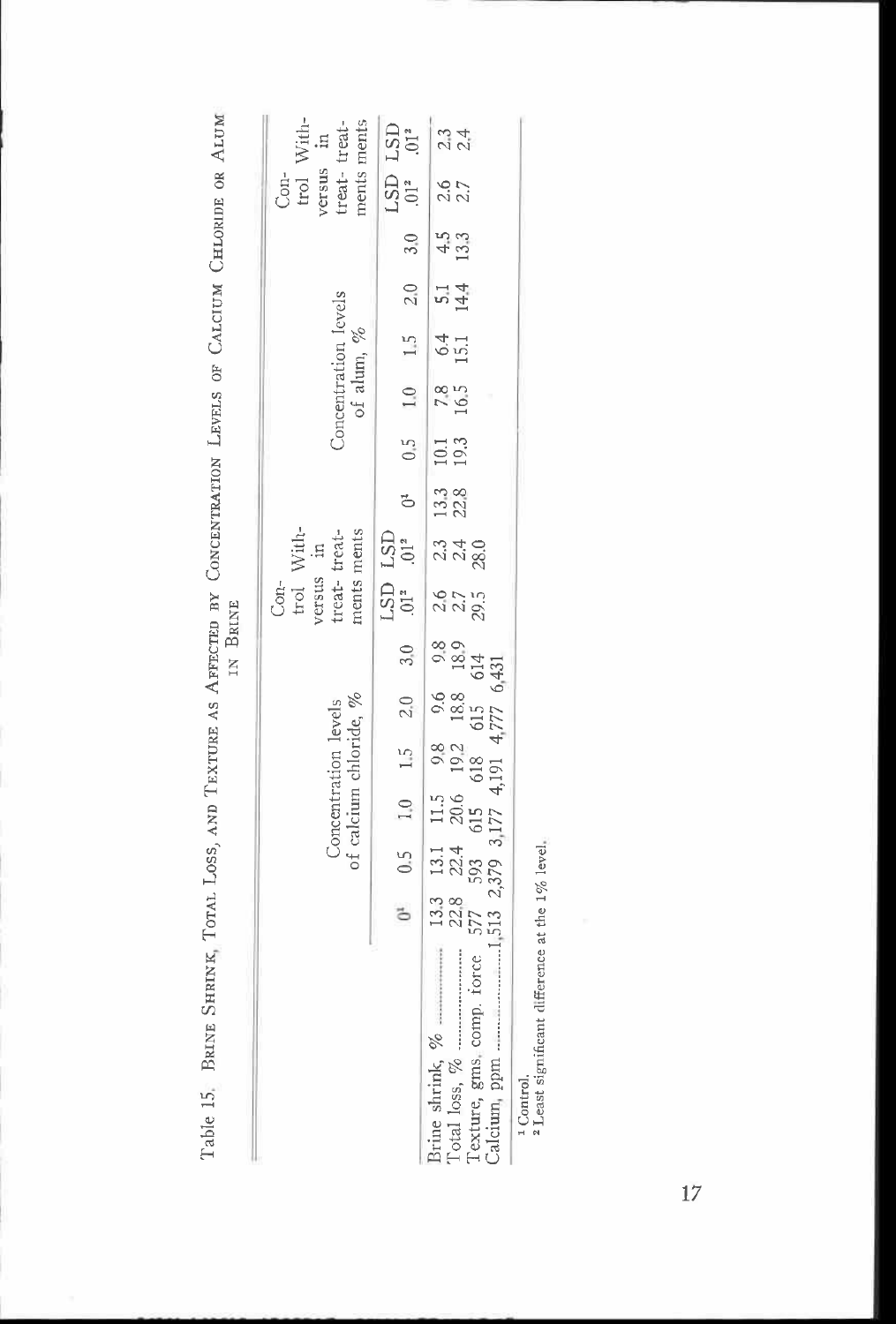Alum treatment resulted in a pitting loss significantly lower than the control (Table 14). With overmature cherries, alum was more effective than calcium chloride in reducing pitting loss (Table 16).

The decrease in pitting loss with increasing maturity (Table 16) can be accounted for by the increase in flesh to pit ratio as the cherry becomes more mature.

Table 16. EFFECT OF ADDED HARDENING AGENTS AND MATURITY ON PITTING Loss

|                  | Percent pitting loss |        |                   |  |  |  |  |
|------------------|----------------------|--------|-------------------|--|--|--|--|
| Hardening agents | Immature             | Mature |                   |  |  |  |  |
|                  | %                    | %      | Overmature<br>8.8 |  |  |  |  |
|                  | 9.4                  | 9.5    |                   |  |  |  |  |
|                  |                      |        |                   |  |  |  |  |

Percent total loss. Additions of calcium chloride or alum to the brines gave a highly significant reduction in the total loss of the brined cherries (Table 14). The total loss was highly significantly decreased with increasing concentration levels of calcium chloride or alum in the brines (Table 15) . Total loss decreased in the overmature fruit (Table 13). None of the other factors had an effect upon total loss.

Cherries brined in alum-treated brines had less total loss in all cases than did the cherries in brines treated with calcium chloride (Table 15). Cherries brined in calcium chloride or alum brines had a highly significant decrease in total loss from that of the control (Table 14). Calcium chloride brines effected a highly significant decrease at the  $1.5\%$  concentration level, with a progressive decrease at all higher concentrations (Table 15). Alum brine gave a highly significant decrease of total loss at the 0.5% concentration level, with a progressive decrease at all higher concentrations (Table 15). Total loss decreased with maturity (Table 13). This, again, was probably due to the increase in flesh to pit ratio as the fruit ripened.

Texture. The use of calcium chloride resulted in a significant increase in texture when compared to the control, but alum did not change the texture (Table 14). Calcium chloride gave a highly significant increase in texture from the control at the 1% concentration level (Table 15). Increasing the calcium chloride concentration above  $1\%$  had no effect upon firmness (Table 15). The calcium content of the fruit at the  $1\%$  level of added calcium chloride was approximately 3,200 ppm (Table 15). Although the calcium content increased with higher concentrations of added calcium chloride, apparently the carboxyl groups on the pectin chains were almost completely saturated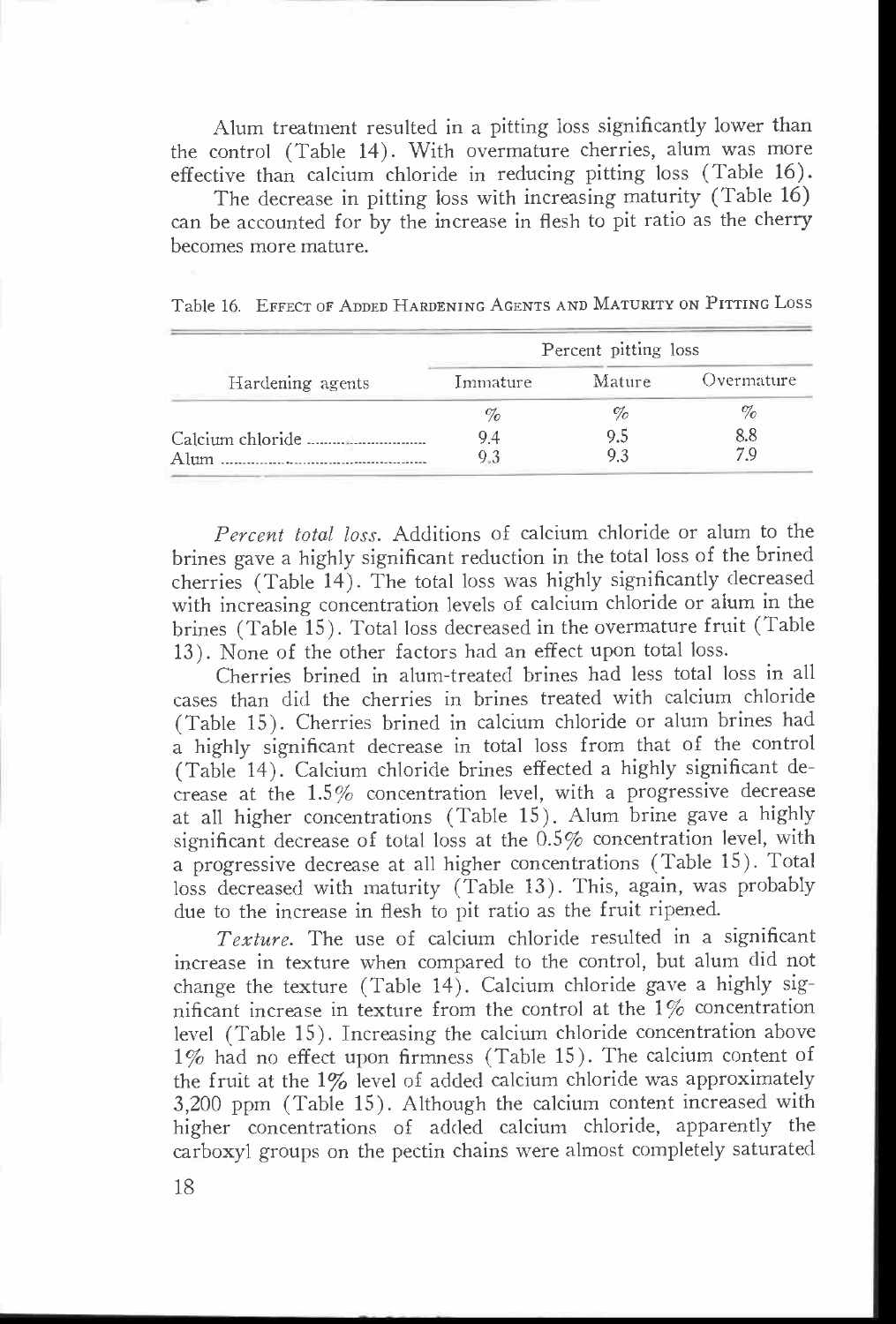with calcium at the 3,200 ppm level. Additional calcium did not form additional calcium-pectin bonding and thus did not give increased firming.

Although texture progressively decreased as maturity increased (Table 13), calcium chloride increased the firming effect at all maturities at concentration levels of 0.5 to  $3.0\%$  (Table 17).

|                     |     | Immature |     | Mature                                                        |     | Overmature |
|---------------------|-----|----------|-----|---------------------------------------------------------------|-----|------------|
|                     |     | Calcium  |     | Calcium<br>Control chloride Control chloride Control chloride |     | Calcium    |
| Texture, gms. comp. | 615 | 643      | 600 | 637                                                           | 515 | 522        |

Table 17. TEXTURE OF BRINED CHERRIES AS AFFECTED BY MATURITY AND ADDITION OF CALCIUM CHLORIDE

#### Summary

Solution pockets increased with increasing maturity. None of the treatments with hardening agents produced an important effect upon solution pocket formation.

Brine shrink decreased with additions of calcium chloride or alum, and the decrease in shrink became greater with increasing concentrations. Alum gave the least shrink in all instances. None of the other treatments with hardening agents had an effect upon brine shrink.

Pitting loss decreased with maturity, probably as a result of increasing flesh to pit ratio. Addition of alum decreased the pitting loss.

Total loss decreased with additions of calcium chloride or alum, with increasing concentrations of either salt, and with increasing maturity.

Texture increased with calcium chloride additions up to and including 1% (3,200 ppm of calcium). Further additions of calcium chloride did not increase firming. Alum additions had a negligible effect upon texture during the 1968 season. Texture decreased as the fruit matured.

# Addition of Dextrose to Brines

Cherries were hand harvested from two orchards near Salem, Oregon, on July 15 and 19, 1968, and were handled as described previously. Harvesting conditions and fresh fruit analyses are given in Table 18.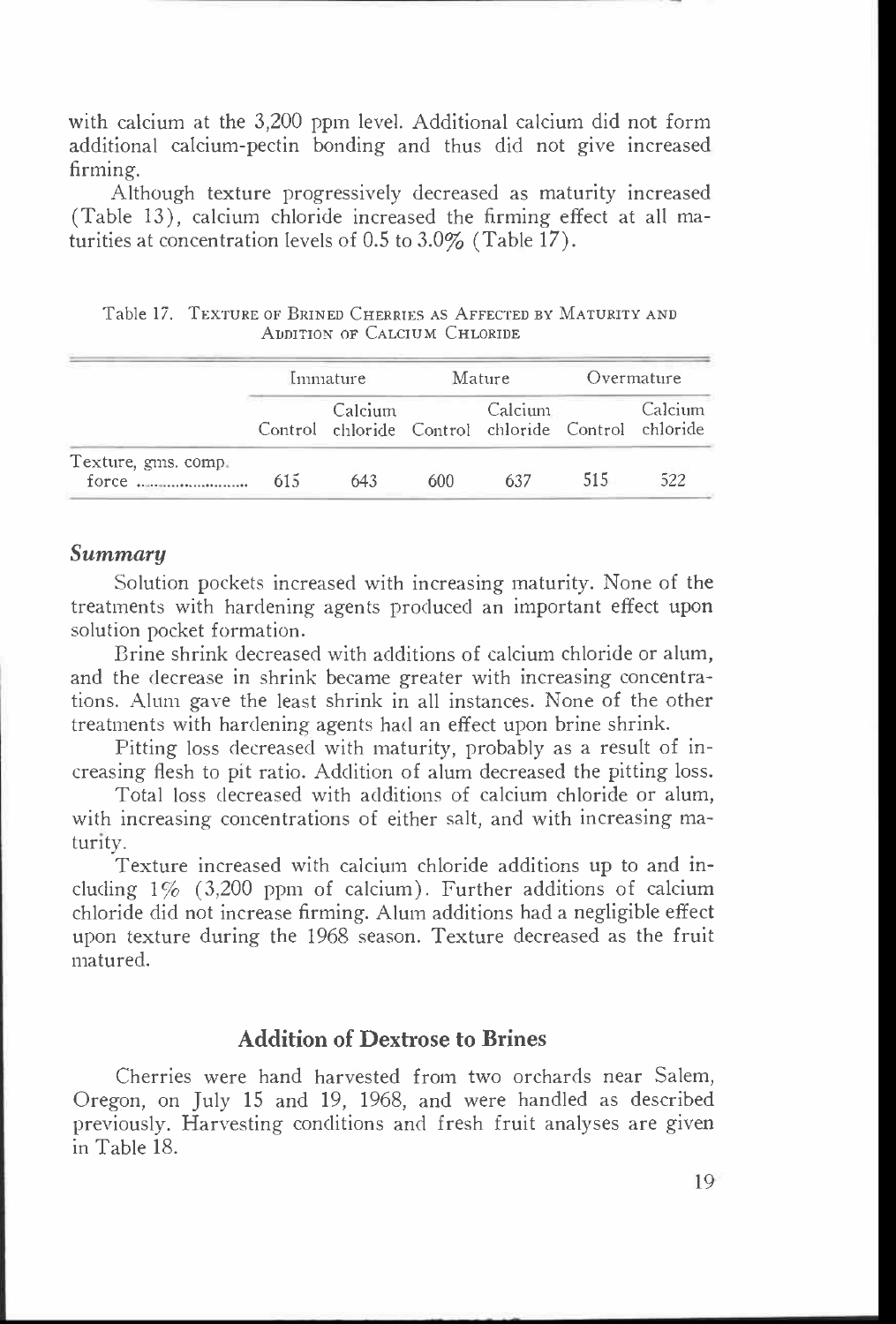Dextrose in concentrations of 2.0, 4.0, 6.0, 9.0, and 12.0% were added to both calcium carbonate and calcium hydroxide brines which had an  $SO_2$  content of 1.25% and a pH of 2.75. Cherries in these brines were examined subsequently for solution pockets, brine shrink, pitting loss, and total loss. The data were not examined statistically.

|  | Table 18. HARVESTING CONDITIONS, PERCENT SOLUBLE SOLIDS, ACID CONTENT, |                          |  |  |  |
|--|------------------------------------------------------------------------|--------------------------|--|--|--|
|  |                                                                        | AND PH OF FRESH CHERRIES |  |  |  |
|  |                                                                        |                          |  |  |  |

|                                                                                                                  |                   | Harvest dates         |
|------------------------------------------------------------------------------------------------------------------|-------------------|-----------------------|
|                                                                                                                  | $\lceil$ uly 15   | Tuly 19               |
|                                                                                                                  | Cloudy after rain |                       |
|                                                                                                                  | previous day      | Raining               |
|                                                                                                                  |                   | 95                    |
|                                                                                                                  |                   | 55                    |
|                                                                                                                  |                   | $8:15$ to $9:30$ a.m. |
|                                                                                                                  |                   | 19.8                  |
|                                                                                                                  |                   | 0.76                  |
| and the company of the company of the company of the company of the company of the company of the company of the | 3.60              | 3.60                  |

#### Results and discussion

Addition of dextrose to brines increased cherry firmness at all levels of concentration.

When 6 to 12% dextrose was added, the solution pockets decreased by one-half in calcium hydroxide brines (Table 19) and by one-third in calcium carbonate brines (Table 20).

Brine shrink and total loss increased in the calcium carbonate brines but decreased in the calcium hydroxide brines (Tables 19 and 20); however, these effects may not be significant.

| Added<br>dextrose | Texture<br>(gms.<br>comp.<br>force) | Calcium | Solution<br>pockets | Brine<br>shrink | Pitting<br>loss | Total<br>loss |
|-------------------|-------------------------------------|---------|---------------------|-----------------|-----------------|---------------|
| $\%$              |                                     | ppm     | %                   | $\%$            | %               | $\%$          |
|                   | 406                                 | 1,852   | 37.5                | 14.4            | 8.6             | 23.0          |
|                   | 522                                 | 1,953   | 27.5                | 13.8            | 8.1             | 23.0          |
|                   | 534                                 | 1,885   | 32.5                | 14.6            | 8.2             | 22.8          |
| 6                 | 518                                 | 1.864   | 17.5                | 13.6            | 7.9             | 21.5          |
| Q                 | 507                                 | 1,804   | 17.5                | 13.4            | 8.0             | 21.4          |
| 12                | 535                                 | 1,801   | 17.5                | 13.1            | 8.0             | 21.1          |

Table 19. EFFECT OF ADDITION OF DEXTROSE TO SULFUR DIOXIDE BRINES CONTAINING CALCIUM HYDROXIDE

20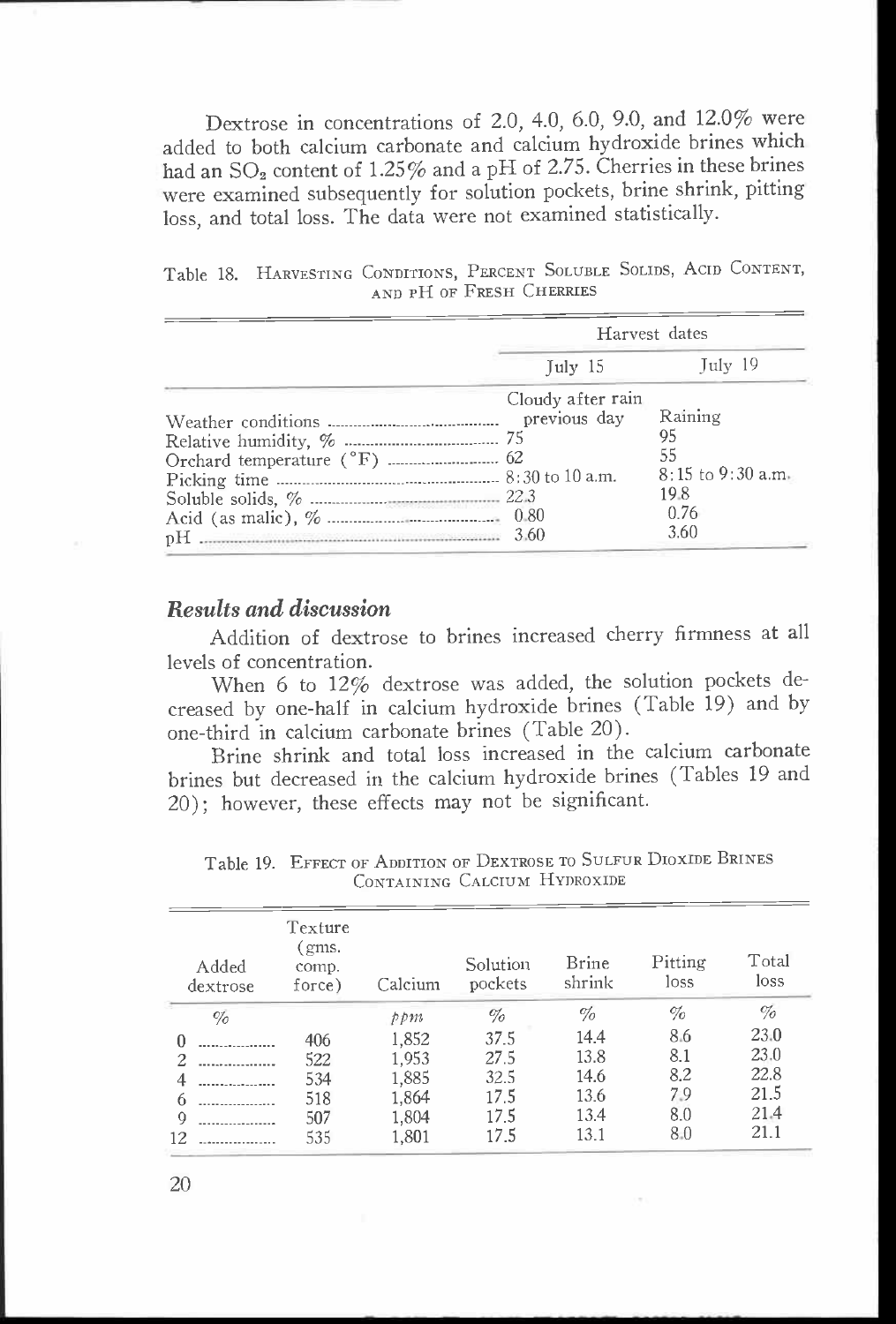|    | Added<br>dextrose | Texture<br>gms.<br>comp.<br>force) | Calcium | Solution<br>pockets | <b>Brine</b><br>shrink | Pitting<br>loss | Total<br>loss |
|----|-------------------|------------------------------------|---------|---------------------|------------------------|-----------------|---------------|
|    | %                 |                                    | ppm     | %                   | %                      | %               | %             |
|    |                   | 510                                | 2,160   | 27.5                | 13.2                   | 8.6             | 21.8          |
|    |                   | 545                                | 1.996   | 25.0                | 14.4                   | 8.9             | 23.2          |
|    |                   | 534                                | 1.973   | 17.5                | 14.7                   | 8.3             | 23.0          |
|    |                   | 558                                | 2,011   | 12.5                | 14.8                   | 8.1             | 22.9          |
| Q  |                   | 559                                | 1,880   | 17.5                | 15.0                   | 7.7             | 22.8          |
| 12 |                   | 579                                | 1,849   | 17.5                | 15.0                   | 7.8             | 22.8          |

Table 20. EFFECT OF ADDITION OF DEXTROSE TO SULFUR DIOXIDE BRINES CONTAINING CALCIUM CARBONATE

# Prebrining Hand Harvested Fruit in the Willamette Valley

of solution pocket formation. It was determined in the delay prior to brining experiments that dehydration or desiccation prior to brining decreased solution pocket formation. In an attempt to dehydrate the fruit by osmosis (thereby substantially reducing the subsequent swelling), hand-harvested fruit was placed in salt or sugar solutions for As indicated in the experiments on delay prior to brining, swelling of the fruit during the brining operation is believed to be the cause several hours prior to brining in regular  $SO<sub>2</sub>$  brine. Such brines were termed prebrines.

Fruit was hand harvested on July 10 and 19, 1968, from orchards near Salem and transported to Corvallis. Weather conditions, percent soluble solids, acid content (as percent malic), and pH are listed in Table 21.

Six hours after harvesting, the fruit was placed in prebrining solutions of 1.0, 2.0, 3.0, 4.0, 6.0, and 8.0% calcium chloride, sodium

|                    | Harvest dates |
|--------------------|---------------|
| Tulv <sub>10</sub> | Tuly 19       |
|                    | Raining       |
|                    | 95            |
|                    | 55            |
|                    |               |
|                    | 19.8          |
|                    | 0.76          |
|                    | 3.60          |

Table 21. HARVESTING CONDITIONS, PERCENT SOLUBLE SOLIDS, ACID CONTENT, AND pH OF FRESH CHERRIES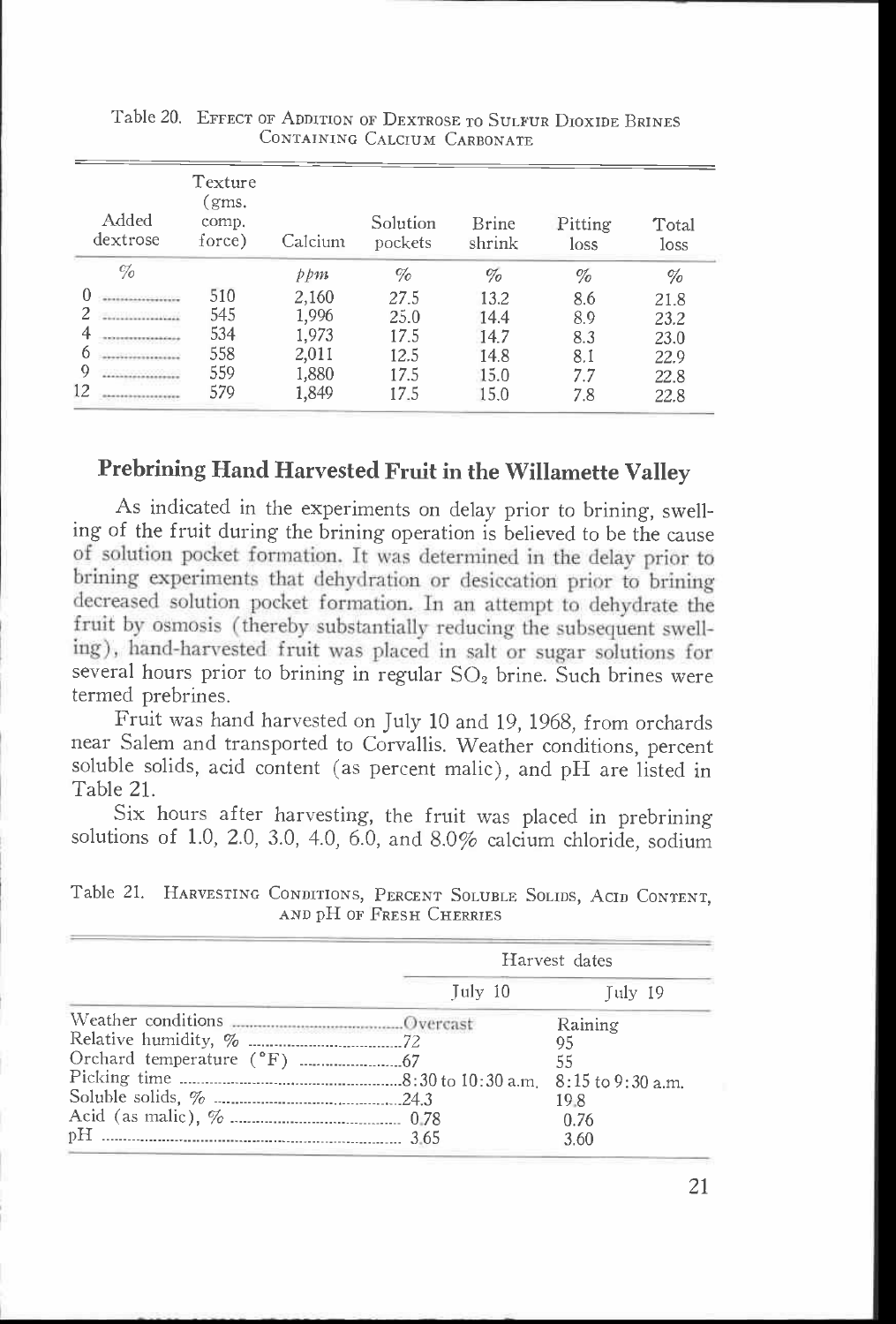chloride, alum, and a mixture of 3.0% calcium chloride and 3.0% sodium chloride. Dextrose concentrations of 2.0, 4.0, 8.0, 12.0, 16.0, and 20.0% also were used. The fruit was immersed in the various solutions for 6, 12, 24, 48, and 72 hours, then removed and placed in a calcium hydroxide-SO<sub>2</sub> brine at pH 2.75 and a concentration of  $1.25\%$  $SO<sub>2</sub>$ .

# Results and discussion

Fermentation occurred in the various brines of 4% and lower salt concentrations during a 40- to 60-hour holding period at room temperature. Cracking of the fruit generally occurred, and solution pocket formation was not decreased; therefore, data regarding these lower salt brines are not reported.

Fruit immersed (prebrined) in calcium chloride prior to conventional  $SO<sub>2</sub>$  brining had less solution pockets and was very firm, but the cherries were completely unacceptable due to dark brown discolorations. Apparently the polyphenoloxidase enzyme systems were not inactivated by the calcium chloride.

Cherries prebrined in alum were so badly cracked as to be completely unacceptable, as were the cherries immersed in dextrose sugar solutions. Cherries held 48 hours in  $16\%$  dextrose had  $55\%$  deep splits, and cherries in 20% dextrose had 25% splits.

Cherries prebrined in 6 and 8% sodium chloride were bright in color and showed a greatly reduced percentage of solution pockets. The fruit was rather soft and flaccid upon removal from the brine, but it firmed up rapidly after being placed in the standard  $SO<sub>2</sub>$  brine.

Cherries prebrined in a mixture of  $3\%$  sodium chloride plus  $3\%$ calcium chloride had as bright a color as the fruit prebrined in sodium chloride, were firmer at all stages of the process, and had fewer solution pockets.

Table 22 lists the data on the 6 and 8% sodium chloride prebrines and the mixture of 3% sodium chloride and 3% calcium chloride prebrine.

Maximum benefit for solution pocket control and texture occurred at the 24-hour holding period in the sodium chloride prebrine. Holding the fruit in the sodium chloride prebrine for a period of 48 hours increased the weight pick-up of the fruit and resulted in an increase in the percentage of large solution pockets. Holding the fruit 48 hours in the prebrine mixture of  $3\%$  calcium chloride and  $3\%$ sodium chloride did *not* give an increase in solution pockets.

Although the total loss was less in the 6% sodium chloride prebrines than in the 3% sodium chloride plus 3% calcium chloride prebrine, the mixture was considered preferable from the standpoint of the increased solution pocket protection at the 48-hour period and from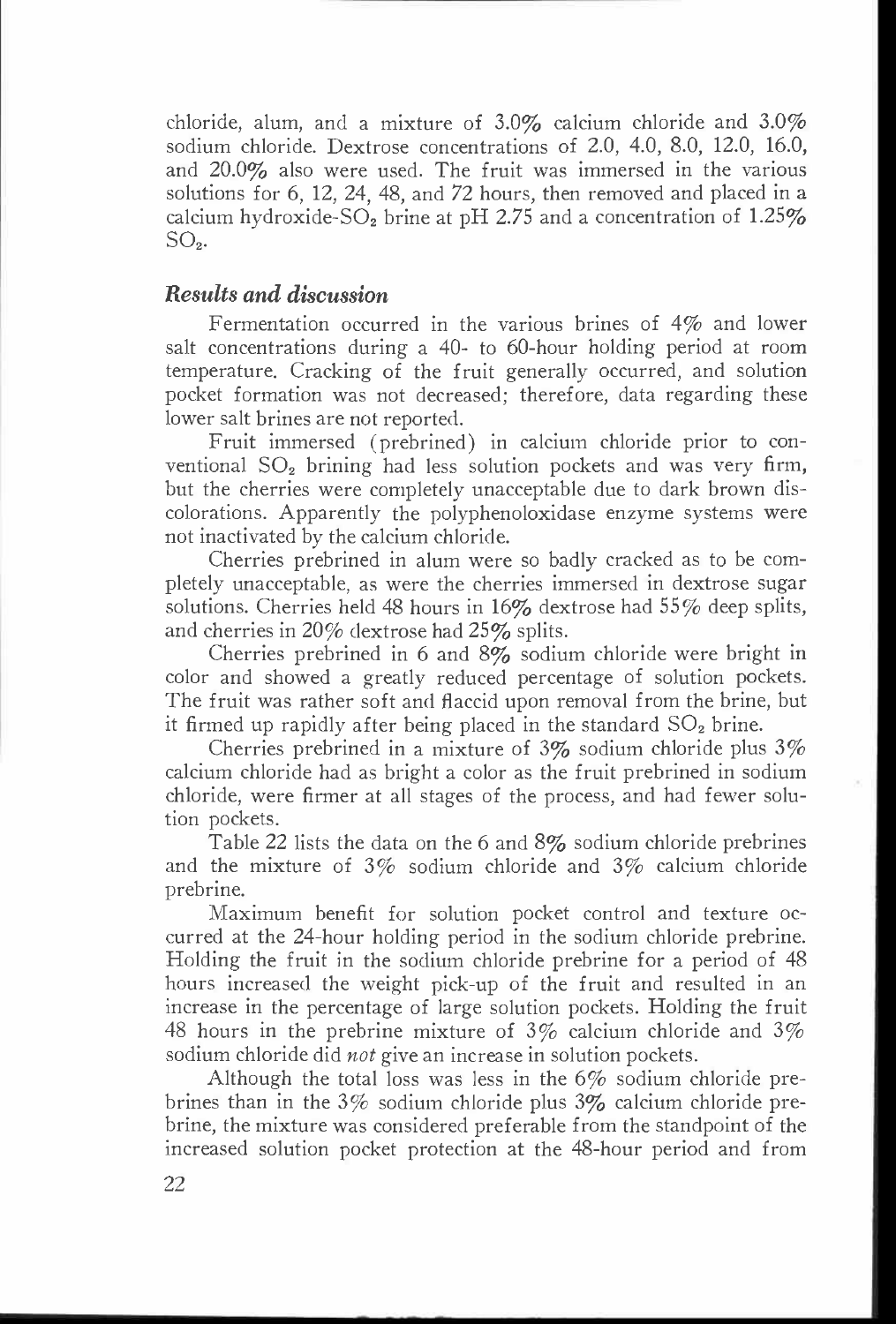|                                      | Harvest | Holding                | Weight                  | Solution pockets                            |                 | Small<br>splits<br>and                                                             | Brine                | Pit                  | Total                        | (gms. comp<br>Texture |
|--------------------------------------|---------|------------------------|-------------------------|---------------------------------------------|-----------------|------------------------------------------------------------------------------------|----------------------|----------------------|------------------------------|-----------------------|
|                                      | date    | time                   | gain                    | Large                                       | Small           | cracks                                                                             | shrink               | loss                 | $_{loss}$                    | force)                |
|                                      |         | hrs.                   | $\mathcal{C}^{\circ}$   | o                                           | $\%$            | $\eta_c$                                                                           | olo                  | $\mathcal{C}_0$      | of                           |                       |
|                                      |         |                        |                         |                                             |                 | Soluble solids of fresh cherries 24.3%<br>Control (standard SO <sub>2</sub> brime) |                      |                      |                              |                       |
| $7 - 10$                             |         | ŧ                      | ţ,                      | $\overline{4}$                              | 17              |                                                                                    | 12.4                 | 10.1                 | 22.5                         | 530                   |
|                                      |         |                        |                         |                                             |                 | 6% sodium chloride (prebrine)                                                      |                      |                      |                              |                       |
|                                      |         |                        |                         |                                             |                 |                                                                                    |                      | 10.0                 |                              |                       |
|                                      |         |                        |                         |                                             | $20 + 5$        |                                                                                    |                      |                      |                              |                       |
| $7.10$<br>$7.10$<br>$7.10$<br>$7.10$ |         | 6233                   | $1.686$<br>$1.488$      | 31.50                                       | $\frac{20}{15}$ | nooo                                                                               | 1934<br>1946<br>1942 | 9.3<br>9.8<br>9.3    | 20.7<br>20.7<br>20.7<br>20.7 | 55468                 |
|                                      |         |                        |                         |                                             |                 |                                                                                    |                      |                      |                              |                       |
|                                      |         |                        |                         |                                             |                 | 8% sodium chloride (prebrine)                                                      |                      |                      |                              |                       |
|                                      |         |                        | 0.6                     |                                             |                 |                                                                                    | 0.8243               |                      |                              | 5338                  |
| $7.10$<br>$7.10$<br>$7.10$<br>$7.10$ |         | 0.278                  |                         | 31.588                                      | 1828            | $\circ \circ \circ \circ$                                                          |                      | 0.239<br>0.000       | 2015<br>2015<br>2015<br>2019 |                       |
|                                      |         |                        | $1.6$<br>$2.9$<br>$4.6$ |                                             |                 |                                                                                    |                      |                      |                              |                       |
|                                      |         |                        |                         |                                             |                 |                                                                                    |                      |                      |                              |                       |
|                                      |         |                        |                         |                                             |                 | Soluble solids of fresh cherries 19.8%<br>Control (standard SO <sub>2</sub> brine) |                      |                      |                              |                       |
| $7 - 19$                             |         | ţ.                     | $\frac{1}{4}$           | 37                                          | $\overline{10}$ | 20                                                                                 | 13.5                 | 9.6                  | 23,1                         | 471                   |
|                                      |         |                        |                         |                                             |                 | 6% sodium chloride (prebrine)                                                      |                      |                      |                              |                       |
| $7 - 19$                             |         |                        |                         |                                             |                 |                                                                                    |                      |                      | 20.6<br>18.6<br>16.8         | 88 \$55               |
|                                      |         |                        | 0 0 4<br>0 N 4          | $8m$ in                                     | 552             | $\frac{15}{10}$ in 0                                                               | $\frac{11.0}{10.3}$  | 0. 13 13<br>0. 16 10 |                              |                       |
| $7-19$<br>$7-19$                     |         | 6848                   |                         |                                             |                 |                                                                                    |                      |                      |                              |                       |
|                                      |         |                        |                         | 3% sodium chloride plus 3% calcium chloride |                 |                                                                                    | $_{(prebrine)}$      |                      |                              |                       |
|                                      |         |                        |                         |                                             |                 |                                                                                    |                      |                      |                              | 516<br>592            |
| 7-19<br>7-19<br>7-19                 |         | $\circ$ $\frac{48}{4}$ | $\frac{2804}{204}$      | $\mathbb{R}$ in in                          | $m \geq 10$     | $R^{\circ}$                                                                        | $\frac{124}{11.7}$   | 8346<br>888          | 20.7<br>20.1<br>19.3         |                       |
| 23                                   |         |                        |                         |                                             |                 |                                                                                    |                      |                      |                              |                       |
|                                      |         |                        |                         |                                             |                 |                                                                                    |                      |                      |                              |                       |
|                                      |         |                        |                         |                                             |                 |                                                                                    |                      |                      |                              |                       |
|                                      |         |                        |                         |                                             |                 |                                                                                    |                      |                      |                              |                       |
|                                      |         |                        |                         |                                             |                 |                                                                                    |                      |                      |                              |                       |
|                                      |         |                        |                         |                                             |                 |                                                                                    |                      |                      |                              |                       |

23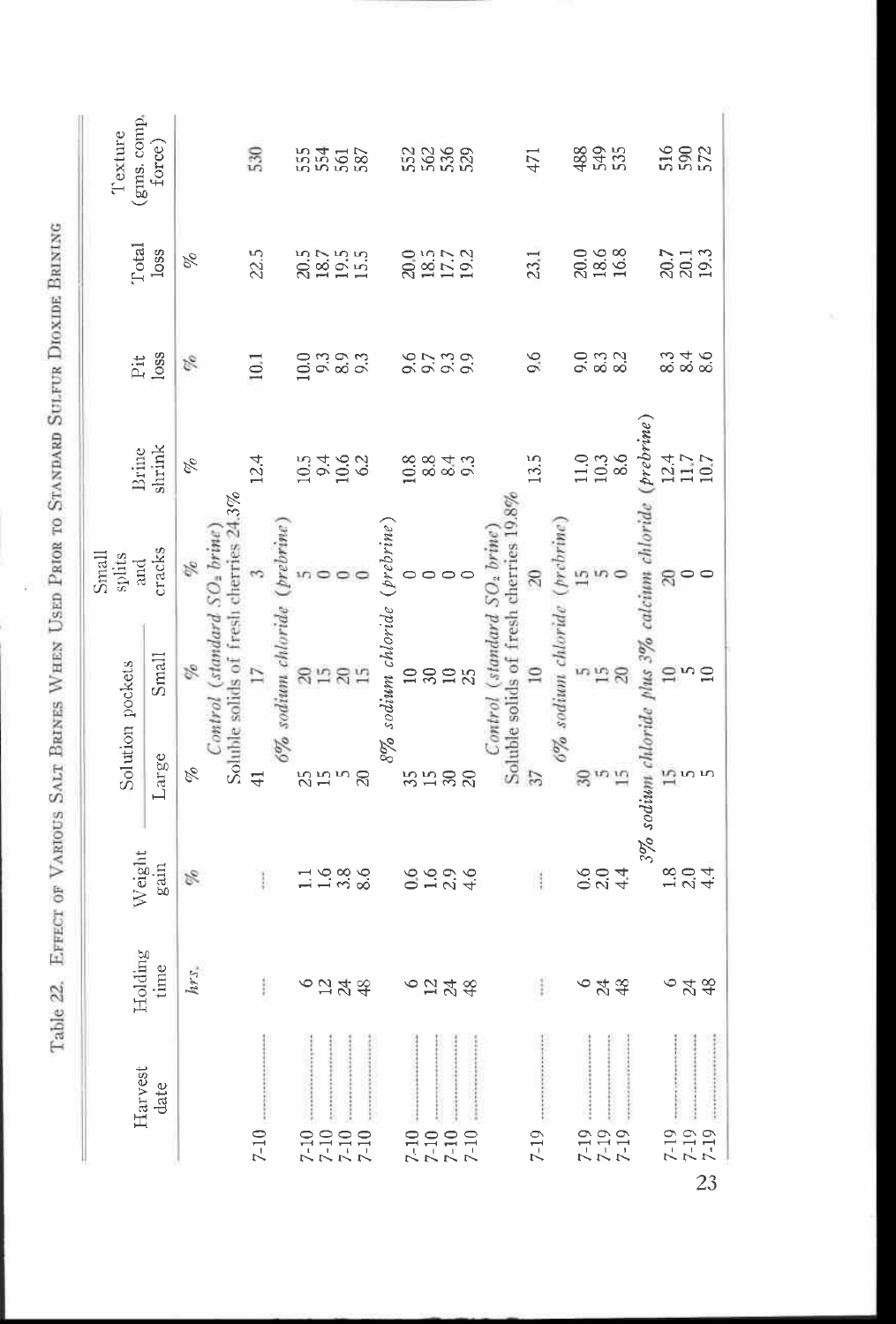problems involved in commercial handling. Upon removal from the sodium chloride prebrines, the cherries were soft and flaccid and could easily be mashed and crushed when they were dumped, drained, and pumped. The fruit treated with the  $3\%$  sodium chloride plus  $3\%$ calcium chloride prebrine was hard and firm and would not be damaged easily during handling. The final increase in texture is also an important factor.

In the Willamette Valley, the 6 and 8% prebrines did not dehydrate the hand-harvested fruit and produced an actual weight loss. The prebrines gave good solution pocket control at the 24-hour period, although there was a slight gain in weight. The weight uptake of the cherries decreased as the brine strength increased, as evidenced by the fact that the 24-hour weight gain in the 1, 2, 3, 4, 6, and  $8\%$  prebrines were 12.6, 10.1, 8.0, 6.9, 3.8, and 2.9% respectively (data not shown in Table 22).

#### Summary

Calcium chloride prebrines reduced solution pocket formation, but the polyphenoloxidase enzymes apparently were not inactivated as the cherries were seriously discolored.

Cherries prebrined in salt concentrations below 4%, alum solutions, or dextrose solutions were severely cracked.

Six and eight percent NaCl reduced solution pockets at the 24 hour period, but solution pockets increased slightly at the 48-hour period. Initially, the fruit was soft, but it firmed up in the standard SO2 brine.

The prebrine mix of  $3\%$  NaCl plus  $3\%$  CaCl<sub>2</sub> decreased solution pockets at the 24- and 48-hour periods. The fruit was bright colored and firm at all stages of the process.

# Prebrining Mechanically Harvested Cherries in the Willamette Valley

Mechanical harvesting of cherries in the Willamette Valley in 1969 progressed from small, primarily experimental lots to the harvesting of considerable acreages with 26 harvesters of various makes. Handling this large volume presented problems of retaining cherry quality. Based upon previous work (Stebbins, Cain, and Watters, 1967; Cain and Smith, 1968), the fruit was brined immediately into bins at the harvester to prevent oxidation and darkening. However, the increase in solution pockets resulting from brining immediately in  $SO<sub>2</sub>$ brine prompted an investigation regarding the use of prebrines.

An experiment was set up to compare the quality of Royal Anne cherries brined immediately into sulfur dioxide brine (control) and into two different prebrines. The sulfur dioxide brine consisted of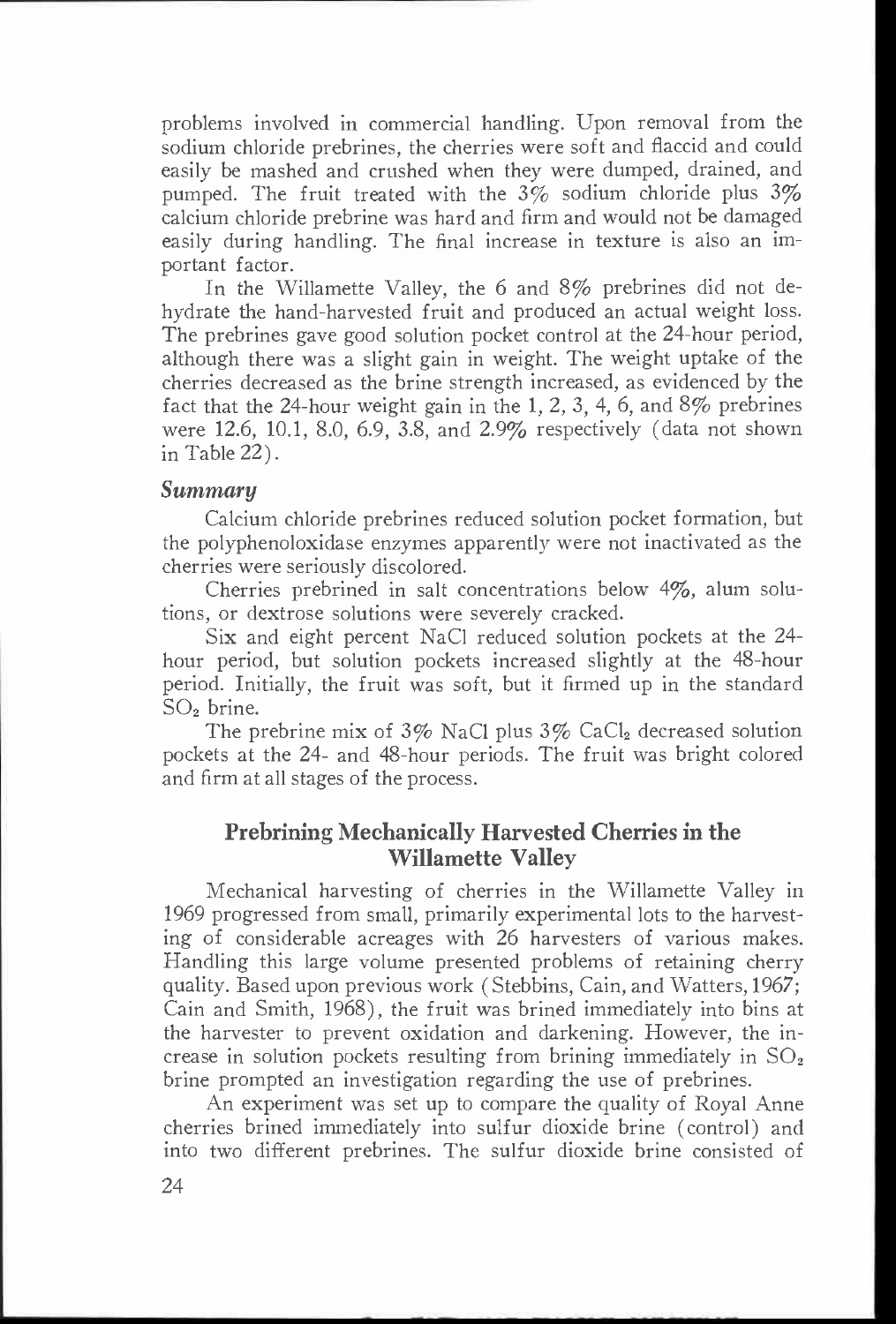1.4% sulfur dioxide partially neutralized to pH 2.8 to 3.0 with calcium hydroxide, and the prebrines consisted of 6% sodium chloride and a mix of 3% sodium chloride and 3% calcium chloride. Fruit was selected in the orchard so that each of the experimental brine bins contained fruit of comparable size and maturity.

Due to liquid spilling from the bins in the orchards and during transit, it was impossible to obtain the weight of fresh fruit in each bin. All of the bins were held 24 hours after picking and were drained by dumping onto the continuous belt of an automatic scale. The belt consisted of an elongated wire mesh approximately 1/8 to 1/4 inch wide and one inch long and was arranged to give five to six openings per square inch. The draining area was 4 feet wide by 13 feet long. Cherries were drained approximately one minute, or until the continuous read-out on the scale indicated that the drained weight of the fruit was decreasing at a rate of less than two pounds per minute. The fruit was then transferred into a standard 1.4% sulfur dioxide-calcium hydroxide brine at pH 2.8 to 3.0 and was allowed to equilibrate five months before evaluation. Approximately 15 pounds of fruit from each experimental bin were used for evaluation.

Since the purpose of the experiment was to determine if one brining procedure was better than another, the experiment was set up to encompass the wide range of variables which would be encountered in commercial production. Four orchards were harvested in sequence on June 18, 22, 24, and 25, 1969. Two orchards were harvested by a limb shaker and two by a trunk shaker. Experimental samples were harvested in the morning and in the afternoon whenever weather conditions permitted. Aside from an approximately 13% decrease of attached stems and a 7% decrease in solution pockets in the afternoon samples (Appendix Table 1), no appreciable difference could be observed between morning and afternoon harvesting. In the statistical analysis, the effects of different orchards, dates of harvest, type of shaker, and hour of harvest were combined; thus, the effects to be presented comprise those due to prebrine irrespective of other variables.

#### Results and discussion

In order to compare treatments, the means of the experimental results and their statistical significance are listed in Table 23.

Since it was impossible to obtain the fresh fruit weight, percentages were calculated on the basis of the drained weight which was obtained after five months in brine. The "brine shrink" (Table 23) is the difference in drained weights of the fruit after 24 hours in the prebrines or control  $SO_2$  brines and after five months in the  $SO_2$ brines. The least significant difference (LSD) was calculated at the 5 and 1% levels.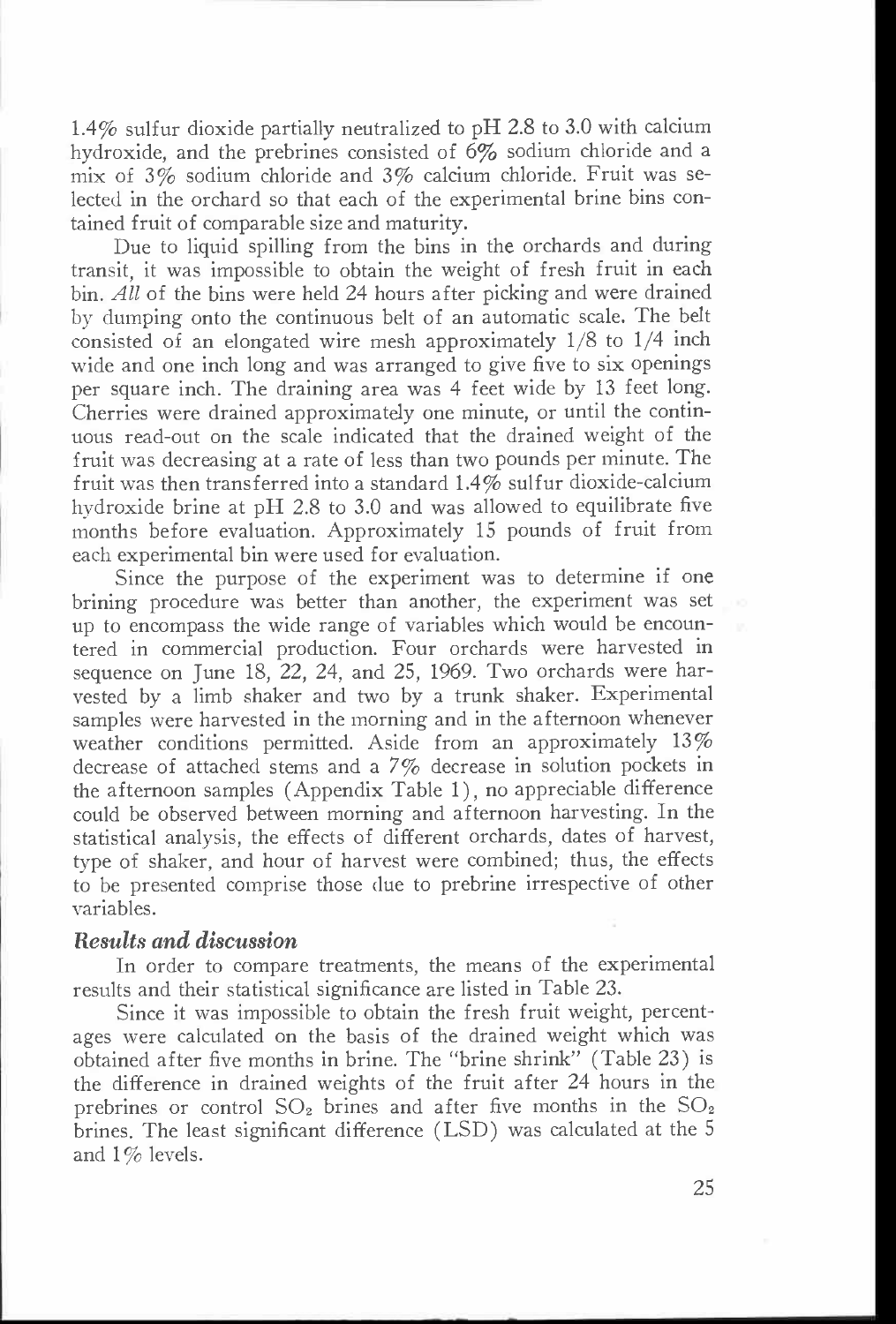|                                                                                                                                                                                                                            |                                              |                                           |                                            | MECHANICALLY HARVESTED BRINED CHERRIES                 |                                    | Texture                                                |                                |                                   | Pitter holes                                  |                             |
|----------------------------------------------------------------------------------------------------------------------------------------------------------------------------------------------------------------------------|----------------------------------------------|-------------------------------------------|--------------------------------------------|--------------------------------------------------------|------------------------------------|--------------------------------------------------------|--------------------------------|-----------------------------------|-----------------------------------------------|-----------------------------|
| Brine and prebrine<br>treatments                                                                                                                                                                                           | Brine<br>ÞЦ                                  | Soluble<br>solids                         | Brine<br>shrink                            | Pitting<br>loss                                        | Pits                               | (gms.<br>comp.<br>force)                               | Soft<br>fruit                  | No. 2<br>grade                    | No. 3<br>$_{\rm grade}$                       | Unpitted                    |
| 3% NaCl plus 3% CaCl <sub>2</sub> (mix)<br>6% NaCl (salt)<br>SO <sub>2</sub> (control)                                                                                                                                     | 3,38<br>3.34                                 | 16.37<br>15.43<br>15.43<br>olo            | 24.65<br>18.10<br>19.27<br>olo             | 13.88<br>14.53<br>13.22<br>$\mathcal{E}_{\mathcal{O}}$ | 8.83<br>8.68<br>8.61<br>olo        | 346.3<br>421.5<br>396.7                                | 14.25<br>20.33<br>10.47<br>olo | 4.33<br>3.30<br>2.38<br>olo       | 2.58<br>$3.42$<br>$2.63$<br>$\mathscr{E}_{o}$ | 2.87<br>olo<br>1.30<br>0.93 |
| LSD(0.05)<br>Salt versus mix<br>LSD(01)                                                                                                                                                                                    | 0.12<br>0.17<br>$_{\rm NS}$<br>$^{2}$<br>$*$ | 2.04<br>2.91<br><b>NSS</b><br>NSS         | $\frac{5.14}{7.31}$<br><b>NS</b><br>$\ast$ | $1.60$<br>$2.28$<br><b>SSS</b>                         | essuun<br>SõRZZ                    | $55.3$<br>$78.6$<br>$_{\rm NS}$<br><b>NS</b><br>$\ast$ | $\frac{5.15}{7.32}$<br>$X^*$   | dana<br>1230a<br>$\ast$           | $\frac{41}{200}$<br><b>NSS</b><br>NSS         | $1.88$<br>$7.828$<br>$X +$  |
|                                                                                                                                                                                                                            | Attached                                     | Solution                                  | Brine                                      | Mechanical                                             | Rain                               |                                                        |                                | Grades                            |                                               |                             |
|                                                                                                                                                                                                                            | stems                                        | pockets                                   | cracks                                     | damage                                                 | cracks                             | No.1                                                   |                                | No. 2                             | No. 3                                         | No.4                        |
| 3% NaCl plus 3% CaCl, (mix)<br>6% NaCl (salt)<br>SO <sub>2</sub> (control)                                                                                                                                                 | 53.25<br>54.92<br>ez<br>C                    | 20.42<br>14.58<br>10.25<br>ofo            | 7.67<br>2.93<br>0.83<br>olo                | 3385<br>665<br>olo                                     | 19.75<br>15.42<br>23.75<br>ofo     | 60.5<br>68.0<br>71.1<br>olo                            |                                | 7.7<br>8.38                       | 13.2<br>22.3<br>olo                           | 9.3<br>10.3<br>7.3<br>Ho    |
| Control versus mix<br>Control versus salt<br>Salt versus mix<br>LSD(05)<br>(01)<br>LSD(                                                                                                                                    | 12.17<br>17.31<br>SN<br>$^{28}_{N}$          | $\frac{5.55}{7.9}$<br>SN<br>$\frac{*}{*}$ | 8.87<br>12.61<br><b>NS<br/>NS</b>          | 4.62<br>6.57<br><b>ZZZ</b>                             | 12.19<br>8.57<br><b>SSS</b><br>SSS | 7.95<br>11.31<br>$_{\rm NS}$<br>$X^*$                  |                                | $\frac{2.61}{3.71}$<br><b>ZZZ</b> | 8.51<br>12.11<br>$^{2}$<br>$\frac{1}{2}$<br>¥ | 5.58<br><b>ZZZ</b>          |
| LSD (.05) = teast significant difference at the 5% level.<br>LSD (.01) = teast significant difference at the 1% level.<br>** = significant at the 1% level.<br>$*$ = significant at the 5% level.<br>NS = no significance. |                                              |                                           |                                            |                                                        |                                    |                                                        |                                |                                   |                                               |                             |

26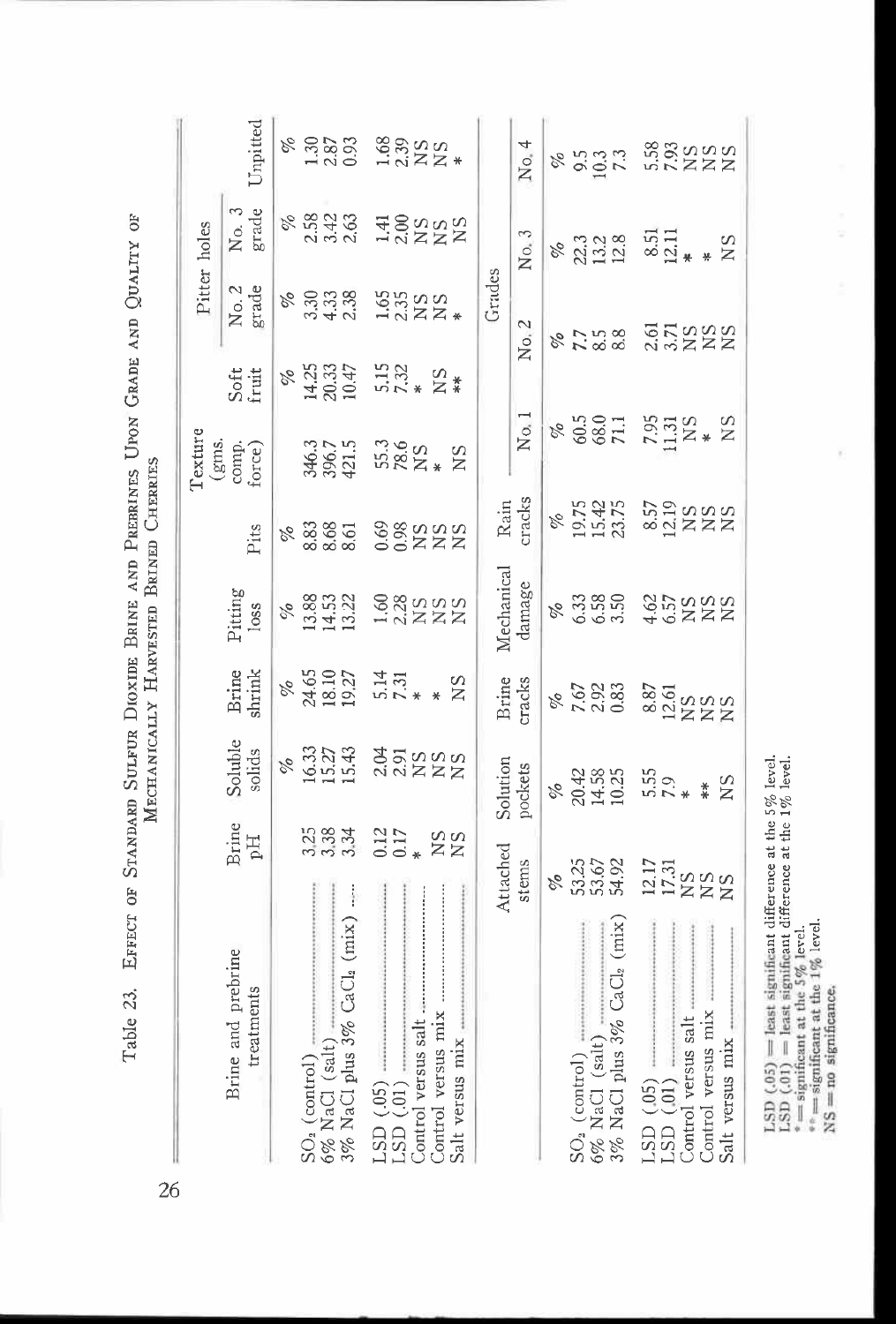to be identical in this respect. Statistically, the pH of the  $SO<sub>2</sub>$  (control) is lower than that of the 6% salt solution, but from an operational standpoint all of the pH's can be considered to be identical. The "brine shrink" was significantly less than the control in both the 6% sodium chloride prebrine and in the mixture of  $3\%$  sodium chloride and  $3\%$  calcium chloride. The texture of the fruit in the 3% NaCl plus  $3\%$  CaCl<sub>2</sub> mix was more firm than in either the  $SO_2$  control or the 6% NaCl. The percentage of soft fruit was significantly greater in the NaCl than in the control. The percentage of soft fruit in the mix was slightly (but not significantly) less than in the SO<sub>2</sub> control, so these two treatments must be considered

The percentage of No. 2 grade bitter holes and of unpitted fruit was significantly greater in the 6% NaCl than in the 3% NaCl plus 3% calcium chloride mix, but none of the treatments were different from the  $SO_2$  control. Cherries prebrined with  $6\%$  NaCl had significantly less solution pockets than those in the  $SO<sub>2</sub>$  control, and cherries prebrined with the 3% NaCl plus  $3\%$  CaCl<sub>2</sub> mix gave a highly significant decrease in solution pockets when compared to the  $SO_2$ control. Treatment with the  $3\%$  NaCl plus  $3\%$  CaCl<sub>2</sub> mix significantly increased the percentage of No. 1 grade fruit and significantly decreased the percentage of No. 3 grade fruit when compared to the  $SO<sub>2</sub>$  control. The 6% NaCl treatment decreased the percentage of No. 3 grade fruit but had no significant effect upon the other grades. There was no difference in any of the other quality attributes as a result of treatment with the standard  $SO_2$  brine (control) or with the prebrines (6% NaCl or the 3% NaCl plus  $3\%$  CaCl<sub>2</sub> mix) (Table 23).

Two prebrine samples of 3% calcium chloride plus 6% sodium chloride (Appendix Table 1) were compared to the other treatments. This 9% mix gave almost the same fruit quality as the 6% mix in all respects, indicating that additional sodium chloride was not beneficial. Perhaps additional calcium chloride in the mix would be helpful.

#### Summary and conclusions

The 6% NaCl prebrine decreased the brine shrink, caused an increase in soft fruit, slightly increased No. 2 grade pitter holes and unpitted fruit, decreased solution pockets, and decreased No. 3 grade fruit.

The  $3\%$  NaCl plus  $3\%$  CaCl<sub>2</sub> prebrine decreased brine shrink, increased texture, decreased the soft fruit slightly but not significantly, slightly decreased No. 2 grade pitter holes and unpitted fruit, increased No. 1 grade fruit, and decreased No. 3 grade fruit.

Although the 6% NaCl prebrine produced some desirable changes in quality, the fact that it significantly increased the percentage of soft fruit indicates that it is inferior to the  $SO_2$  control. The 3% NaCl plus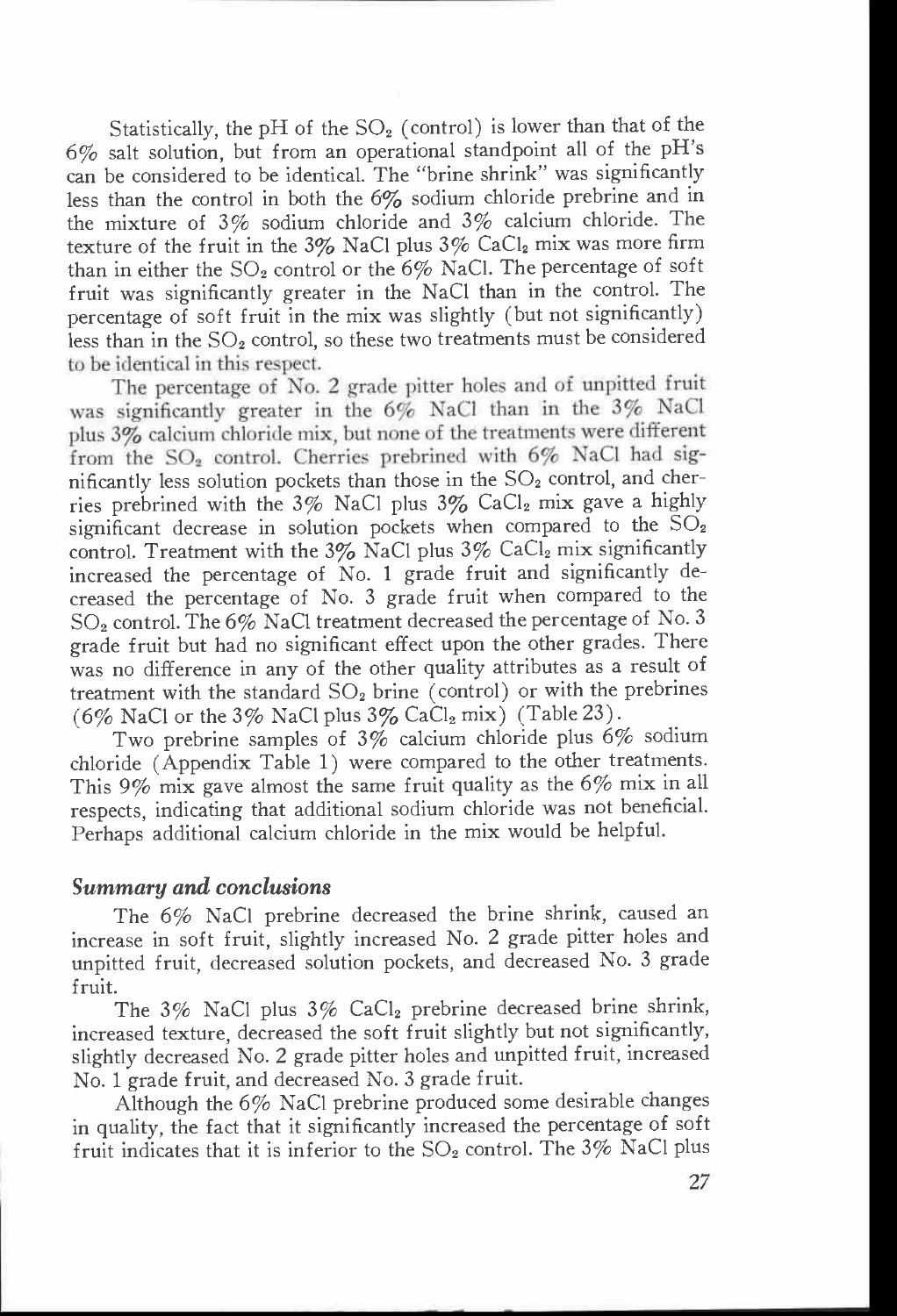3% CaCl2 prebrine increased texture, slightly decreased soft fruit, and was either better than or equal to the standard  $SO<sub>2</sub>$  control brine in all of the other quality attributes, indicating that it is a superior treatment. The most important attribute of the 3% NaCl plus 3% calcium chloride mix is the immediate hardening effect it produces, whereas the other two treatments produced an initial softening effect. This initial hardening effect is desirable in commercial handling, as the fruit is less likely to be damaged by dumping, draining, weighing, and pumping to large storage tanks. It is suggested that the prebrine concentration be increased from  $6\%$  to possibly 8 or  $10\%$  and that the calcium chloride (in the mixture) be increased to 60% of the total.

These prebrines will mold or ferment, and it would be a dangerous policy to re-use the prebrines without pasteurization. However, if the salt concentration were adjusted to the original level and the prebrine flash pasteurized to 190° F and flash cooled, the brine could be re-used several times before it picked up sufficient polyphenols and anthocyanins to present a color problem. Pasteurization also would eliminate any danger of enzymatic softening which might be carried over from one lot to another (Beavers and others, 1970).

The experimental data from which the means were taken for statistical analyses in Table 23 are included in Appendix Table 1.

# Prebrining Mechanically Harvested Cherries in The Dalles

Arrangements were made to mechanically harvest Royal Anne cherries from three orchards in The Dalles area and test the effectiveness of two prebrine solutions upon the quality of the fruit. The cherries were harvested on a Roberts machine (a limb shaker) on June 19, 24, and 30, 1969, at 5:30 to 10:30 a.m. At each date, a different orchard was used. The cherries harvested on June 19 and 24 were slightly to full colored and approaching full maturity, whereas those harvested June 30 at a higher elevation were immature.

Pre-weighed drums containing weighed brine or prebrine solutions were taken to the orchard the day before the cherries were harvested. The drum was mounted on the harvester, and the fruit was brined immediately after harvest. Fruit from one to three trees were required to fill a drum, depending upon the fruit load and the percent of fruit harvested. At each date two drums of each of the following solutions were filled randomly with fruit:

 $\sqrt{\ }$  Control-1.25% SO<sub>2</sub> calcium carbonate brine at pH 2.7;

 $\sqrt{7\%}$  by weight of sodium chloride solution; and

 $\sqrt{3.5\%}$  by weight each of sodium chloride and calcium chloride.

28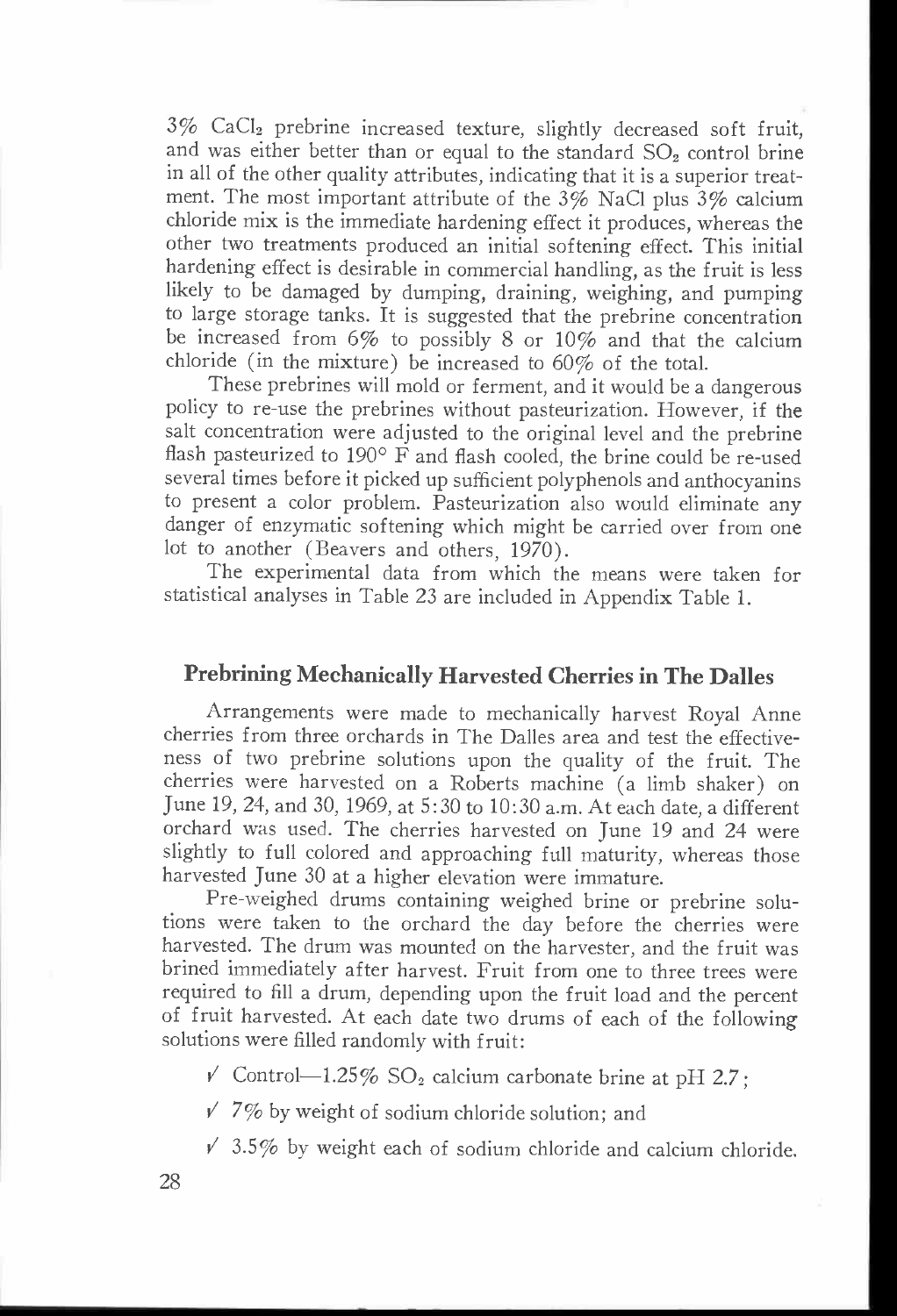The filled drums were transported to the brining plant, where the control brine drums were placed directly into storage. The prebrine drums were held 24 hours prior to final  $SO<sub>2</sub>$  calcium brining and then placed in storage. The filled drums, as received from the orchard, were weighed and the weight of the fresh fruit was calculated. This varied between 210 to 270 pounds fruit per drum. After 24 hours, those cherries in the prebrine solutions were drained by dumping them into a gate-sided half tote  $(42\frac{1}{2}$ " x  $42\frac{1}{2}$ " x 12"), tipping the tote 6 inches on one side and allowing the cherries to drain five minutes. Then the cherries were dumped into a second pre-weighed drum containing  $SO_2$ solution (same as the control brine) and re-weighed to determine the change in weight due to prebrining. Those cherries initially harvested into the SO<sub>2</sub> brine were not drained and weighed.

Following a storage period of six months, all drums were drained and weighed, as explained above. The cherries from each drum were separately pitted and graded (Oregon Brined Grade Standards) into combination grade, No. 3, unclassified, and pieces. Weights of these classifications and the recoverable pits and trash were determined. The cherries were pitted on Dunkley pitters with 23 mm cups. The grading was done by six women graders employed by a cherry brining plant.

## Results and discussion

Brine shrink. The cherries in the  $7\%$  salt brine and in the mixture ( $3\frac{1}{6}$ % each of NaCl and CaCl<sub>2</sub>) gained from 3 to 9% in weight during the 24-hour holding period (Table 24). Subsequently, after six months the drained weight was higher for the cherries in the prebrines than those in the control brine by about the same amount as the gain in weight during the 24-hour exposure to the prebrines.

Comparisons of the effects of the brines on the shrinkage after a six-month curing period (Table 25) indicate a statistically significant  $(P < .05)$  reduction in shrink due to the two prebrines. The reduction is clearly evident under all three orchard situations. Differences between the effects of the two prebrines are small.

|                    | Control |                                                                            | 7% NaCl      | plus $3.5\%$ CaCl <sub>2</sub> | $3.5\%$ NaCl      |
|--------------------|---------|----------------------------------------------------------------------------|--------------|--------------------------------|-------------------|
|                    |         | $24 \text{ hrs.}$ 6 mos. $24 \text{ hrs.}$ 6 mos. $24 \text{ hrs.}$ 6 mos. |              |                                |                   |
| Orchard 1          | $-10.4$ | $+5.4$                                                                     | $-6.0$       |                                | $+8.9^2$ $-4.1^2$ |
| 2                  | $-18.7$ |                                                                            | $+4.5 -14.2$ | $+5.5 -12.5$                   |                   |
|                    | $-18.6$ | $+3.0$                                                                     | $-13.0$      | $+4.7$                         | $-11.5$           |
| Mean, all orchards | $-15.9$ | $+4.3$                                                                     | $-11.1$      | $+6.4$                         | $-9.4$            |

Table 24. EFFECT OF PREBRINING ON THE BRINE SHRINK OF CHERRIES'

<sup>1</sup> Expressed as a percent of the fresh weight.

2 Only one drum sample.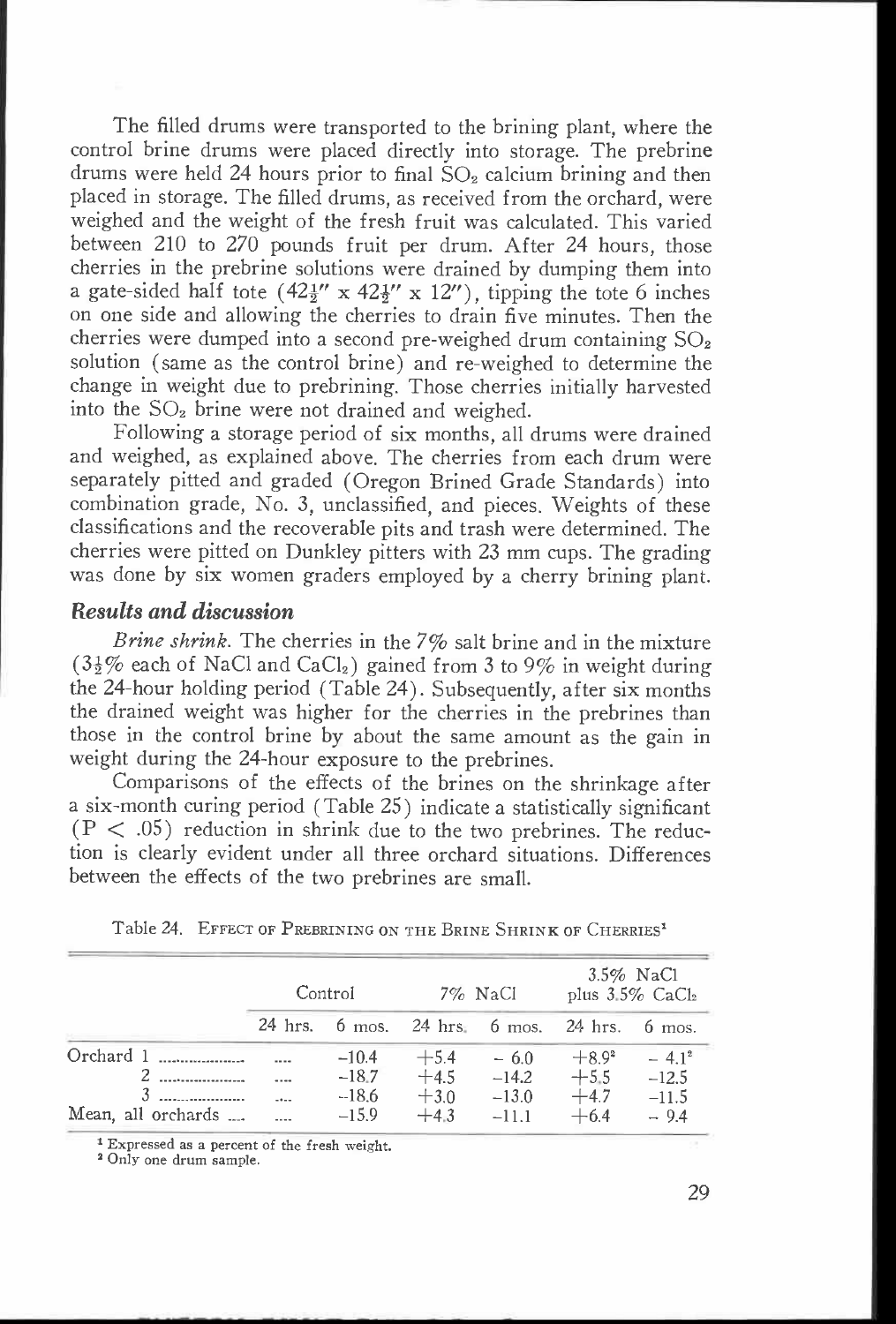Solution pockets. Within an individual orchard there was no difference in the percent solution pockets between the three brines. There was a significant difference between orchards, as could be expected. Cherries from orchard 1 had significantly more solution pockets than those from orchards 2 and 3 (Table 25). Despite this variability, the use of the prebrines did not significantly affect the means of this quality variable.

Soft fruit. The percentage of soft fruit was determined subjectively by classification of a sample of 200 cherries from each of the drums. The data indicate extreme variability in the manner in which the three solutions affected this factor (Table 25). In orchard No. 1 there was an increase in the percent of soft fruit when packed in the prebrines, but it was not significant. In orchard No. 2, the prebrines decreased the percent of soft fruit but not significantly. In orchard No. 3, with small fruit, the cherries brined in the prebrines were softer than those in the control, but there was no significant difference between them. On the average, however, despite the indicated orchard variability, there was no significant difference in the means of the percent of soft fruit due to the brines used.

Grading classification. The average percent combination grade, No. 3 grade, and unclassified fruit, together with the percentage of recoverable pieces and pits, are shown in Table 25. The raw data in terms of weights recoverable are shown in Appendix Table 2; these data represent the base from which Table 25 was prepared.

Inspection of the data in Table 25 for the combination grade, No. 3 grade, and the unclassified fruit show that there was no difference in the performance of the three brines within a single orchard. These data also reveal that there is a difference between orchards within a single brine. Specifically, in the case of No. 3 grades, the data show a very real difference between the orchards within each of the brines. This is a natural orchard-to-orchard variation, and the fruit of orchard 3 was generally small, only lightly blushed, and immature. There were few limb scars, bird pecks, and other defects in this fruit, which account for the low figure. In orchards 1 and 2 there was a considerable percentage of fruit in the No. 3 grade. With respect to the percentage of pits and pieces of fruit, the data indicate the orchard-maturity variability factor. There were more pieces of fruit in orchard 3, indicating some degree of tearing of the flesh when pitted. These data also show that fruit from orchard 3 had a higher percentage of pits. This is due, in part, to the relative proportion of flesh to pit in the fruit as it matures. The ratio of pit to flesh would decrease with increase of size of fruit and therefore reduce the percentage of recoverable pits.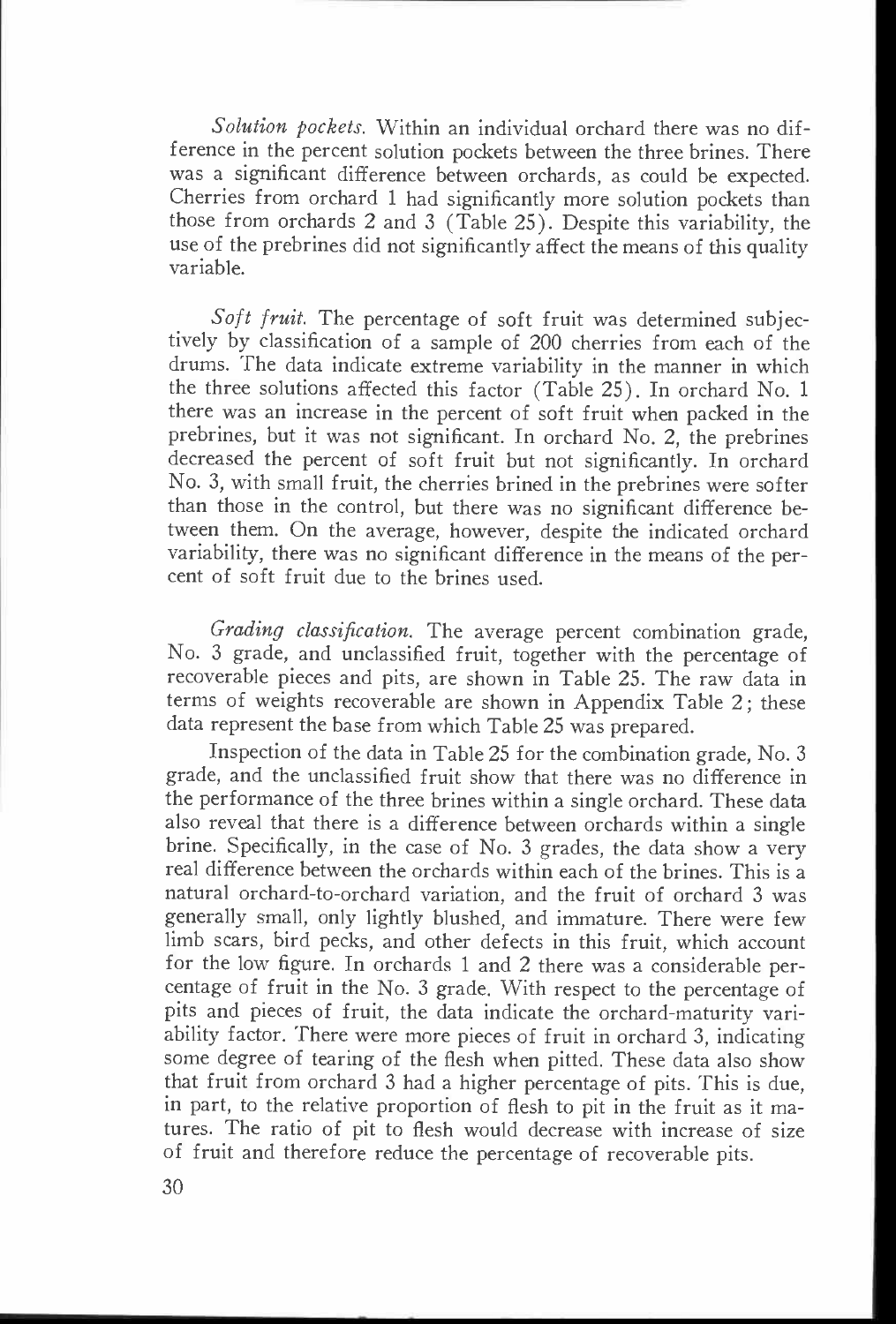|                                            |                                     |                                           |                                |                              |                        | $LSD$ .05 <sup>1</sup>          |                              |
|--------------------------------------------|-------------------------------------|-------------------------------------------|--------------------------------|------------------------------|------------------------|---------------------------------|------------------------------|
|                                            | Or-                                 | SO <sub>2</sub><br>$(con-$<br>chard trol) | Prebrine<br>7%<br>NaCl         | $3\frac{1}{2}\%$<br>mix      | $Or-$<br>chard<br>mean | Within<br>orchards<br>or brines | Orchard<br>or brine<br>means |
| Brine shrink, %<br>Brine mean, $\%$        | 1<br>2<br>3                         | 10.4<br>18.7<br>18.6<br>15.9              | 6.0<br>14.2<br>13.0<br>11.1    | 4.1<br>12.5<br>11.5<br>9.4   | 6.8<br>15.1<br>14.4    | 4.2(5.2)                        | 2.4(2.6)                     |
| Solution pockets, %<br>Brine mean, $\%$    | 1<br>$\overline{c}$<br>3            | 19.5<br>4.5<br>4.5<br>9.5                 | 20.5<br>11.5<br>6.0<br>12.7    | 15.0<br>8.5<br>5.0<br>9.5    | 18.3<br>8.2<br>5.2     | 6.2                             | 3.5                          |
| Soft fruit, %<br>Brine mean, %             | $\mathbf{1}$<br>$\overline{c}$<br>3 | 6.5<br>9.5<br>3.0<br>6.3                  | 11.0<br>6.5<br>13.0<br>10.2    | 14.5<br>4.5<br>14.0<br>11.0  | 10.7<br>6.8<br>10.0    | 11.1                            | 6.4                          |
| Combination grade, %<br>Brine mean, $%$    | 1<br>2<br>3                         | 66.2<br>55.5<br>69.0<br>63.6              | 71.8<br>62.9<br>76.1<br>70.3   | 67.9<br>61.2<br>75.9<br>68.3 | 68.6<br>59.9<br>73.7   | 13.7(16.8)                      | 7.9(8.3)                     |
| No. 3 grade, %<br>Brine mean, %            | $\mathbf{1}$<br>2<br>3              | 10.4<br>15.7<br>2.7<br>9.6                | 11.3<br>11.1<br>$1.0\,$<br>7.8 | 16.2<br>14.4<br>1,1<br>10.6  | 12.6<br>13.7<br>1.3    | 13.3(16.3)                      | 7.7(8.1)                     |
| Unclassified, %<br>Brine mean, $\%$        | $\mathbf 1$<br>2<br>3               | 3.1<br>2.2<br>1.2<br>2.2                  | 2.3<br>3.8<br>0.3<br>1.8       | 3.6<br>3.4<br>0.4<br>2.5     | 3.0<br>3.1<br>0.6      | 2.9(3.5)                        | 1.7(1.7)                     |
| Brine mean, $\%$                           | 1<br>$\overline{c}$<br>3            | 6.5<br>6.4<br>7.6<br>6.8                  | 6.6<br>6.5<br>7.9<br>7.3       | 7.1<br>6.3<br>7.9<br>7.1     | 6.7<br>6.4<br>7.8      | 1.0(1.3)                        | 0.6(0.6)                     |
| Brine mean, %                              | 1<br>2<br>3                         | 0.8<br>0.8<br>1.0<br>0.9                  | 0.8<br>0.6<br>1.4<br>0.9       | 0.4<br>0.5<br>1.7<br>0.9     | 0.6<br>0.6<br>1.4      | 0.9(1.1)                        | 0.5(0.5)                     |
| Marketable<br>recovery, %<br>Brine mean, % | 1<br>$\overline{c}$<br>3            | 76.7<br>71.3<br>71.8<br>73.3              | 83.3<br>74.2<br>77.2<br>78.2   | 84.2<br>75.2<br>77.7<br>79.2 | 81.4<br>73.8<br>75.6   | 4.1(5.1)                        | 2.4(2.5)                     |

Table 25. EFFECT OF STANDARD SULFUR DIOXIDE AND PREBRINES UPON GRADE AND QUALITY OF BRINED CHERRIES

1 Least significant difference at the 5% level. Values included in parentheses are exact for comparisons involving missing data.

á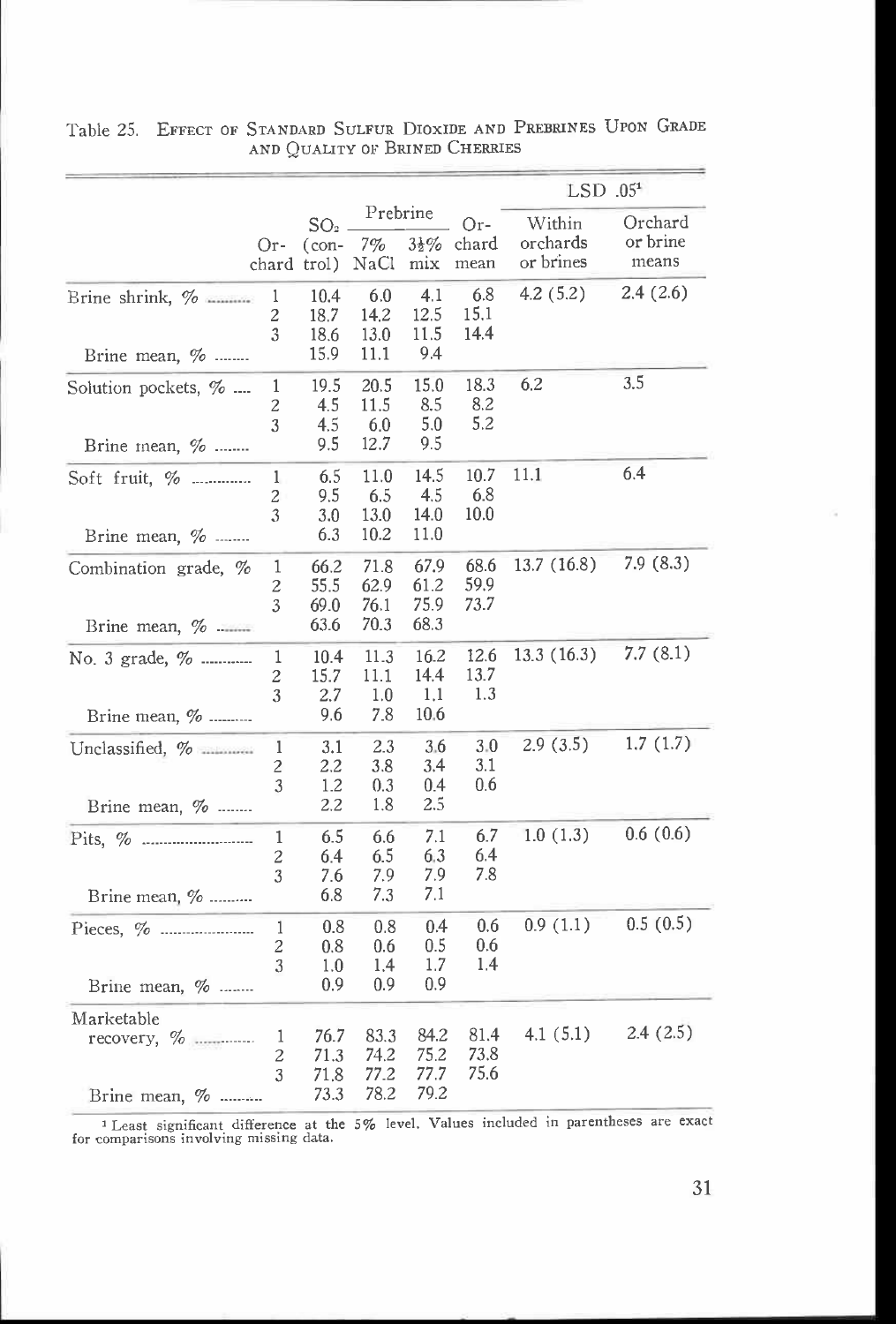#### Summary

In the appraisal of the brine or orchard means of Table 25, perhaps a more generalized analysis may be made. We are simply asking the question, "Even though a variation will exist in orchards and fruit maturity, how do the three brines perform?" For this information, inspection of the "brine means" shows that there is no significant difference between the general performance of the brines in the combination, No. 3, and unclassified grades and the brines in the "pieces and pits" classification.

The effect of the prebrine is shown clearly under present marketable recovery (Table 25). These data represent the combination grade plus the No. 3 grade expressed as a percent and show a statistically significant increase in percent marketable fruit of  $4.9\%$  and  $5.9\%$  for the 7% salt and the  $3\frac{1}{6}$ % mix prebrines, respectively, when compared to the SO<sub>2</sub> control.

The percent brine shrink is 4.5 less in the 7% salt prebrine solution and 6.5 less in the  $3\frac{1}{2}\%$  mix than in the control (Table 25).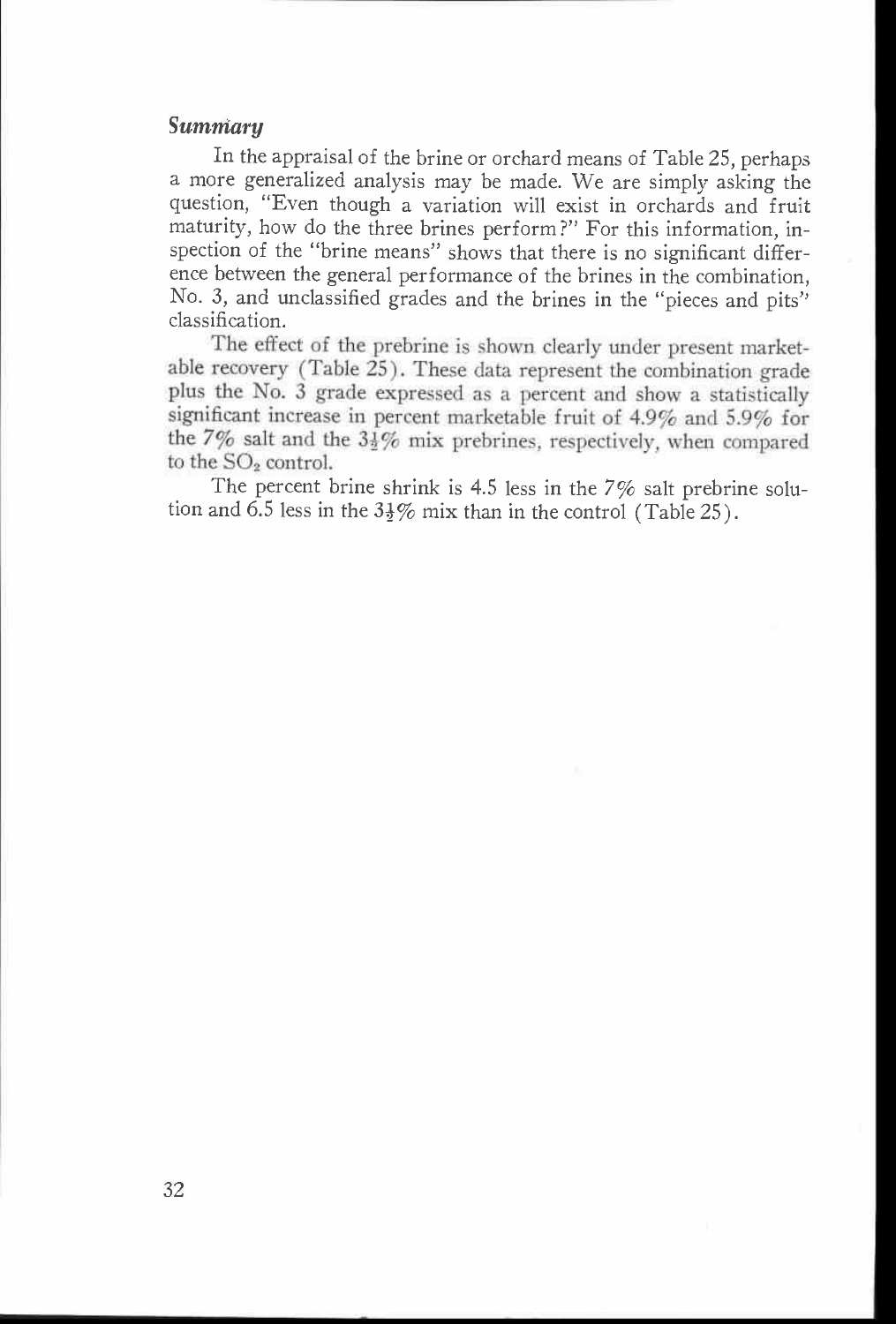#### LITERATURE CITED

- Anonymous. 1954. Oregon Standards for Sulfured Cherries, Oregon State Department of Agriculture.
- Beavers, D. V., C. H. Payne, M. R. Soderquist, K. I. Hildrum, and R. F. Cain. June 1970. Reclaiming Used Cherry Brines. Oregon State University Agricultural Experiment Station Technical Bulletin 111.
- Cain, R. F., and  $R_{+}$  L. Smith. 1968. Some Factors Affecting Solution Pockets in Cherries. Ann. Rept. Oreg. Hort. Soc., 60:61.
- Cameron, H. R. 1966 Solution Pockets in Brined Sweet Cherries. Ann. Rept. Oreg. Hort. Soc., 58:74.
- Cameron, H. R., and M. N. Westwood. 1968. Solution Pocket: A Physiological Problem of Brined Sweet Cherries. Horticultural Science, 3(2).
- Doesburg, J. J. 1965. Pectic Substances in Fresh and Preserved Fruit and Vegetables, IBVT. Communication nr. 25, Institute for Research on Storage and Processing of Horticultural Produce, Wageningen, The Netherlands.
- Payne, C. H., D. V. Beavers, and R. F. Cain. June 1969. The Chemical and Preservative Properties of Sulfur Dioxide Solution for Brining Fruit. Oregon State University Agricultural Experiment Station Circular of Information 629.
- Stebbins, R. L., R. F. Cain, and G. G. Watters 1967. Mechanical Harvesting of Sweet Cherries in Oregon. Ann. Rept. Ore Hort. Soc., 59:84.
- Yang, H. Y. Brine Shrinkage and Pitting Loss of Brined Cherries. May 1968. Progress Report to Northwest Cherry Briners Association.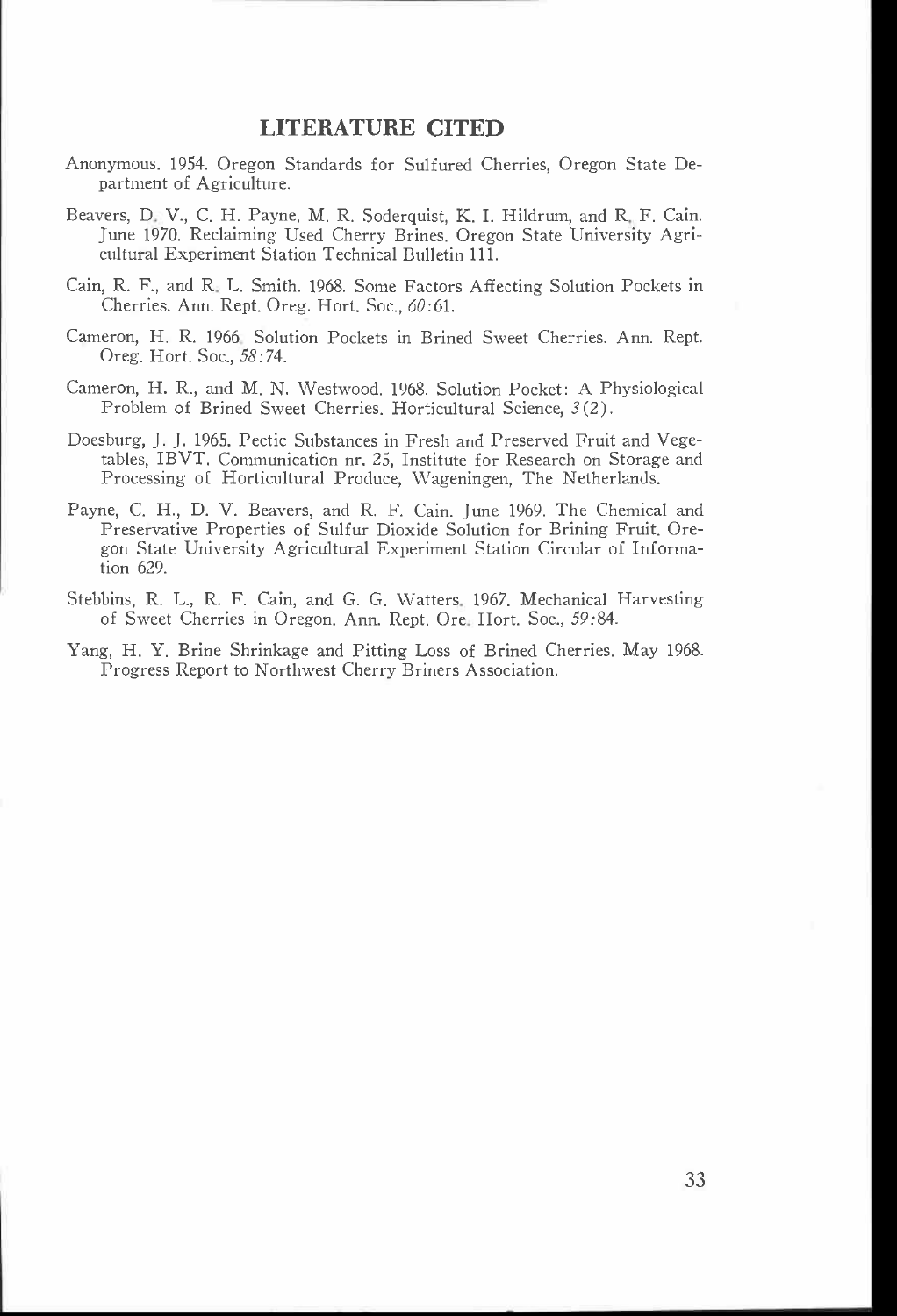| Treatment <sup>1</sup>                  | Date          | Orchard          | Brine<br>pH | Solu-<br>ble<br>solids | Drained Pitting<br>weight | loss  | Pits  | Texture<br>(gms.<br>comp.<br>force) | Soft         |
|-----------------------------------------|---------------|------------------|-------------|------------------------|---------------------------|-------|-------|-------------------------------------|--------------|
|                                         |               |                  |             | %                      | %                         | $\%$  | %     |                                     | $\%$         |
| $SO2$ (control)                         | $6-17$ a.m.   | 1                | 3.15        | 17.4                   | 79.8                      | 13.95 | 9.77  | 476                                 | $\bf{0}$     |
| $6\%$ mix                               | 6-17 a.m.     | $\mathbf{1}$     |             | 17.0                   | 85.8                      | 12.60 | 9.77  | 557                                 | 0            |
| $6\%$ mix                               | $6-17$ a.m.   | 1                | 3.25        | 16.4                   | 87.1                      | 12.80 | 9.41  | 563                                 | $\mathbf{0}$ |
| $SO_2$ (control) <sup>2</sup> 6-18 a.m. |               | $\overline{c}$   | 3.38        | 15.4                   | 79.7                      | 16.20 | 9.20  | 304                                 | 13.5         |
| Salt <sup>1</sup>                       | $6-18$ a.m.   | $\sqrt{2}$       | 3.50        | 15.0                   | 83.2                      | 15.10 | 9.00  | 376                                 | 22.5         |
| $6\%$ mix <sup>2</sup>                  | $6-18$ a.m.   | $\boldsymbol{2}$ | 3.52        | 15.5                   | 87.8                      | 15.05 | 10.00 | 410                                 | 14.0         |
| Salt                                    | $6-18$ p.m.   | $\sqrt{2}$       | 3.40        | 16.0                   | 83.5                      | 13.10 | 8.85  | 507                                 | 6.0          |
| $6\%$ mix                               | $6-18$ p.m.   | $\overline{c}$   | 3.45        | 15.2                   | 86.9                      | 13.55 | 9.80  | 463                                 | 11.5         |
| $SO2$ (control) <sup>2</sup> 6-22 a.m.  |               | 3                | 3.50        | 20.0                   | 73.3                      | 13.70 | 9.60  | 302                                 | 3.0          |
| Salt <sup>2</sup>                       | $6-22$ a.m.   | 3                | 3.50        | 18.3                   | 81.3                      | 13.70 | 8.40  | 458                                 | 8.0          |
| $6\%$ mix <sup>2</sup>                  | $6-22$ a.m.   | 3                | 3.50        | 17.0                   | 83.1                      | 12.90 | 8.00  | 460                                 | 2.0          |
| $SO2$ (control) <sup>2</sup> 6-24 a.m.  |               | $\overline{4}$   | 3.40        | 12.0                   | 72.4                      | 13.35 | 9.07  | 267                                 | 13.3         |
| Salt <sup>2</sup>                       | 6-24 a.m.     | $\overline{4}$   | 3.57        | 14.8                   | 78.6                      | 15.80 | 8.67  | 328                                 | 20.5         |
| $6\%$ mix <sup>2</sup>                  | 6-24 a.m.     | $\overline{4}$   | 3.30        | 16.3                   | 71.2                      | 12.35 | 8.47  | 420                                 | 11.3         |
| $9\%$ mix                               | $6-24$ a.m.   | $\overline{4}$   | 3.50        | 14.5                   | 79.4                      | 12.45 | 8.80  | 372                                 | 8.0          |
| $SO_2$ (control) <sup>2</sup> 6-24 p.m. |               | $\overline{4}$   | 3.10        | 15.5                   | 68.9                      | 12.60 | 7.78  | 419                                 | 8.7          |
| Salt <sup>2</sup>                       | 6-24 p.m.     | $\overline{4}$   | 3.40        | 13.8                   | 85.1                      | 15.60 | 8.55  | 423                                 | 22.0         |
| $6\%$ mix <sup>2</sup>                  | $6-24$ p.m.   | 4                | 3.40        | 13.8                   | 78.2                      | 13.00 | 8.53  | 435                                 | 7.5          |
| $9\%$ mix                               | $6-24$ p.m.   | 4                | 3.30        | 16.0                   | 75.9                      | 12.20 | 7.77  | 437                                 | 2.0          |
| $SO_2$ (control) <sup>2</sup> 6-25 a.m. |               | 5                | 3.00        | 15.0                   | 77.9                      | 15.75 | 8.58  | 408                                 | 26.0         |
| Salt <sup>2</sup>                       | $6-25$ a.m.   | 5                | 3.20        | 13.7                   | 76.3                      | 14.20 | 8.72  | 386                                 | 27.0         |
| $6\%$ mix <sup>2</sup>                  | $6-25$ a.m.   | 5                | 3.20        | 15.0                   | 83.2                      | 12.35 | 7.81  | 431                                 | 9.0          |
| $SO2$ (control) <sup>2</sup> 6-25 p.m.  |               | $\frac{5}{5}$    | 3.10        | 19.5                   | 79.9                      | 11.70 | 8.73  | 378                                 | 21.0         |
| Salt <sup>2</sup>                       | $6-25$ p.m.   |                  | 3.10        | 16.0                   | 86.9                      | 12.75 | 8.72  | 409                                 | 22.0         |
| $6\%$ mix <sup>2</sup>                  | $6-25$ p.m.   | 5                | 3.10        | 15.0                   | 80.9                      | 13.65 | 8.86  | 373                                 | 19.0         |
| $9\%$ mix                               | $6 - 25$ p.m. | 5                | 3.20        | 14.0                   | 85.2                      | 13.55 | 8.55  | 442                                 | 21.0         |
| $SO2$ (control)                         | $6-24$ a.m.   | 6                | 3.20        | 17.0                   | 75.3                      | 13.75 | 8.06  | 421                                 | 19.0         |
| $6\%$ mix                               | $6-24$ a.m.   | 6                | 3.20        | 19.3                   | 79.7                      | 10.65 | 7.67  | 451                                 | 4.5          |

#### Appendix Table 1. PREBRINING MECHANICALLY HARVESTED CHERRIES IN THE WILLAMETTE VALLEY

 $1$  SO<sub>2</sub> (control) = standard 1.4% sulfur dioxide-calcium hydroxide brine at pH 2.8 to 3.0.

<sup>2</sup> Data selected for statistical analysis in Table 23.<br>Salt = prebrine of 6% sodium chloride;<br>6% mix = prebrine of 6% sodium chloride plus 3% calcium chloride;<br>9% mix = prebrine of 6% sodium chloride plus 3% calcium chlo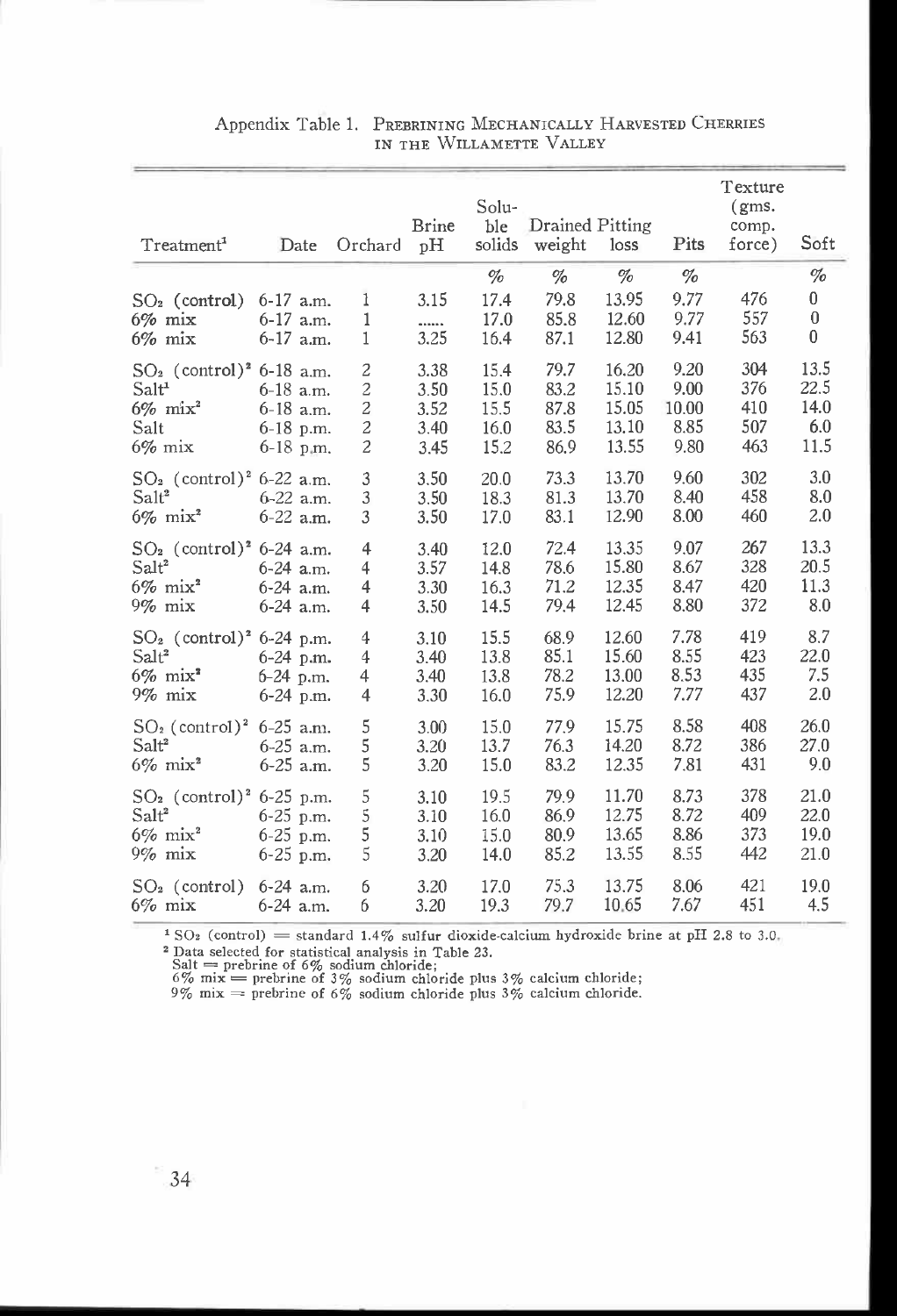|                | Pitter holes  |                 |              | Solu-                                            |              | Me-<br>chan- |            |          |                                  |                     |                            |
|----------------|---------------|-----------------|--------------|--------------------------------------------------|--------------|--------------|------------|----------|----------------------------------|---------------------|----------------------------|
| No. 2<br>grade | No.3<br>grade | $Un-$<br>pitted |              | tion<br>Stems pockets cracks damage cracks grade | <b>Brine</b> | ical         | Rain       | No.1     | No. 2<br>grade                   | No.3<br>grade       | No.4<br>grade              |
| $\%$           | $\%$          | $\%$            | $\%$         | $\%$                                             | $\%$         | $\%$         | $\%$       | $\%$     | $\%$                             | $\%$                | $\%$                       |
| 2.0            | 0.3           | 1.3             | 79.5         | 6.5                                              | 1.5          | 9.0          | 4.0        | 83       | $10\,$                           | 6                   | 1                          |
| 0.3<br>1.0     | 0.7<br>0.5    | 0.3<br>0.3      | 70.0<br>61.0 | 2.0<br>3.0                                       | 0.0<br>1.0   | 6.0<br>12.0  | 3.5<br>3.5 | 90<br>81 | 5<br>11                          | 5<br>6              | $\bf{0}$<br>$\overline{c}$ |
| 6.5            | 5.7           | 2.0             | 72.0         | 14.0                                             |              |              |            |          |                                  |                     |                            |
| 4.5            | 4.0           | 2.0             | 59.0         | 18.0                                             | 0.5<br>0.0   | 3.0<br>13.0  | 1.0<br>0.5 | 82<br>80 | $\overline{c}$<br>$\overline{c}$ | 1<br>$\overline{3}$ | 15<br>15                   |
| 2.5            | 4.5           | 1.5             | 76.0         | 10.0                                             | $0.0\,$      | 3.0          | 0.5        | 78       | $\overline{c}$                   | $\mathbf{1}$        | 19                         |
| 7.0            | 4.0           | 0.5             | 44.0         | 6.0                                              | 0.5          | 2.5          | 1.0        | 89       | $\,1$                            | $\mathbf{1}$        | 9                          |
| 2.7            | 3.0           | 0.5             | 58.0         | 4.5                                              | 0.0          | 10.0         | 0.5        | 86       | $\overline{3}$                   | 9                   | $\overline{c}$             |
| 1.3            | 1.3           | 0.3             | 30.0         | 23.0                                             | 29.0         | 10.0         | 5.0        | 55       | 14                               | 25                  | 6                          |
| 1.5            | 2.0           | 0.0             | 53.0         | 8.5                                              | 1.5          | 2.0          | 6.0        | 71       | 14                               | 14                  | $\mathbf 1$                |
| 0.5            | 1.0           | 0.3             | 49.0         | 12.0                                             | 1.5          | 0.0          | 6.0        | 71       | 17                               | 9                   | $\mathfrak{Z}$             |
| 4.5            | 3.0           | 1.5             | 79.0         | 33.0                                             | 7.5          | 4.5          | 12.0       | 61       | $\overline{c}$                   | 29                  | 8                          |
| 8.5            | 5.0           | 1.7             | 65.5         | 17.0                                             | 0.5          | 10.5         | 13.5       | 76       | $\,$ 8 $\,$                      | 6                   | 10                         |
| 3.3            | 3.3           | 1.0             | 69.5         | 14.5                                             | 0.5          | 4.5          | 24.5       | 80       | 6                                | $\overline{7}$      | $\overline{\phantom{a}}$   |
| 3.0            | 2.5           | 1.5             | 59.0         | 19.0                                             | 0.5          | 8.0          | 11.0       | 83       | $\overline{7}$                   | 7                   | $\mathfrak{Z}$             |
| 2.5            | 2.0           | 1.0             | 43.5         | 11.0                                             | 3.0          | 8.0          | 41.5       | 64       | $\overline{7}$                   | 25                  | $\overline{4}$             |
| 4.7            | 6.0           | 3.0             | 58.5         | 9.0                                              | 0.5          | 4.0          | 16.0       | 72       | $\overline{7}$                   | 9                   | 12                         |
| 3.5<br>1.0     | 2.5<br>1.0    | 0.5<br>0.5      | 44.0<br>42.0 | 4.5<br>7.0                                       | 0.5<br>0.5   | 3.5<br>3.0   | 34.5       | 65       | 10                               | 20                  | $\mathsf S$                |
|                |               |                 |              |                                                  |              |              | 37.0       | 61       | 8                                | 26                  | 5                          |
| 3.0            | 2.0           | 0.5             | 50.0         | 19.0                                             | 2.5          | 4.5          | 32.0       | 56       | 11                               | 22                  | 11                         |
| 3.5<br>2.0     | 1.5<br>2.0    | 6.5<br>1.3      | 39.0         | 19.0                                             | 13.0         | 5.0          | 21.5       | 57       | 7                                | 17                  | 19                         |
|                |               |                 | 55.0         | 11.5                                             | 2.0          | 4.5          | 36.0       | 64       | 8                                | 24                  | $\overline{4}$             |
| 2.0            | 1.5           | 2.5             | 45.0         | 22.5                                             | 3.5          | 8.0          | 27.0       | 45       | 10                               | 32                  | 13                         |
| 3.3            | 2.0           | 4.0             | 47.0         | 16.0                                             | 2.0          | 5.0          | 35.0       | 52       | 13                               | 30                  | 5                          |
| 2.5<br>2.0     | 2.5           | 1.0             | 36.0         | 9.0                                              | 0.5          | 5.5          | 41.0       | 68       | $10\,$                           | 16                  | 6                          |
|                | 1.0           | 1.5             | 55.0         | 13.0                                             | 0.0          | 5.0          | 45.5       | 59       | 10                               | 22                  | 9                          |
| 2.5            | 3.0           | 0.5             | 58.0         | 11.5                                             | 10.0         | 18.0         | 27.0       | 62       | $\overline{4}$                   | 20                  | 14                         |
| 0.5            | 0.7           | 1.0             | 50.0         | 13.0                                             | 4.0          | 4.0          | 27.0       | 65       | 15                               | 19                  | $\mathbf{1}$               |

Appendix Table 1 (Continued)

 $\alpha$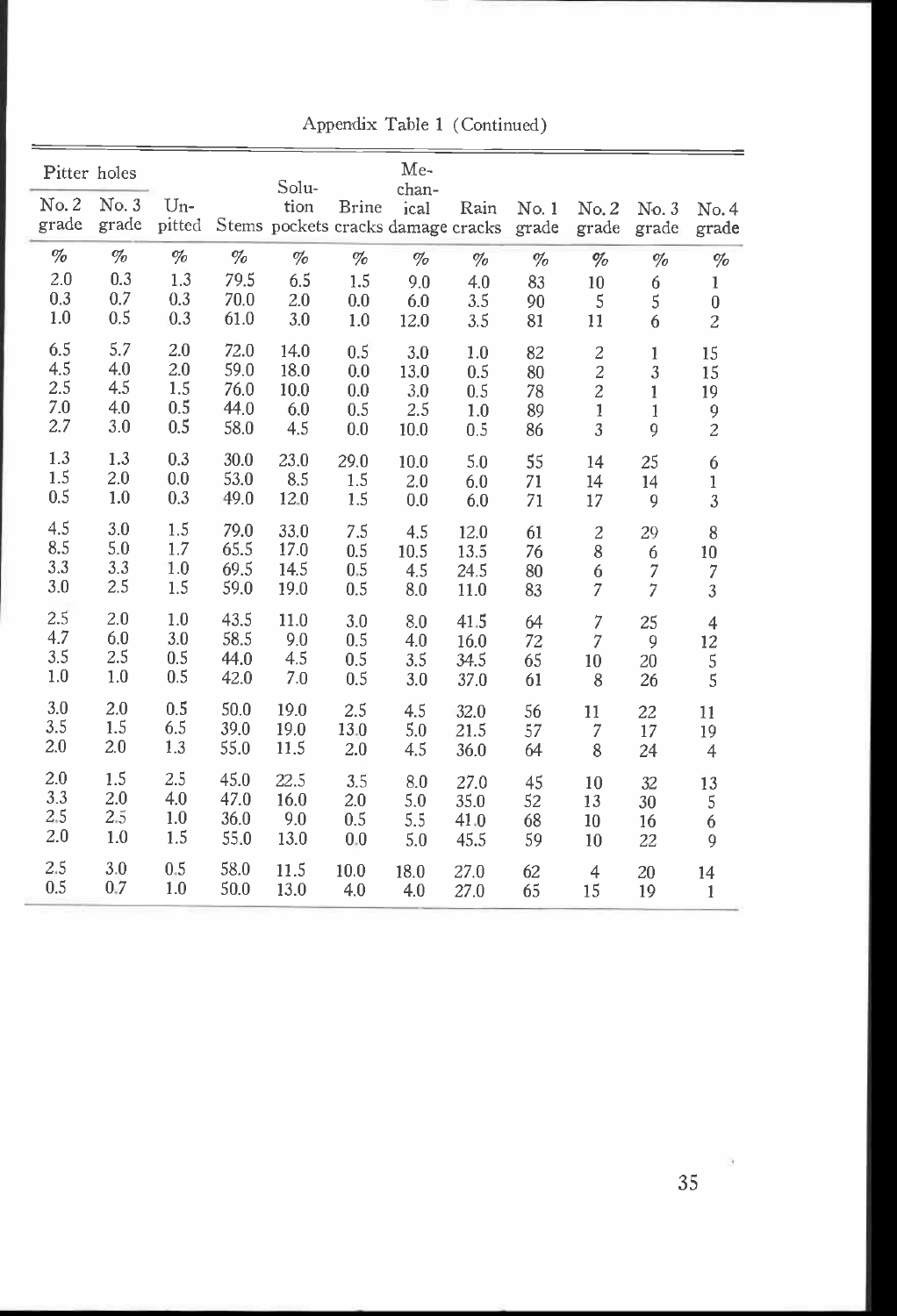|                 | Initial                                                                                                                                                                                                                                                                                                                                                                                                                                                                              | Drained                                    | Percen                                                                                                                   |                                                                                                                                                                                                                                                                                     |                                                        |                                                                       | Mechani-                                                                                              | Drained                                                |
|-----------------|--------------------------------------------------------------------------------------------------------------------------------------------------------------------------------------------------------------------------------------------------------------------------------------------------------------------------------------------------------------------------------------------------------------------------------------------------------------------------------------|--------------------------------------------|--------------------------------------------------------------------------------------------------------------------------|-------------------------------------------------------------------------------------------------------------------------------------------------------------------------------------------------------------------------------------------------------------------------------------|--------------------------------------------------------|-----------------------------------------------------------------------|-------------------------------------------------------------------------------------------------------|--------------------------------------------------------|
|                 |                                                                                                                                                                                                                                                                                                                                                                                                                                                                                      |                                            |                                                                                                                          |                                                                                                                                                                                                                                                                                     |                                                        |                                                                       |                                                                                                       | weight                                                 |
|                 |                                                                                                                                                                                                                                                                                                                                                                                                                                                                                      |                                            |                                                                                                                          |                                                                                                                                                                                                                                                                                     |                                                        |                                                                       |                                                                                                       | $(6 \text{mos.})$                                      |
|                 | lbs.                                                                                                                                                                                                                                                                                                                                                                                                                                                                                 | lbs.                                       | olo                                                                                                                      | lbs.                                                                                                                                                                                                                                                                                |                                                        |                                                                       |                                                                                                       |                                                        |
|                 |                                                                                                                                                                                                                                                                                                                                                                                                                                                                                      | ļ                                          |                                                                                                                          |                                                                                                                                                                                                                                                                                     |                                                        |                                                                       |                                                                                                       |                                                        |
|                 |                                                                                                                                                                                                                                                                                                                                                                                                                                                                                      |                                            |                                                                                                                          |                                                                                                                                                                                                                                                                                     |                                                        |                                                                       |                                                                                                       |                                                        |
|                 |                                                                                                                                                                                                                                                                                                                                                                                                                                                                                      |                                            |                                                                                                                          |                                                                                                                                                                                                                                                                                     |                                                        |                                                                       |                                                                                                       |                                                        |
|                 |                                                                                                                                                                                                                                                                                                                                                                                                                                                                                      |                                            |                                                                                                                          |                                                                                                                                                                                                                                                                                     |                                                        |                                                                       |                                                                                                       |                                                        |
|                 |                                                                                                                                                                                                                                                                                                                                                                                                                                                                                      |                                            |                                                                                                                          |                                                                                                                                                                                                                                                                                     |                                                        |                                                                       |                                                                                                       |                                                        |
|                 |                                                                                                                                                                                                                                                                                                                                                                                                                                                                                      | $\mathbf{I}$                               |                                                                                                                          |                                                                                                                                                                                                                                                                                     |                                                        |                                                                       |                                                                                                       |                                                        |
|                 |                                                                                                                                                                                                                                                                                                                                                                                                                                                                                      |                                            |                                                                                                                          |                                                                                                                                                                                                                                                                                     |                                                        |                                                                       |                                                                                                       |                                                        |
|                 |                                                                                                                                                                                                                                                                                                                                                                                                                                                                                      |                                            |                                                                                                                          |                                                                                                                                                                                                                                                                                     |                                                        |                                                                       |                                                                                                       |                                                        |
|                 |                                                                                                                                                                                                                                                                                                                                                                                                                                                                                      |                                            |                                                                                                                          |                                                                                                                                                                                                                                                                                     |                                                        |                                                                       |                                                                                                       |                                                        |
|                 |                                                                                                                                                                                                                                                                                                                                                                                                                                                                                      |                                            |                                                                                                                          |                                                                                                                                                                                                                                                                                     |                                                        |                                                                       |                                                                                                       |                                                        |
|                 |                                                                                                                                                                                                                                                                                                                                                                                                                                                                                      |                                            |                                                                                                                          |                                                                                                                                                                                                                                                                                     |                                                        |                                                                       |                                                                                                       |                                                        |
|                 |                                                                                                                                                                                                                                                                                                                                                                                                                                                                                      |                                            |                                                                                                                          |                                                                                                                                                                                                                                                                                     |                                                        |                                                                       |                                                                                                       |                                                        |
|                 |                                                                                                                                                                                                                                                                                                                                                                                                                                                                                      |                                            |                                                                                                                          |                                                                                                                                                                                                                                                                                     |                                                        |                                                                       |                                                                                                       | s haannaa dadaan aan san sa                            |
|                 |                                                                                                                                                                                                                                                                                                                                                                                                                                                                                      |                                            |                                                                                                                          |                                                                                                                                                                                                                                                                                     |                                                        |                                                                       |                                                                                                       |                                                        |
|                 |                                                                                                                                                                                                                                                                                                                                                                                                                                                                                      |                                            |                                                                                                                          |                                                                                                                                                                                                                                                                                     |                                                        |                                                                       |                                                                                                       |                                                        |
|                 |                                                                                                                                                                                                                                                                                                                                                                                                                                                                                      |                                            |                                                                                                                          |                                                                                                                                                                                                                                                                                     |                                                        |                                                                       |                                                                                                       |                                                        |
|                 |                                                                                                                                                                                                                                                                                                                                                                                                                                                                                      |                                            |                                                                                                                          |                                                                                                                                                                                                                                                                                     |                                                        |                                                                       |                                                                                                       |                                                        |
|                 |                                                                                                                                                                                                                                                                                                                                                                                                                                                                                      |                                            |                                                                                                                          |                                                                                                                                                                                                                                                                                     |                                                        |                                                                       |                                                                                                       |                                                        |
|                 |                                                                                                                                                                                                                                                                                                                                                                                                                                                                                      |                                            |                                                                                                                          |                                                                                                                                                                                                                                                                                     |                                                        |                                                                       |                                                                                                       |                                                        |
|                 |                                                                                                                                                                                                                                                                                                                                                                                                                                                                                      |                                            |                                                                                                                          |                                                                                                                                                                                                                                                                                     |                                                        |                                                                       |                                                                                                       |                                                        |
| SO <sub>2</sub> | Drum No.<br>$\alpha$ a $\alpha$ a $\alpha$ or $\alpha$ or $\alpha$ and $\alpha$ $\alpha$ and $\alpha$ and $\alpha$<br>.50 <sub>2</sub><br>SO <sub>2</sub><br>7% NaCl<br>7% NaCl<br>7% mix<br>33% mix<br>$\frac{50}{7\%}$ NaCl $\frac{7\%}{3\%}$ NaCl $\frac{7\%}{3\%}$ mix<br>$\frac{3\%}{3\%}$ mix<br>$\begin{array}{l} 50_2 \\ 50_3 \\ 7\% \text{ NaCl} \\ 7\% \text{ NaCl} \\ 3\frac{1}{2}\% \text{ mix} \\ 3\frac{1}{2}\% \text{ mix} \\ 3\frac{1}{2}\% \text{ mix} \end{array}$ | weight<br><b>267236</b><br>257235<br>fruit | weight<br>(24 hrs.)<br>$\frac{1888}{882}$<br>18888<br>÷<br>$\frac{1}{2} \frac{2}{3} \frac{2}{3} \frac{3}{3} \frac{4}{3}$ | of fresh<br>weight<br>$\frac{104.7}{106.2}$<br>$\begin{matrix} 103.9 \\ 105.1 \\ 106.1 \\ 105.1 \\ 105.1 \\ \end{matrix}$<br>$\begin{array}{c} 13.1 \\ 13.1 \\ 13.5 \\ 13.7 \\ 13.9 \\ 13.9 \\ 13.9 \\ 13.9 \\ \end{array}$<br>$\frac{1}{2}$<br>$\frac{1}{2}$<br>$\frac{1}{2}$<br>I | ${\rm Trash}\atop {\bf weight}$<br>221214 981159282113 | Soft<br>fruit <sup>1</sup><br>$8 - 29 - 29$<br>r Z sow 4 m ww H o H H | Solution<br>pockets <sup>1</sup><br>% guzana<br>$\sim$ $\sim$ $\sim$ $\sim$ $\sim$<br>$\sim$ $\infty$ | cal<br>damage <sup>1</sup><br>% 243221<br>ogntnonon-nn |